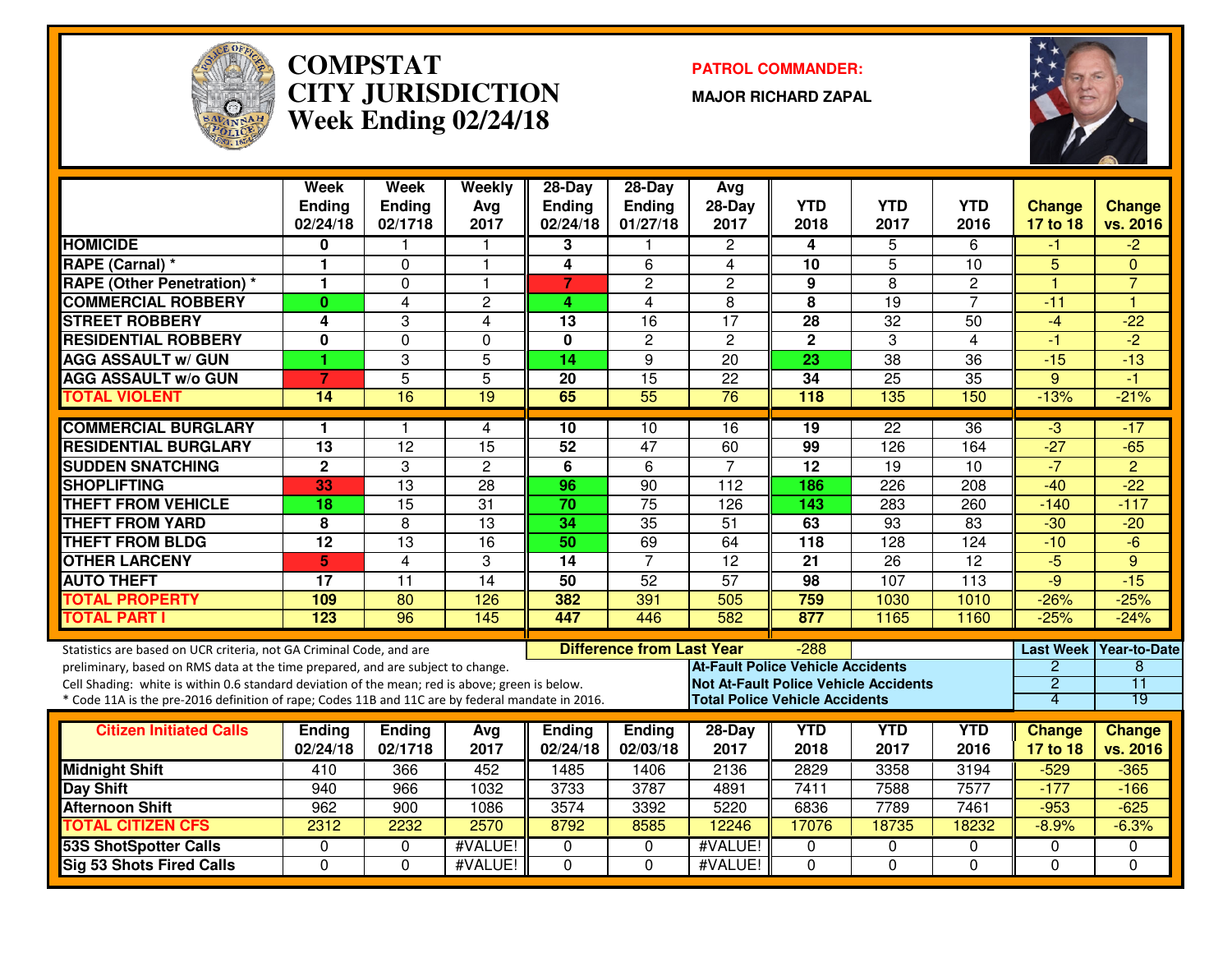

#### **COMPSTAT PRECINCT COMMANDER: NORTH PRECINCTWeek Ending 02/24/18**

**CAPT. CARY HILL**



|                                                                                                                                                                                                                                                                                                                                                               | <b>Week</b><br><b>Ending</b><br>02/24/18 | Week<br><b>Ending</b><br>02/1718 | Weekly<br>Avg<br>2017 | $28-Dav$<br><b>Ending</b><br>02/24/18 | $28-Day$<br><b>Ending</b><br>01/27/18 | Avg<br>$28-Day$<br>2017                  | <b>YTD</b><br>2018                           | <b>YTD</b><br>2017                           | <b>YTD</b><br>2016 | <b>Change</b><br>17 to 18 | <b>Change</b><br>vs. 2016          |
|---------------------------------------------------------------------------------------------------------------------------------------------------------------------------------------------------------------------------------------------------------------------------------------------------------------------------------------------------------------|------------------------------------------|----------------------------------|-----------------------|---------------------------------------|---------------------------------------|------------------------------------------|----------------------------------------------|----------------------------------------------|--------------------|---------------------------|------------------------------------|
| <b>HOMICIDE</b>                                                                                                                                                                                                                                                                                                                                               | 0                                        | 0                                | $\mathbf 0$           | 0                                     | $\mathbf{1}$                          | $\mathbf 0$                              | 1                                            | $\overline{c}$                               | 1                  | -1                        | $\Omega$                           |
| RAPE (Carnal) *                                                                                                                                                                                                                                                                                                                                               | $\bf{0}$                                 | $\mathbf 0$                      | $\mathbf 0$           | 1                                     | $\Omega$                              |                                          | 1                                            | $\overline{2}$                               | 3                  | $-1$                      | $\overline{-2}$                    |
| <b>RAPE (Other Penetration) *</b>                                                                                                                                                                                                                                                                                                                             | 1                                        | $\Omega$                         | $\Omega$              | $\overline{2}$                        | $\Omega$                              | $\Omega$                                 | $\overline{2}$                               | $\mathbf{1}$                                 | $\mathbf{1}$       | $\overline{1}$            | $\overline{1}$                     |
| <b>COMMERCIAL ROBBERY</b>                                                                                                                                                                                                                                                                                                                                     | $\bf{0}$                                 | 2                                | $\Omega$              | $\overline{2}$                        | $\Omega$                              | $\mathbf{1}$                             | $\mathbf{2}$                                 | $\overline{c}$                               | $\overline{c}$     | $\mathbf{0}$              | $\Omega$                           |
| <b>STREET ROBBERY</b>                                                                                                                                                                                                                                                                                                                                         | $\mathbf{1}$                             | 3                                | $\mathbf{1}$          | 8                                     | $\overline{7}$                        | 6                                        | $\overline{15}$                              | $\overline{18}$                              | 17                 | -3                        | $\overline{2}$                     |
| <b>RESIDENTIAL ROBBERY</b>                                                                                                                                                                                                                                                                                                                                    | 0                                        | $\Omega$                         | 0                     | 0                                     | $\Omega$                              | $\Omega$                                 | 0                                            | $\Omega$                                     | 0                  | $\Omega$                  | $\Omega$                           |
| <b>AGG ASSAULT w/ GUN</b>                                                                                                                                                                                                                                                                                                                                     | $\bf{0}$                                 | 0                                | $\overline{1}$        | $\overline{2}$                        | $\overline{\phantom{a}}$              | $\overline{4}$                           | 3                                            | $\overline{12}$                              | 7                  | -9                        | $-4$                               |
| <b>AGG ASSAULT w/o GUN</b>                                                                                                                                                                                                                                                                                                                                    | 3                                        | $\overline{4}$                   | $\overline{c}$        | 12                                    | 3                                     | 6                                        | 15                                           | 8                                            | 14                 | $\overline{7}$            | H                                  |
| <b>TOTAL VIOLENT</b>                                                                                                                                                                                                                                                                                                                                          | 5                                        | 9                                | 5                     | $\overline{27}$                       | $\overline{12}$                       | 20                                       | 39                                           | 45                                           | 45                 | $-13%$                    | $-13%$                             |
| <b>COMMERCIAL BURGLARY</b>                                                                                                                                                                                                                                                                                                                                    | $\bf{0}$                                 | $\Omega$                         | 1                     |                                       | 1                                     | 5                                        | $\mathbf{2}$                                 | 6                                            | 6                  | $-4$                      | -4                                 |
| <b>RESIDENTIAL BURGLARY</b>                                                                                                                                                                                                                                                                                                                                   | $\mathbf{1}$                             | 3                                | $\overline{c}$        | 6                                     | 7                                     | $\overline{7}$                           | $\overline{13}$                              | 12                                           | 21                 | $\overline{1}$            | $-8$                               |
| <b>SUDDEN SNATCHING</b>                                                                                                                                                                                                                                                                                                                                       | $\mathbf{1}$                             | $\overline{2}$                   | $\overline{1}$        | 3                                     | 2                                     | 4                                        | 5 <sup>5</sup>                               | $\overline{12}$                              | 7                  | $-7$                      | $\overline{-2}$                    |
| <b>SHOPLIFTING</b>                                                                                                                                                                                                                                                                                                                                            | 13                                       | $\mathbf{1}$                     | 3                     | $\overline{22}$                       | 16                                    | 14                                       | 38                                           | 29                                           | 23                 | 9                         | $\overline{15}$                    |
| <b>THEFT FROM VEHICLE</b>                                                                                                                                                                                                                                                                                                                                     | 1                                        | 3                                | $\overline{7}$        | 11                                    | 15                                    | $\overline{30}$                          | $\overline{25}$                              | $\overline{72}$                              | 80                 | $-47$                     | $-55$                              |
| <b>THEFT FROM YARD</b>                                                                                                                                                                                                                                                                                                                                        | 4                                        | $\overline{4}$                   | 4                     | $\overline{13}$                       | $\overline{7}$                        | 15                                       | 19                                           | $\overline{32}$                              | $\overline{36}$    | $-13$                     | $-17$                              |
| <b>THEFT FROM BLDG</b>                                                                                                                                                                                                                                                                                                                                        | 1                                        | 10                               | 4                     | 19                                    | 22                                    | 17                                       | 40                                           | 46                                           | 33                 | $-6$                      | $\overline{7}$                     |
| <b>OTHER LARCENY</b>                                                                                                                                                                                                                                                                                                                                          | $\bf{0}$                                 | $\Omega$                         | 1                     |                                       | $\overline{c}$                        | 3                                        | $\overline{3}$                               | $\overline{4}$                               | 6                  | $-1$                      | ل-<br>و-                           |
| <b>AUTO THEFT</b>                                                                                                                                                                                                                                                                                                                                             | 1                                        | $\overline{2}$                   | 3                     | 7                                     | $\overline{8}$                        | $\overline{13}$                          | $\overline{15}$                              | $\overline{28}$                              | $\overline{28}$    | $-13$                     | $-13$                              |
| <b>TOTAL PROPERTY</b>                                                                                                                                                                                                                                                                                                                                         | $\overline{22}$                          | $\overline{25}$                  | $\overline{27}$       | 83                                    | 80                                    | 108                                      | 160                                          | 241                                          | 240                | $-34%$                    | $-33%$                             |
| <b>TOTAL PART I</b>                                                                                                                                                                                                                                                                                                                                           | $\overline{27}$                          | 34                               | 32                    | 110                                   | 92                                    | 127                                      | 199                                          | 286                                          | 285                | $-30%$                    | $-30%$                             |
| Statistics are based on UCR criteria, not GA Criminal Code, and are<br>preliminary, based on RMS data at the time prepared, and are subject to change.<br>Cell Shading: white is within 0.6 standard deviation of the mean; red is above; green is below.<br>* Code 11A is the pre-2016 definition of rape; Codes 11B and 11C are by federal mandate in 2016. |                                          |                                  |                       |                                       | <b>Difference from Last Year</b>      | <b>At-Fault Police Vehicle Accidents</b> | -87<br><b>Total Police Vehicle Accidents</b> | <b>Not At-Fault Police Vehicle Accidents</b> |                    | $\mathbf{0}$              | Last Week   Year-to-Date<br>3<br>4 |
| <b>Citizen Initiated Calls</b>                                                                                                                                                                                                                                                                                                                                | Week<br><b>Ending</b><br>02/24/18        | Week<br><b>Ending</b><br>02/1718 | Weekly<br>Avg<br>2017 | 28-Day<br>Ending<br>02/24/18          | 28-Day<br>Ending<br>02/03/18          | Avg<br>$28-Day$<br>2017                  | <b>YTD</b><br>2018                           | <b>YTD</b><br>2017                           | <b>YTD</b><br>2016 | <b>Change</b><br>17 to 18 | <b>Change</b><br>vs. 2016          |
| <b>Midnight Shift</b>                                                                                                                                                                                                                                                                                                                                         | 103                                      | 127                              | 121                   | 436                                   | 385                                   | 484                                      | 802                                          | 929                                          | 876                | $-127$                    | $-74$                              |
| <b>Day Shift</b>                                                                                                                                                                                                                                                                                                                                              | 238                                      | $\overline{223}$                 | 233                   | 918                                   | 921                                   | 931                                      | 1815                                         | 1700                                         | 1743               | 115                       | $\overline{72}$                    |
| <b>Afternoon Shift</b>                                                                                                                                                                                                                                                                                                                                        | 214                                      | 226                              | 252                   | 865                                   | 776                                   | 1010                                     | 1610                                         | 1853                                         | 1740               | $-243$                    | $-130$                             |
| <b>TOTAL CITIZEN CFS</b>                                                                                                                                                                                                                                                                                                                                      | 555                                      | 576                              | 606                   | 2219                                  | 2082                                  | 2425                                     | 4227                                         | 4482                                         | 4359               | $-5.7%$                   | $-3.0%$                            |
| <b>53S ShotSpotter Calls</b>                                                                                                                                                                                                                                                                                                                                  | $\Omega$                                 | 0                                | #VALUE!               | $\Omega$                              | $\Omega$                              | #VALUE!                                  | $\Omega$                                     | $\Omega$                                     | 0                  | $\Omega$                  | $\Omega$                           |
| <b>Sig 53 Shots Fired Calls</b>                                                                                                                                                                                                                                                                                                                               | $\mathbf 0$                              | $\mathbf 0$                      | #VALUE!               | $\mathbf 0$                           | 0                                     | #VALUE!                                  | $\mathbf{0}$                                 | $\mathbf 0$                                  | 0                  | $\mathbf 0$               | $\Omega$                           |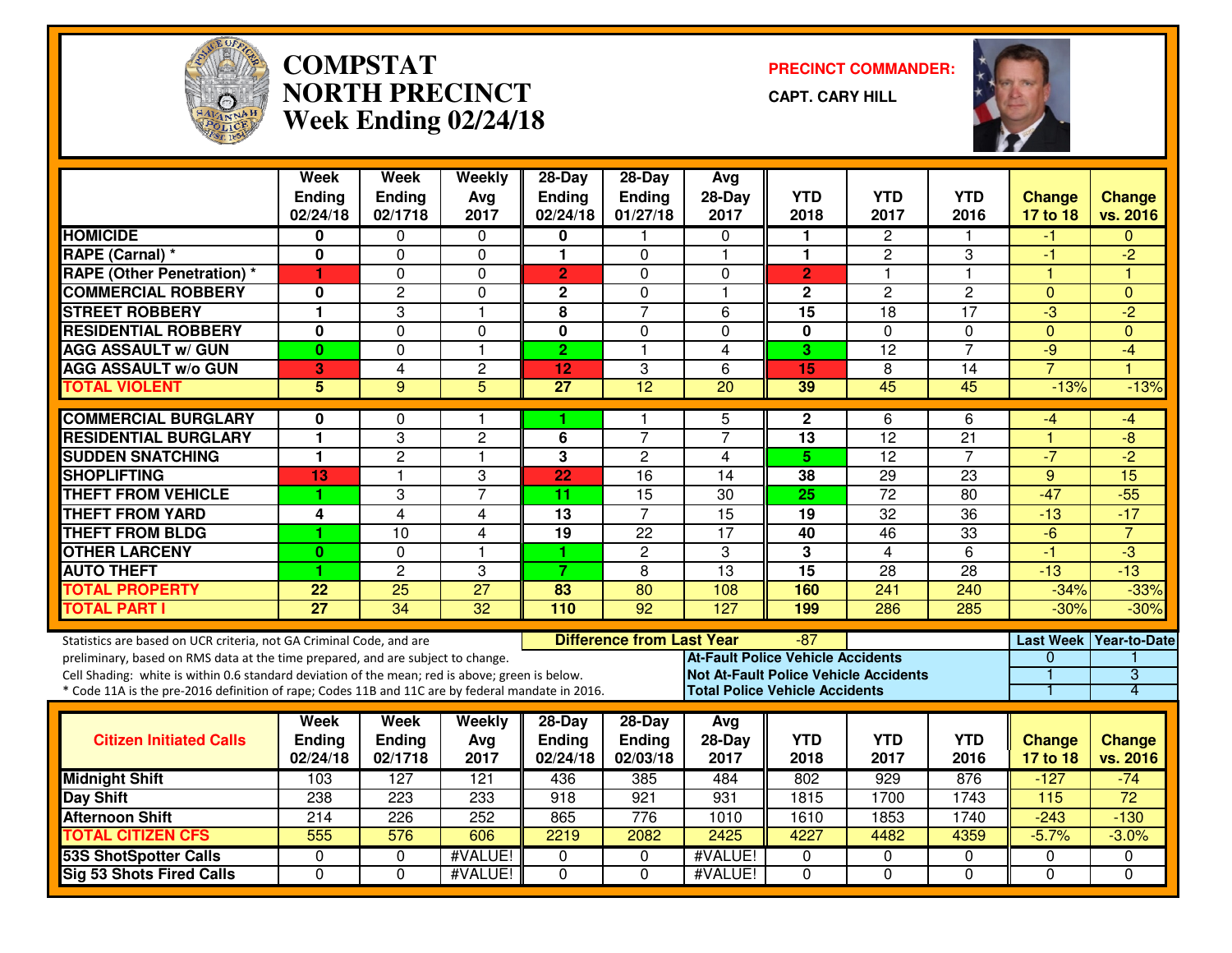# **BEAT 21 North PrecinctWeek Ending 02/24/18**

|                                   |                |               | <b>Last 4 Weeks</b> |               | 28 Days       | 28 Day  |              |                |                |                |                |
|-----------------------------------|----------------|---------------|---------------------|---------------|---------------|---------|--------------|----------------|----------------|----------------|----------------|
|                                   | Ending         | <b>Ending</b> | <b>Ending</b>       | <b>Ending</b> | <b>Ending</b> | Average | <b>YTD</b>   | <b>YTD</b>     | <b>YTD</b>     | <b>Change</b>  | <b>Change</b>  |
|                                   | 02/03/18       | 02/10/18      | 02/1718             | 02/24/18      | 02/24/18      | 2017    | 2018         | 2017           | 2016           | 17 to 18       | vs. 2016       |
| <b>HOMICIDE</b>                   | 0              | 0             | 0                   | 0             | $\Omega$      | 0.0     | 0            | $\Omega$       | 0              | $\mathbf{0}$   | $\mathbf{0}$   |
| RAPE (Carnal) *                   | 0              | 0             | 0                   | 0             | $\Omega$      | 0.1     | $\mathbf{0}$ | 0              | 0              | $\Omega$       | $\mathbf{0}$   |
| <b>RAPE (Other Penetration)</b> * | 0              | $\Omega$      | 0                   | 0             | $\Omega$      | 0.0     | $\mathbf 0$  | $\Omega$       | $\Omega$       | $\overline{0}$ | $\overline{0}$ |
| <b>COMMERCIAL ROBBERY</b>         | $\mathbf{0}$   | $\Omega$      | 0                   | 0             | $\Omega$      | 0.1     | $\mathbf{0}$ | 0              | 0              | $\Omega$       | $\mathbf{0}$   |
| <b>STREET ROBBERY</b>             | 0              | $\Omega$      | 0                   | 0             | $\mathbf{0}$  | 0.2     | $\mathbf{0}$ | 0              | 0              | $\Omega$       | 0              |
| <b>RESIDENTIAL ROBBERY</b>        | 0              | 0             | 0                   | 0             | $\Omega$      | 0.0     | 0            | 0              | 0              | $\overline{0}$ | $\overline{0}$ |
| <b>AGG ASSAULT w/ GUN</b>         | $\Omega$       | 0             | 0                   | 0             | $\Omega$      | 0.2     | 0            | 1              | 0              | -1             | 0              |
| <b>AGG ASSAULT W/o GUN</b>        | $\mathbf{0}$   | 0             | 0                   | 0             | $\Omega$      | 0.2     | $\mathbf{1}$ | $\mathbf{1}$   | $\overline{2}$ | $\Omega$       | -1             |
| <b>TOTAL VIOLENT</b>              | $\Omega$       | $\Omega$      | $\mathbf{0}$        | $\mathbf{0}$  | $\mathbf{0}$  | 0.7     | 1            | $\overline{2}$ | $\overline{2}$ | $-50%$         | $-50%$         |
|                                   |                |               |                     |               |               |         |              |                |                |                |                |
| <b>COMMERCIAL BURGLARY</b>        | $\Omega$       | 0             | 0                   | 0             | $\Omega$      | 0.2     | 0            | 0              | 0              | $\Omega$       | $\mathbf{0}$   |
| <b>RESIDENTIAL BURGLARY</b>       | $\Omega$       | 0             | 3                   | $\Omega$      | 3             | 1.1     | 4            | $\mathfrak{p}$ | $\overline{2}$ | 2              | $\overline{2}$ |
| <b>SUDDEN SNATCHING</b>           | 0              | 0             | $\Omega$            | $\Omega$      | $\Omega$      | 0.1     | $\Omega$     | 0              | 0              | $\Omega$       | $\mathbf{0}$   |
| <b>SHOPLIFTING</b>                | 0              | 0             | $\Omega$            | $\Omega$      | $\Omega$      | 0.2     | $\mathbf{1}$ | 0              | 0              | н              |                |
| <b>THEFT FROM VEHICLE</b>         | $\overline{2}$ | $\Omega$      | 0                   | 0             | 2             | 2.8     | 4            | 6              | $\overline{2}$ | $-2$           | $\overline{2}$ |
| <b>THEFT FROM YARD</b>            | 0              | $\Omega$      | 0                   | 0             | $\Omega$      | 1.2     | $\mathbf{1}$ | $\mathbf{1}$   | 3              | $\Omega$       | $-2$           |
| <b>THEFT FROM BLDG</b>            | 3              | $\Omega$      | 0                   | 0             | 3             | 3.0     | 5            | 3              | 3              | 2              | $\overline{2}$ |
| <b>OTHER LARCENY</b>              | $\mathbf{0}$   | 0             | 0                   | 0             | $\Omega$      | 0.2     | 0            | $\mathbf{1}$   | 0              | $-1$           | $\overline{0}$ |
| <b>AUTO THEFT</b>                 | $\mathbf{1}$   | 1             | $\mathbf{1}$        | 0             | 3             | 1.1     | 3            | $\mathbf{1}$   | 1              | $\overline{2}$ | $\overline{2}$ |
| <b>TOTAL PROPERTY</b>             | 6              | $\mathbf{1}$  | 4                   | $\mathbf 0$   | 11            | 9.7     | 18           | 14             | 11             | 29%            | 64%            |
| <b>TOTAL PART I</b>               | 6              | $\mathbf{1}$  | 4                   | $\mathbf{0}$  | 11            | 10.4    | 19           | 16             | 13             | 19%            | 46%            |

 **Difference from Last Year**<sup>3</sup>

Statistics are based on UCR criteria, not GA Criminal Code.

|                                 | Week          | Week          | Week          | Week                                      | ll 28 Davs    | 28 Dav            |            |      |      |               |                     |
|---------------------------------|---------------|---------------|---------------|-------------------------------------------|---------------|-------------------|------------|------|------|---------------|---------------------|
| <b>Shots Fired Calls</b>        | <b>Ending</b> | <b>Ending</b> | <b>Ending</b> | Ending                                    | <b>Ending</b> | <b>Average</b> II | <b>YTD</b> | YTD  | YTD  | <b>Change</b> | <b>Change</b>       |
|                                 | 02/03/18      | 02/10/18      | 02/1718       | $\parallel$ 02/24/18 $\parallel$ 02/24/18 |               | 2017              | 2018       | 2017 | 2016 |               | 17 to 18   vs. 2016 |
| <b>53S ShotSpotter Calls</b>    |               |               |               |                                           |               | #VALUE!           |            |      |      | #DIV/0!       | $\#$ DIV/0!         |
| <b>Sig 53 Shots Fired Calls</b> |               |               |               |                                           |               | #VALUE!           |            |      |      | #DIV/0!]      | #DIV/0!             |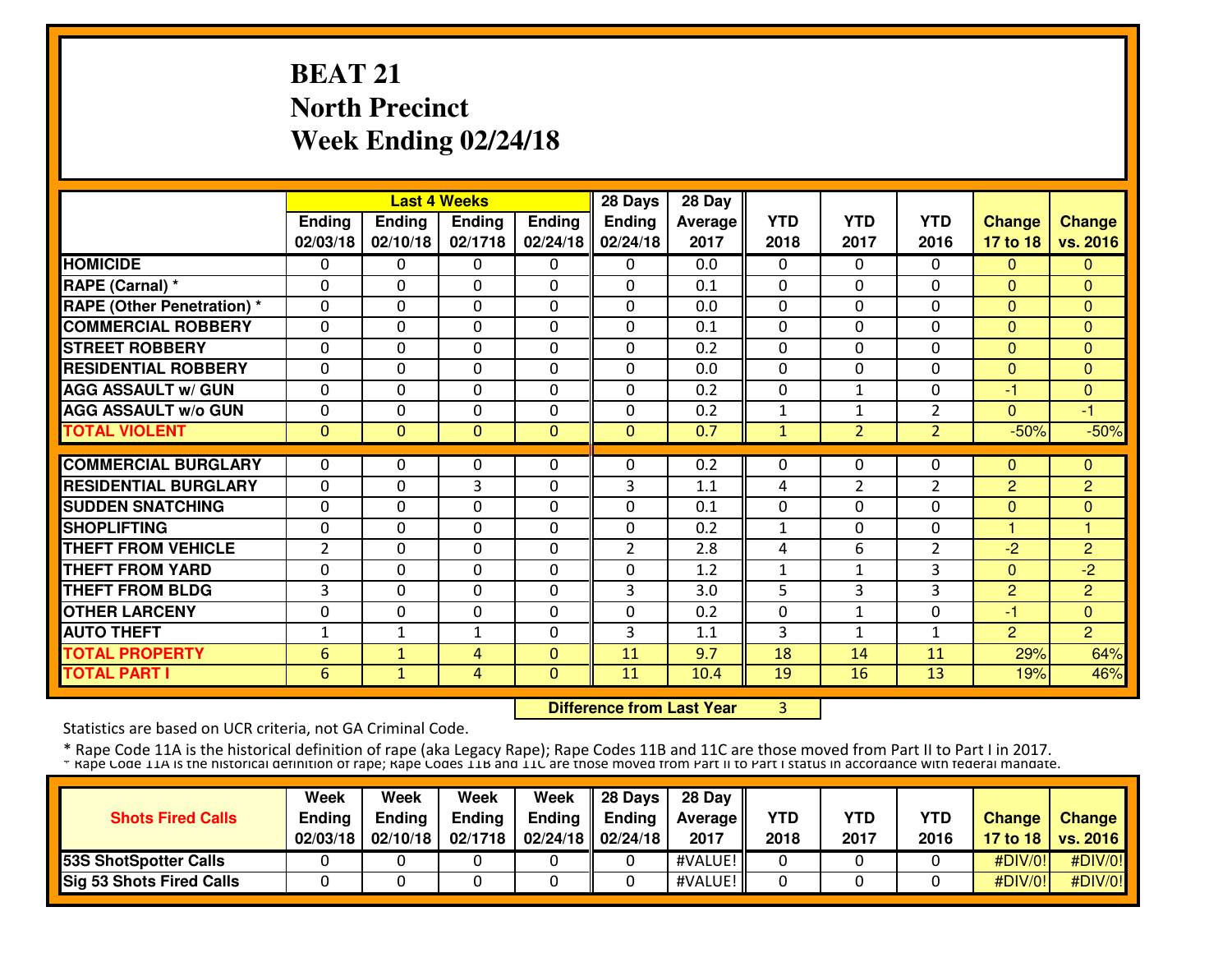# **BEAT 22 North PrecinctWeek Ending 02/24/18**

|                                   |                |              | <b>Last 4 Weeks</b> |                | 28 Days        | 28 Day  |              |                |                |                |                |
|-----------------------------------|----------------|--------------|---------------------|----------------|----------------|---------|--------------|----------------|----------------|----------------|----------------|
|                                   | <b>Ending</b>  | Ending       | Ending              | <b>Ending</b>  | <b>Ending</b>  | Average | <b>YTD</b>   | <b>YTD</b>     | <b>YTD</b>     | <b>Change</b>  | <b>Change</b>  |
|                                   | 01/27/17       | 02/10/18     | 02/1718             | 02/24/18       | 02/24/18       | 2017    | 2018         | 2017           | 2016           | 17 to 18       | vs. 2016       |
| <b>HOMICIDE</b>                   | 0              | $\Omega$     | 0                   | 0              | $\Omega$       | 0.0     | 1            | 0              | $\mathbf{1}$   |                | $\mathbf{0}$   |
| RAPE (Carnal) *                   | $\mathbf{0}$   | $\Omega$     | 0                   | 0              | $\Omega$       | 0.2     | $\mathbf{0}$ | 0              | $\Omega$       | $\Omega$       | $\mathbf{0}$   |
| <b>RAPE (Other Penetration)</b> * | $\mathbf 0$    | $\Omega$     | 0                   | 0              | $\Omega$       | 0.1     | $\mathbf 0$  | 0              | $\Omega$       | $\overline{0}$ | $\overline{0}$ |
| <b>COMMERCIAL ROBBERY</b>         | 0              | $\Omega$     | 0                   | 0              | $\Omega$       | 0.2     | $\mathbf 0$  | 0              | $\overline{2}$ | $\Omega$       | $-2$           |
| <b>STREET ROBBERY</b>             | 0              | $\Omega$     | 0                   | $\mathbf{1}$   | $\mathbf{1}$   | 0.8     | 3            | 3              | 1              | $\mathbf{0}$   | $\overline{2}$ |
| <b>RESIDENTIAL ROBBERY</b>        | 0              | 0            | 0                   | 0              | $\Omega$       | 0.0     | 0            | 0              | 0              | $\Omega$       | $\overline{0}$ |
| <b>AGG ASSAULT w/ GUN</b>         | $\mathbf{0}$   | $\Omega$     | 0                   | 0              | $\Omega$       | 2.2     | $\mathbf{0}$ | 8              | $\overline{2}$ | -8             | $-2$           |
| <b>AGG ASSAULT w/o GUN</b>        | $\overline{2}$ | $\Omega$     | $\overline{2}$      | 0              | 4              | 1.8     | 4            | 0              | 5              | $\overline{4}$ | -1             |
| <b>TOTAL VIOLENT</b>              | $\overline{2}$ | $\Omega$     | $\overline{2}$      | $\mathbf{1}$   | 5.             | 5.2     | 8            | 11             | 11             | $-27%$         | $-27%$         |
|                                   |                |              |                     |                |                |         |              |                |                |                |                |
| <b>COMMERCIAL BURGLARY</b>        | 0              | 0            | 0                   | 0              | $\Omega$       | 1.0     | 0            | 0              | 0              | $\Omega$       | $\mathbf{0}$   |
| <b>RESIDENTIAL BURGLARY</b>       | $\Omega$       | $\Omega$     | 0                   | $\mathbf{1}$   | $\mathbf{1}$   | 2.2     | 5            | 3              | 6              | 2              | -1             |
| <b>SUDDEN SNATCHING</b>           | $\mathbf{0}$   | $\Omega$     | 0                   | 0              | $\Omega$       | 0.1     | 0            | 0              | 0              | $\Omega$       | $\Omega$       |
| <b>SHOPLIFTING</b>                | $\mathbf{0}$   | $\mathbf{1}$ | 0                   | $\mathbf{1}$   | $\overline{2}$ | 2.7     | 4            | 1              | $\mathcal{P}$  | 3              | $\overline{2}$ |
| <b>THEFT FROM VEHICLE</b>         | 0              | $\mathbf{1}$ | 0                   | 0              | $\mathbf{1}$   | 2.8     | 3            | $\overline{2}$ | $\overline{2}$ | 1              | 1              |
| <b>THEFT FROM YARD</b>            | 0              | $\mathbf{1}$ | 0                   | 0              | $\mathbf{1}$   | 1.2     | $\mathbf{1}$ | $\overline{2}$ | 3              | $-1$           | $-2$           |
| <b>THEFT FROM BLDG</b>            | $\mathbf{1}$   | $\Omega$     | $\overline{2}$      | 0              | 3              | 2.1     | 4            | 6              | 5              | $-2$           | $-1$           |
| <b>OTHER LARCENY</b>              | $\mathbf 0$    | $\Omega$     | 0                   | 0              | $\Omega$       | 0.4     | $\mathbf{0}$ | $\Omega$       | 0              | $\Omega$       | $\mathbf{0}$   |
| <b>AUTO THEFT</b>                 | $\mathbf 0$    | $\Omega$     | 0                   | $\mathbf{1}$   | $\mathbf{1}$   | 2.6     | 4            | 5              | 9              | $-1$           | $-5$           |
| <b>TOTAL PROPERTY</b>             | $\mathbf{1}$   | 3            | $\overline{2}$      | 3              | 9              | 15.1    | 21           | 19             | 27             | 11%            | $-22%$         |
| <b>TOTAL PART I</b>               | 3              | 3            | 4                   | $\overline{4}$ | 14             | 20.3    | 29           | 30             | 38             | $-3%$          | $-24%$         |

 **Difference from Last Year**-1

Statistics are based on UCR criteria, not GA Criminal Code.

|                                 | Week          | Week          | Week          | Week                                      | $\parallel$ 28 Days | 28 Dav            |      |      |      |               |                     |
|---------------------------------|---------------|---------------|---------------|-------------------------------------------|---------------------|-------------------|------|------|------|---------------|---------------------|
| <b>Shots Fired Calls</b>        | <b>Ending</b> | <b>Ending</b> | <b>Ending</b> | Ending                                    | <b>Ending</b>       | <b>Average</b> II | YTD  | YTD  | YTD  | <b>Change</b> | <b>Change</b>       |
|                                 | 02/03/18      | 02/10/18      | 02/1718       | $\parallel$ 02/24/18 $\parallel$ 02/24/18 |                     | 2017              | 2018 | 2017 | 2016 |               | 17 to 18   vs. 2016 |
| <b>153S ShotSpotter Calls</b>   |               |               |               |                                           |                     | #VALUE!           |      |      |      | #DIV/0!]      | #DIV/0!             |
| <b>Sig 53 Shots Fired Calls</b> |               |               |               |                                           |                     | #VALUE!           |      |      |      | #DIV/0!]      | #DIV/0!             |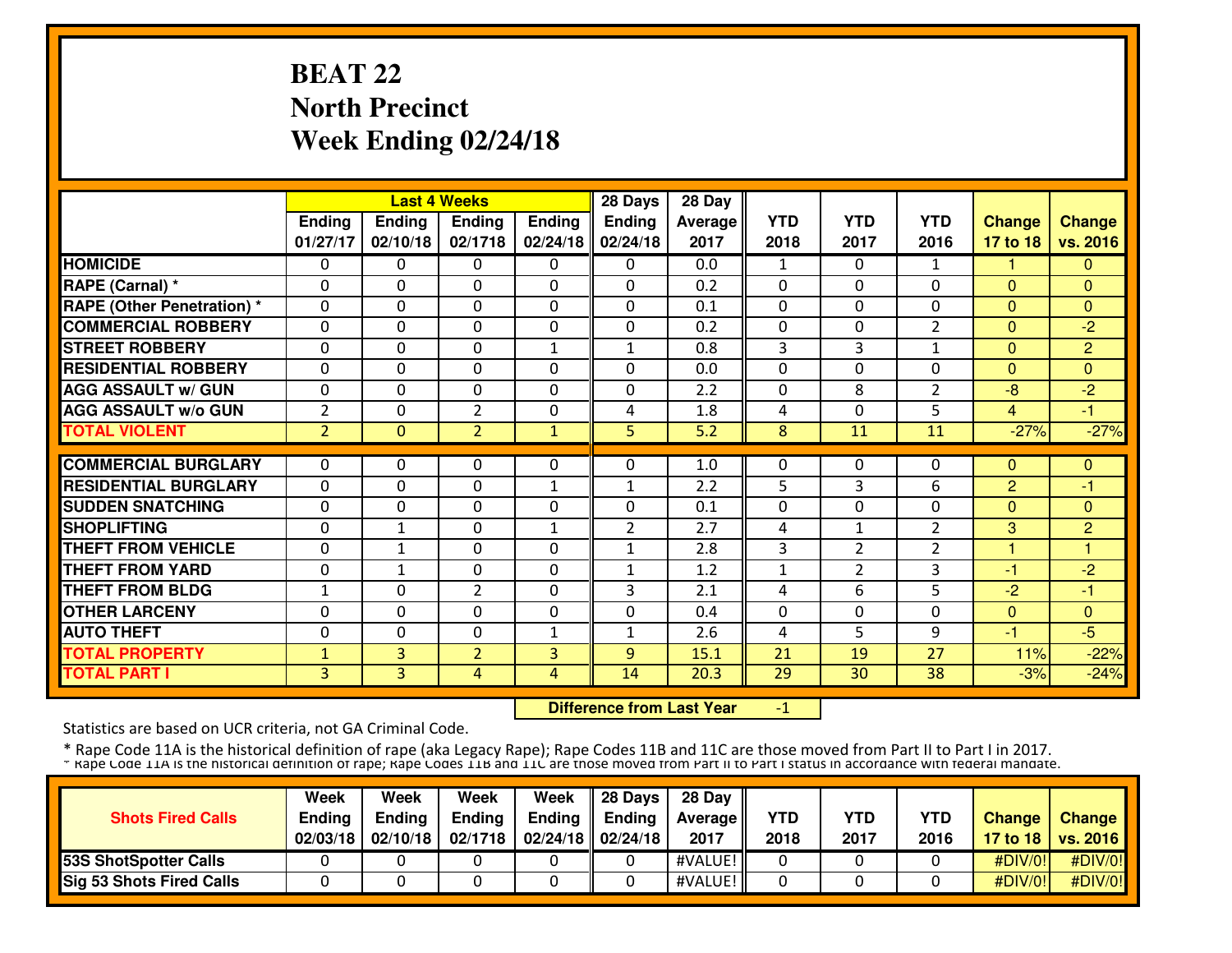# **BEAT 23 North PrecinctWeek Ending 02/24/18**

|                                  |                    |                    | <b>Last 4 Weeks</b> |                           | 28 Days                   | 28 Day          |                    |                    |                    |                           |                           |
|----------------------------------|--------------------|--------------------|---------------------|---------------------------|---------------------------|-----------------|--------------------|--------------------|--------------------|---------------------------|---------------------------|
|                                  | Ending<br>02/03/18 | Ending<br>02/10/18 | Ending<br>02/1718   | <b>Ending</b><br>02/24/18 | <b>Ending</b><br>02/24/18 | Average<br>2017 | <b>YTD</b><br>2018 | <b>YTD</b><br>2017 | <b>YTD</b><br>2016 | <b>Change</b><br>17 to 18 | <b>Change</b><br>vs. 2016 |
| <b>HOMICIDE</b>                  |                    |                    |                     |                           |                           | 0.1             |                    | $\Omega$           |                    |                           |                           |
|                                  | 0                  | 0                  | 0                   | 0                         | $\Omega$                  |                 | 0                  |                    | 0                  | $\mathbf{0}$              | $\Omega$                  |
| RAPE (Carnal) *                  | 0                  | $\Omega$           | 0                   | 0                         | $\Omega$                  | 0.2             | $\mathbf{0}$       | 1                  | 3                  | $-1$                      | -3                        |
| <b>RAPE (Other Penetration)*</b> | 0                  | $\Omega$           | 0                   | 0                         | $\Omega$                  | 0.0             | $\mathbf 0$        | 0                  | $\mathbf{1}$       | $\Omega$                  | $-1$                      |
| <b>ICOMMERCIAL ROBBERY</b>       | 0                  | 0                  | 0                   | 0                         | $\Omega$                  | 0.2             | $\mathbf 0$        | $\mathbf{1}$       | 0                  | $-1$                      | $\overline{0}$            |
| <b>STREET ROBBERY</b>            | $\mathbf{1}$       | 0                  | 0                   | 0                         | 1                         | 0.5             | $\overline{2}$     | $\Omega$           | 4                  | $\overline{2}$            | $-2$                      |
| <b>RESIDENTIAL ROBBERY</b>       | 0                  | 0                  | 0                   | $\Omega$                  | $\Omega$                  | 0.1             | $\Omega$           | 0                  | 0                  | $\Omega$                  | $\Omega$                  |
| <b>AGG ASSAULT w/ GUN</b>        | $\mathbf{1}$       | $\mathbf{1}$       | 0                   | 0                         | $\overline{2}$            | 0.7             | $\overline{2}$     | 3                  | 4                  | -1                        | $-2$                      |
| <b>AGG ASSAULT w/o GUN</b>       | 0                  | $\mathbf{1}$       | $\mathbf{1}$        | 1                         | 3                         | 1.2             | 4                  | 5                  | 1                  | -1                        | 3                         |
| <b>TOTAL VIOLENT</b>             | $\overline{2}$     | $\overline{2}$     | $\mathbf{1}$        | $\mathbf{1}$              | 6                         | 2.8             | 8                  | 10                 | 13                 | $-20%$                    | $-38%$                    |
|                                  |                    |                    |                     |                           |                           |                 |                    |                    |                    |                           |                           |
| <b>COMMERCIAL BURGLARY</b>       | 0                  | 0                  | 0                   | 0                         | $\Omega$                  | 1.9             | 0                  | 2                  |                    | $-2$                      | -1                        |
| <b>RESIDENTIAL BURGLARY</b>      | $\mathbf{1}$       | 0                  | 0                   | 0                         | 1                         | 1.8             | 1                  | $\overline{2}$     | 3                  | -1                        | -2                        |
| <b>SUDDEN SNATCHING</b>          | 0                  | 0                  | 0                   | 0                         | $\Omega$                  | 0.3             | 1                  | 0                  | 0                  |                           |                           |
| <b>SHOPLIFTING</b>               | 0                  | 0                  | 0                   | $\mathbf{1}$              | 1                         | 1.0             | $\mathbf{1}$       | $\overline{2}$     | $\mathbf{1}$       | -1                        | $\Omega$                  |
| <b>THEFT FROM VEHICLE</b>        | 0                  | $\mathbf{1}$       | $\mathbf{1}$        | $\mathbf{1}$              | 3                         | 3.1             | 4                  | 4                  | 14                 | $\Omega$                  | $-10$                     |
| <b>THEFT FROM YARD</b>           | $\mathbf{1}$       | $\Omega$           | 0                   | 0                         | $\mathbf{1}$              | 1.9             | $\mathbf{1}$       | $\overline{2}$     | 5                  | $-1$                      | $-4$                      |
| <b>THEFT FROM BLDG</b>           | $\mathbf{1}$       | $\Omega$           | $\overline{2}$      | 0                         | 3                         | 1.9             | 4                  | 5                  | 3                  | $-1$                      | 1                         |
| <b>OTHER LARCENY</b>             | $\mathbf{0}$       | $\Omega$           | 0                   | $\Omega$                  | $\Omega$                  | 0.3             | 0                  | 0                  | 0                  | $\Omega$                  | 0                         |
| <b>AUTO THEFT</b>                | $\mathbf{0}$       | $\Omega$           | 0                   | 0                         | $\Omega$                  | 3.1             | $\overline{2}$     | 8                  | 1                  | $-6$                      | $\overline{\mathbf{1}}$   |
| <b>TOTAL PROPERTY</b>            | 3                  | $\mathbf{1}$       | 3                   | $\overline{2}$            | 9                         | 15.3            | 14                 | 25                 | 28                 | $-44%$                    | $-50%$                    |
| <b>TOTAL PART I</b>              | 5                  | 3                  | 4                   | 3                         | 15                        | 18.1            | 22                 | 35                 | 41                 | $-37%$                    | $-46%$                    |

 **Difference from Last Year**-13

Statistics are based on UCR criteria, not GA Criminal Code.

|                                 | Week          | Week          | Week          | Week                                      | $\parallel$ 28 Days | 28 Dav            |            |      |            |               |                     |
|---------------------------------|---------------|---------------|---------------|-------------------------------------------|---------------------|-------------------|------------|------|------------|---------------|---------------------|
| <b>Shots Fired Calls</b>        | <b>Ending</b> | <b>Ending</b> | <b>Ending</b> | Ending                                    | Ending              | <b>Average II</b> | <b>YTD</b> | YTD  | <b>YTD</b> | <b>Change</b> | <b>Change</b>       |
|                                 | 02/03/18      | 02/03/18      | 02/1718       | $\parallel$ 02/24/18 $\parallel$ 02/24/18 |                     | 2017              | 2018       | 2017 | 2016       |               | 17 to 18   vs. 2016 |
| <b>53S ShotSpotter Calls</b>    |               |               |               |                                           |                     | #VALUE!           |            |      |            | #DIV/0!       | $\#$ DIV/0!         |
| <b>Sig 53 Shots Fired Calls</b> |               |               |               |                                           |                     | #VALUE!           |            |      |            | #DIV/0!       | #DIV/0!             |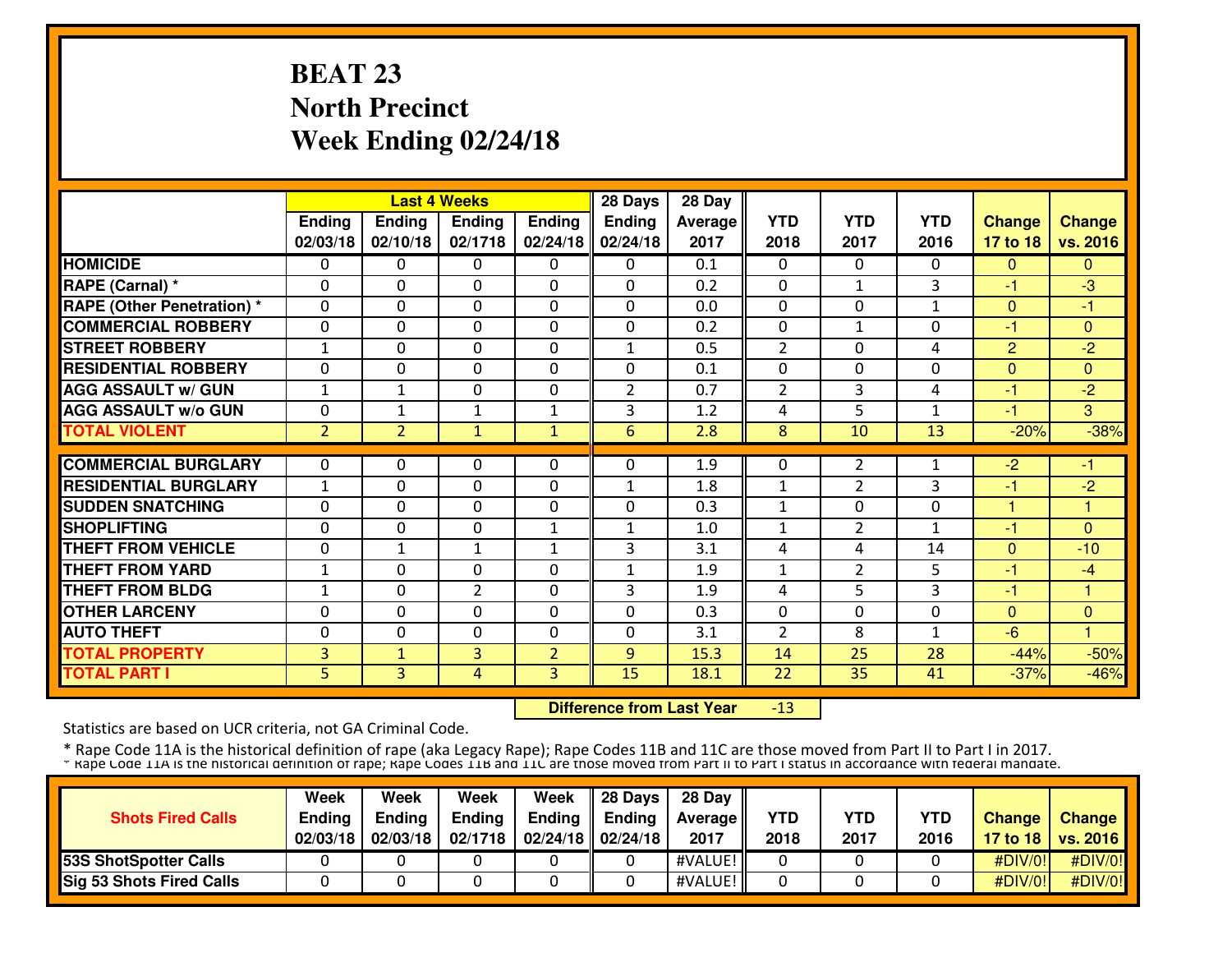# **BEAT 24 North PrecinctWeek Ending 02/24/18**

|                                   |                |               | <b>Last 4 Weeks</b> |               | 28 Days        | 28 Day  |                |                |            |                |                |
|-----------------------------------|----------------|---------------|---------------------|---------------|----------------|---------|----------------|----------------|------------|----------------|----------------|
|                                   | Ending         | <b>Ending</b> | <b>Ending</b>       | <b>Ending</b> | <b>Ending</b>  | Average | <b>YTD</b>     | <b>YTD</b>     | <b>YTD</b> | <b>Change</b>  | <b>Change</b>  |
|                                   | 02/03/18       | 02/10/18      | 02/1718             | 02/24/18      | 02/24/18       | 2017    | 2018           | 2017           | 2016       | 17 to 18       | vs. 2016       |
| <b>HOMICIDE</b>                   | 0              | 0             | 0                   | $\Omega$      | $\Omega$       | 0.1     | 0              | $\Omega$       | 0          | $\mathbf{0}$   | 0              |
| RAPE (Carnal) *                   | 0              | 0             | 0                   | $\Omega$      | $\Omega$       | 0.1     | $\mathbf{0}$   | 0              | 0          | $\Omega$       | $\mathbf{0}$   |
| <b>RAPE (Other Penetration)</b> * | 0              | $\Omega$      | 0                   | 0             | $\Omega$       | 0.0     | $\mathbf 0$    | $\Omega$       | $\Omega$   | $\overline{0}$ | $\overline{0}$ |
| <b>COMMERCIAL ROBBERY</b>         | $\mathbf{0}$   | $\Omega$      | 0                   | 0             | $\Omega$       | 0.4     | $\mathbf{0}$   | $\mathbf{1}$   | 0          | $-1$           | $\Omega$       |
| <b>STREET ROBBERY</b>             | 0              | $\Omega$      | $\overline{2}$      | 0             | $\overline{2}$ | 1.0     | $\overline{2}$ | $\overline{2}$ | 4          | $\Omega$       | $-2$           |
| <b>RESIDENTIAL ROBBERY</b>        | 0              | $\Omega$      | 0                   | $\Omega$      | $\Omega$       | 0.0     | $\Omega$       | 0              | 0          | $\overline{0}$ | $\Omega$       |
| <b>AGG ASSAULT w/ GUN</b>         | $\Omega$       | 0             | 0                   | 0             | $\Omega$       | 0.4     | 0              | 0              | 0          | $\Omega$       | 0              |
| <b>AGG ASSAULT W/o GUN</b>        | 1              | 0             | 0                   | $\mathbf{1}$  | $\overline{2}$ | 0.4     | $\overline{2}$ | 0              | 1          | 2              |                |
| <b>TOTAL VIOLENT</b>              | 1              | $\Omega$      | $\overline{2}$      | $\mathbf{1}$  | 4              | 2.3     | 4              | 3              | 5.         | 33%            | $-20%$         |
|                                   |                |               |                     |               |                |         |                |                |            |                |                |
| <b>COMMERCIAL BURGLARY</b>        | 0              | 0             | 0                   | 0             | $\Omega$       | 0.3     | 0              | 0              | 5.         | $\Omega$       | $-5$           |
| <b>RESIDENTIAL BURGLARY</b>       | $\mathbf{1}$   | 0             | $\Omega$            | 0             | $\mathbf{1}$   | 1.2     | 1              | 4              | 3          | -3             | $-2$           |
| <b>SUDDEN SNATCHING</b>           | 0              | 0             | $\Omega$            | 1             | $\mathbf{1}$   | 0.2     | 1              | 0              | 1          | 1              | $\mathbf{0}$   |
| <b>SHOPLIFTING</b>                | 4              | 3             | 1                   | 8             | 16             | 4.2     | 25             | 8              | 8          | 17             | 17             |
| <b>THEFT FROM VEHICLE</b>         | 0              | $\mathbf{1}$  | 0                   | 0             | 1              | 7.9     | 5              | 24             | 12         | $-19$          | $-7$           |
| <b>THEFT FROM YARD</b>            | 0              | $\Omega$      | 0                   | 0             | $\Omega$       | 2.8     | $\overline{2}$ | 6              | 9          | $-4$           | $-7$           |
| <b>THEFT FROM BLDG</b>            | $\mathbf{1}$   | $\mathbf{1}$  | 0                   | $\mathbf{1}$  | 3              | 1.2     | 8              | 3              | 5          | 5              | 3              |
| <b>OTHER LARCENY</b>              | $\mathbf{0}$   | 0             | 0                   | 0             | $\Omega$       | 0.9     | 1              | $\mathbf{0}$   | 1          | 1              | 0              |
| <b>AUTO THEFT</b>                 | $\mathbf{0}$   | $\Omega$      | 0                   | 0             | $\Omega$       | 2.4     | 0              | 4              | 5          | $-4$           | $-5$           |
| <b>TOTAL PROPERTY</b>             | 6              | 5             | $\mathbf{1}$        | 10            | 22             | 21.2    | 43             | 49             | 49         | $-12%$         | $-12%$         |
| <b>TOTAL PART I</b>               | $\overline{7}$ | 5             | 3                   | 11            | 26             | 23.5    | 47             | 52             | 54         | $-10%$         | $-13%$         |

 **Difference from Last Year**-5

Statistics are based on UCR criteria, not GA Criminal Code.

|                                 | Week          | Week          | Week          | Week                                      | $\parallel$ 28 Days | 28 Dav            |      |      |      |               |                     |
|---------------------------------|---------------|---------------|---------------|-------------------------------------------|---------------------|-------------------|------|------|------|---------------|---------------------|
| <b>Shots Fired Calls</b>        | <b>Ending</b> | <b>Ending</b> | <b>Ending</b> | Ending                                    | <b>Ending</b>       | <b>Average</b> II | YTD  | YTD  | YTD  | <b>Change</b> | <b>Change</b>       |
|                                 | 02/03/18      | 02/10/18      | 02/1718       | $\parallel$ 02/24/18 $\parallel$ 02/24/18 |                     | 2017              | 2018 | 2017 | 2016 |               | 17 to 18   vs. 2016 |
| <b>153S ShotSpotter Calls</b>   |               |               |               |                                           |                     | #VALUE!           |      |      |      | #DIV/0!       | #DIV/0!             |
| <b>Sig 53 Shots Fired Calls</b> |               |               |               |                                           |                     | #VALUE!           |      |      |      | #DIV/0!]      | #DIV/0!             |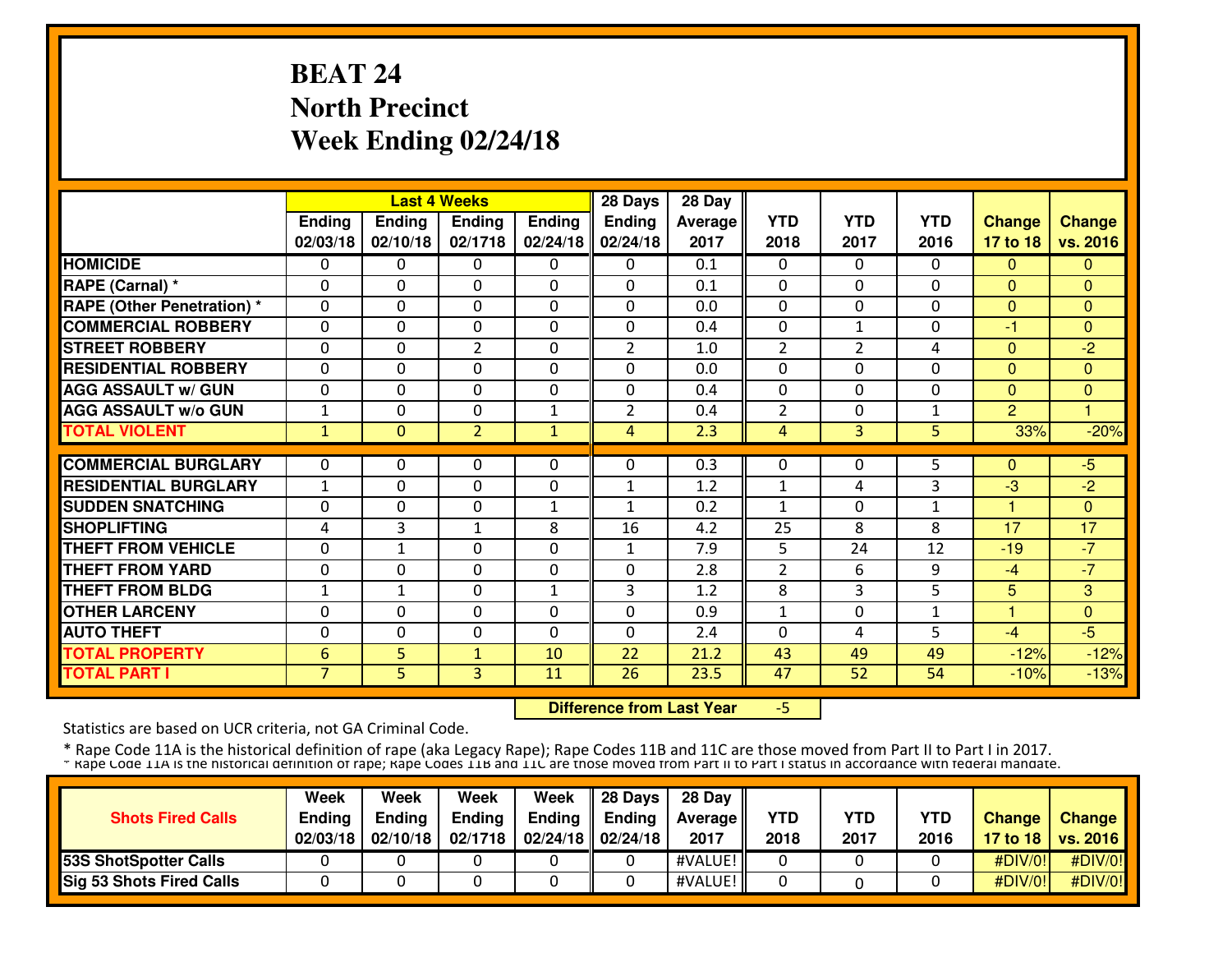# **BEAT 25 North PrecinctWeek Ending 02/24/18**

|                                   |                    | <b>Last 4 Weeks</b>       |                          |                           | 28 Days                   | 28 Day          |                    |                    |                    |                           |                           |
|-----------------------------------|--------------------|---------------------------|--------------------------|---------------------------|---------------------------|-----------------|--------------------|--------------------|--------------------|---------------------------|---------------------------|
|                                   | Ending<br>02/03/18 | <b>Ending</b><br>02/10/18 | <b>Ending</b><br>02/1718 | <b>Ending</b><br>02/24/18 | <b>Ending</b><br>02/24/18 | Average<br>2017 | <b>YTD</b><br>2018 | <b>YTD</b><br>2017 | <b>YTD</b><br>2016 | <b>Change</b><br>17 to 18 | <b>Change</b><br>vs. 2016 |
| <b>HOMICIDE</b>                   | 0                  | 0                         | 0                        | 0                         | $\Omega$                  | 0.0             | 0                  | $\Omega$           | 0                  | $\mathbf{0}$              | 0                         |
| RAPE (Carnal) *                   | 0                  | 0                         | 0                        | 0                         | $\Omega$                  | 0.2             | $\mathbf{0}$       | 0                  | 0                  | $\Omega$                  | $\mathbf{0}$              |
| <b>RAPE (Other Penetration)</b> * | 0                  | $\Omega$                  | 0                        | $\mathbf{1}$              | $\mathbf{1}$              | 0.0             | 1                  | $\Omega$           | $\Omega$           |                           |                           |
| <b>COMMERCIAL ROBBERY</b>         | $\mathbf{0}$       | $\Omega$                  | 0                        | 0                         | $\Omega$                  | 0.1             | $\mathbf{0}$       | 0                  | 0                  | $\Omega$                  | $\Omega$                  |
| <b>STREET ROBBERY</b>             | 0                  | $\mathbf{1}$              | 0                        | 0                         | $\mathbf{1}$              | 1.5             | 5                  | 9                  | 3                  | $-4$                      | 2                         |
| <b>RESIDENTIAL ROBBERY</b>        | 0                  | $\Omega$                  | 0                        | $\Omega$                  | $\Omega$                  | 0.0             | $\Omega$           | 0                  | 0                  | $\mathbf{0}$              | $\overline{0}$            |
| <b>AGG ASSAULT w/ GUN</b>         | $\Omega$           | 0                         | 0                        | 0                         | $\Omega$                  | 0.2             | 1                  | 0                  | 0                  | 1                         |                           |
| <b>AGG ASSAULT W/o GUN</b>        | $\mathbf{0}$       | 0                         | 0                        | 0                         | $\Omega$                  | 0.3             | 0                  | 0                  | 1                  | $\Omega$                  | -1                        |
| <b>TOTAL VIOLENT</b>              | $\Omega$           | $\mathbf{1}$              | $\mathbf{0}$             | $\mathbf{1}$              | $\overline{2}$            | 2.4             | 7                  | 9                  | 4                  | $-22%$                    | 75%                       |
| <b>COMMERCIAL BURGLARY</b>        | $\Omega$           | 0                         | 0                        | 0                         | $\Omega$                  | 0.4             | 0                  | 1                  | 0                  | -1                        | $\mathbf{0}$              |
| <b>RESIDENTIAL BURGLARY</b>       | $\Omega$           | 0                         | $\Omega$                 | $\Omega$                  | $\Omega$                  | 0.4             | $\Omega$           | 1                  | $\overline{2}$     | -1                        | $-2$                      |
| <b>SUDDEN SNATCHING</b>           | 0                  | 0                         | $\Omega$                 | $\Omega$                  | $\Omega$                  | 0.2             | $\Omega$           | 0                  | 0                  | $\Omega$                  | $\Omega$                  |
| <b>SHOPLIFTING</b>                | 0                  | 0                         | $\Omega$                 | $\Omega$                  | $\Omega$                  | 2.2             | $\mathbf{0}$       | $\overline{7}$     | $\mathcal{L}$      | $-7$                      | $-2$                      |
| <b>THEFT FROM VEHICLE</b>         | 1                  | $\Omega$                  | $\overline{2}$           | 0                         | 3                         | 5.8             | 6                  | 15                 | 23                 | $-9$                      | $-17$                     |
| <b>THEFT FROM YARD</b>            | 0                  | $\Omega$                  | $\mathbf{1}$             | 3                         | 4                         | 3.9             | 6                  | 16                 | 4                  | $-10$                     | 2                         |
| <b>THEFT FROM BLDG</b>            | $\mathbf{0}$       | $\mathbf{1}$              | $\overline{2}$           | 0                         | 3                         | 2.5             | 5                  | 6                  | 4                  | $-1$                      | 1                         |
| <b>OTHER LARCENY</b>              | 1                  | 0                         | 0                        | 0                         | $\mathbf{1}$              | 0.9             | $\overline{2}$     | $\mathbf{1}$       | 4                  | 1                         | $-2$                      |
| <b>AUTO THEFT</b>                 | $\mathbf{1}$       | $\Omega$                  | $\mathbf{1}$             | 0                         | $\overline{2}$            | 1.8             | $\overline{2}$     | 4                  | $\overline{2}$     | $-2$                      | $\Omega$                  |
| <b>TOTAL PROPERTY</b>             | 3                  | $\mathbf{1}$              | 6                        | 3                         | 13                        | 18.1            | 21                 | 51                 | 41                 | $-59%$                    | $-49%$                    |
| <b>TOTAL PART I</b>               | 3                  | $\overline{2}$            | 6                        | 4                         | 15                        | 20.5            | 28                 | 60                 | 45                 | $-53%$                    | $-38%$                    |

 **Difference from Last Year**-32

Statistics are based on UCR criteria, not GA Criminal Code.

|                                 | Week          | Week          | Week          | Week                                      | $\parallel$ 28 Days | 28 Dav            |            |      |            |               |                     |
|---------------------------------|---------------|---------------|---------------|-------------------------------------------|---------------------|-------------------|------------|------|------------|---------------|---------------------|
| <b>Shots Fired Calls</b>        | <b>Ending</b> | <b>Ending</b> | <b>Ending</b> | Ending                                    | <b>Ending</b>       | <b>Average II</b> | <b>YTD</b> | YTD  | <b>YTD</b> | <b>Change</b> | <b>Change</b>       |
|                                 | 02/03/18      | 02/10/18      | 02/1718       | $\parallel$ 02/24/18 $\parallel$ 02/24/18 |                     | 2017              | 2018       | 2017 | 2016       |               | 17 to 18   vs. 2016 |
| <b>53S ShotSpotter Calls</b>    |               |               |               |                                           |                     | #VALUE!           |            |      |            | #DIV/0!       | $\#$ DIV/0!         |
| <b>Sig 53 Shots Fired Calls</b> |               |               |               |                                           |                     | #VALUE!           |            |      |            | #DIV/0!       | #DIV/0!             |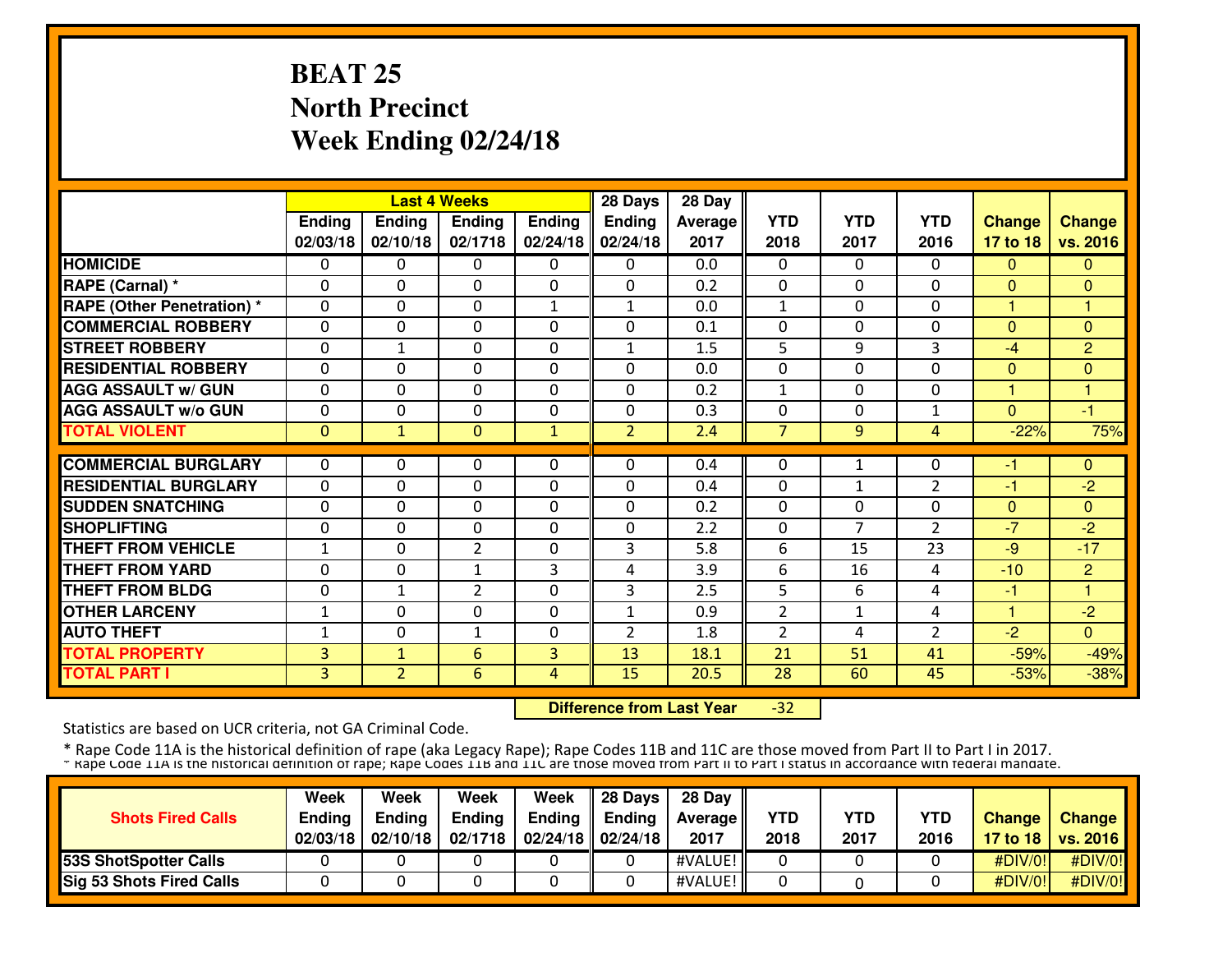# **BEAT 26 North PrecinctWeek Ending 02/24/18**

|                                  |              |                | <b>Last 4 Weeks</b> |               | 28 Days        | 28 Day  |                |                |                |                |                |
|----------------------------------|--------------|----------------|---------------------|---------------|----------------|---------|----------------|----------------|----------------|----------------|----------------|
|                                  | Ending       | Ending         | Ending              | <b>Ending</b> | <b>Ending</b>  | Average | <b>YTD</b>     | <b>YTD</b>     | <b>YTD</b>     | <b>Change</b>  | <b>Change</b>  |
|                                  | 02/03/18     | 02/10/18       | 02/1718             | 02/24/18      | 02/24/18       | 2017    | 2018           | 2017           | 2016           | 17 to 18       | vs. 2016       |
| <b>HOMICIDE</b>                  | 0            | 0              | 0                   | $\Omega$      | $\Omega$       | 0.0     | 0              | 0              | 0              | $\mathbf{0}$   | 0              |
| RAPE (Carnal) *                  | $\mathbf{1}$ | $\Omega$       | 0                   | 0             | $\mathbf{1}$   | 0.1     | 1              | 0              | $\Omega$       |                |                |
| <b>RAPE (Other Penetration)*</b> | $\mathbf{0}$ | $\Omega$       | 0                   | 0             | $\Omega$       | 0.1     | 0              | 0              | 0              | $\Omega$       | $\Omega$       |
| <b>COMMERCIAL ROBBERY</b>        | 0            | 0              | 0                   | 0             | $\Omega$       | 0.2     | $\mathbf{0}$   | 0              | 0              | $\Omega$       | 0              |
| <b>STREET ROBBERY</b>            | $\mathbf{1}$ | 0              | $\mathbf{1}$        | 0             | $\overline{2}$ | 0.6     | $\overline{2}$ | $\overline{2}$ | 3              | $\Omega$       | -1             |
| <b>RESIDENTIAL ROBBERY</b>       | $\Omega$     | $\Omega$       | $\Omega$            | $\Omega$      | $\Omega$       | 0.0     | $\Omega$       | 0              | $\Omega$       | $\Omega$       | $\Omega$       |
| <b>AGG ASSAULT w/ GUN</b>        | $\Omega$     | 0              | 0                   | 0             | $\Omega$       | 0.2     | $\Omega$       | 0              | 1              | $\Omega$       | -1             |
| <b>AGG ASSAULT w/o GUN</b>       | 1            | 0              | 1                   | 1             | 3              | 0.5     | 4              | 0              | $\overline{2}$ | 4              | 2              |
| <b>TOTAL VIOLENT</b>             | 3            | $\Omega$       | $\overline{2}$      | $\mathbf{1}$  | 6              | 1.6     | 7              | $\overline{2}$ | 6              | 250%           | 17%            |
|                                  |              |                |                     |               |                |         |                |                |                |                |                |
| <b>COMMERCIAL BURGLARY</b>       | 0            | 0              | 0                   | 0             | $\Omega$       | 0.7     | 1              | 3              | 0              | -2             |                |
| <b>RESIDENTIAL BURGLARY</b>      | $\Omega$     | 0              | 0                   | 0             | $\Omega$       | 0.0     | $\mathbf{0}$   | 0              | 3              | $\Omega$       | $-3$           |
| <b>SUDDEN SNATCHING</b>          | 0            | 0              | 2                   | $\Omega$      | $\overline{2}$ | 0.5     | $\overline{2}$ | $\overline{7}$ | 3              | $-5$           | -1             |
| <b>SHOPLIFTING</b>               | 0            | 0              | 0                   | 0             | $\Omega$       | 2.0     | $\overline{2}$ | 6              | 5              | $-4$           | $-3$           |
| <b>THEFT FROM VEHICLE</b>        | 0            | 0              | 0                   | 0             | $\Omega$       | 3.3     | $\mathbf{1}$   | 9              | 12             | $-8$           | $-11$          |
| <b>THEFT FROM YARD</b>           | $\Omega$     | $\mathbf{1}$   | 3                   | $\Omega$      | 4              | 2.2     | 5              | 3              | 9              | $\overline{2}$ | $-4$           |
| <b>THEFT FROM BLDG</b>           | $\mathbf{0}$ | $\Omega$       | 3                   | 0             | 3              | 2.5     | 8              | 16             | 6              | $-8$           | $\overline{2}$ |
| <b>OTHER LARCENY</b>             | $\mathbf{0}$ | 0              | 0                   | 0             | $\Omega$       | 0.3     | $\Omega$       | 1              | 1              | $-1$           | -1             |
| <b>AUTO THEFT</b>                | $\mathbf{0}$ | $\mathbf{1}$   | 0                   | 0             | $\mathbf{1}$   | 1.3     | 3              | 4              | 5              | $-1$           | $-2$           |
| <b>TOTAL PROPERTY</b>            | $\mathbf{0}$ | $\overline{2}$ | 8                   | $\mathbf 0$   | 10             | 12.7    | 22             | 49             | 44             | $-55%$         | $-50%$         |
| <b>TOTAL PART I</b>              | 3            | $\overline{2}$ | 10                  | $\mathbf{1}$  | 16             | 14.3    | 29             | 51             | 50             | $-43%$         | $-42%$         |

 **Difference from Last Year** $-22$ 

Statistics are based on UCR criteria, not GA Criminal Code.

|                                 | Week          | Week          | Week          | Week                                      | $\parallel$ 28 Days | 28 Dav            |            |      |            |               |                     |
|---------------------------------|---------------|---------------|---------------|-------------------------------------------|---------------------|-------------------|------------|------|------------|---------------|---------------------|
| <b>Shots Fired Calls</b>        | <b>Ending</b> | <b>Ending</b> | <b>Ending</b> | Ending                                    | <b>Ending</b>       | <b>Average II</b> | <b>YTD</b> | YTD  | <b>YTD</b> | <b>Change</b> | <b>Change</b>       |
|                                 | 02/03/18      | 02/10/18      | 02/1718       | $\parallel$ 02/24/18 $\parallel$ 02/24/18 |                     | 2017              | 2018       | 2017 | 2016       |               | 17 to 18   vs. 2016 |
| <b>53S ShotSpotter Calls</b>    |               |               |               |                                           |                     | #VALUE!           |            |      |            | #DIV/0!       | $\#$ DIV/0!         |
| <b>Sig 53 Shots Fired Calls</b> |               |               |               |                                           |                     | #VALUE!           |            |      |            | #DIV/0!       | #DIV/0!             |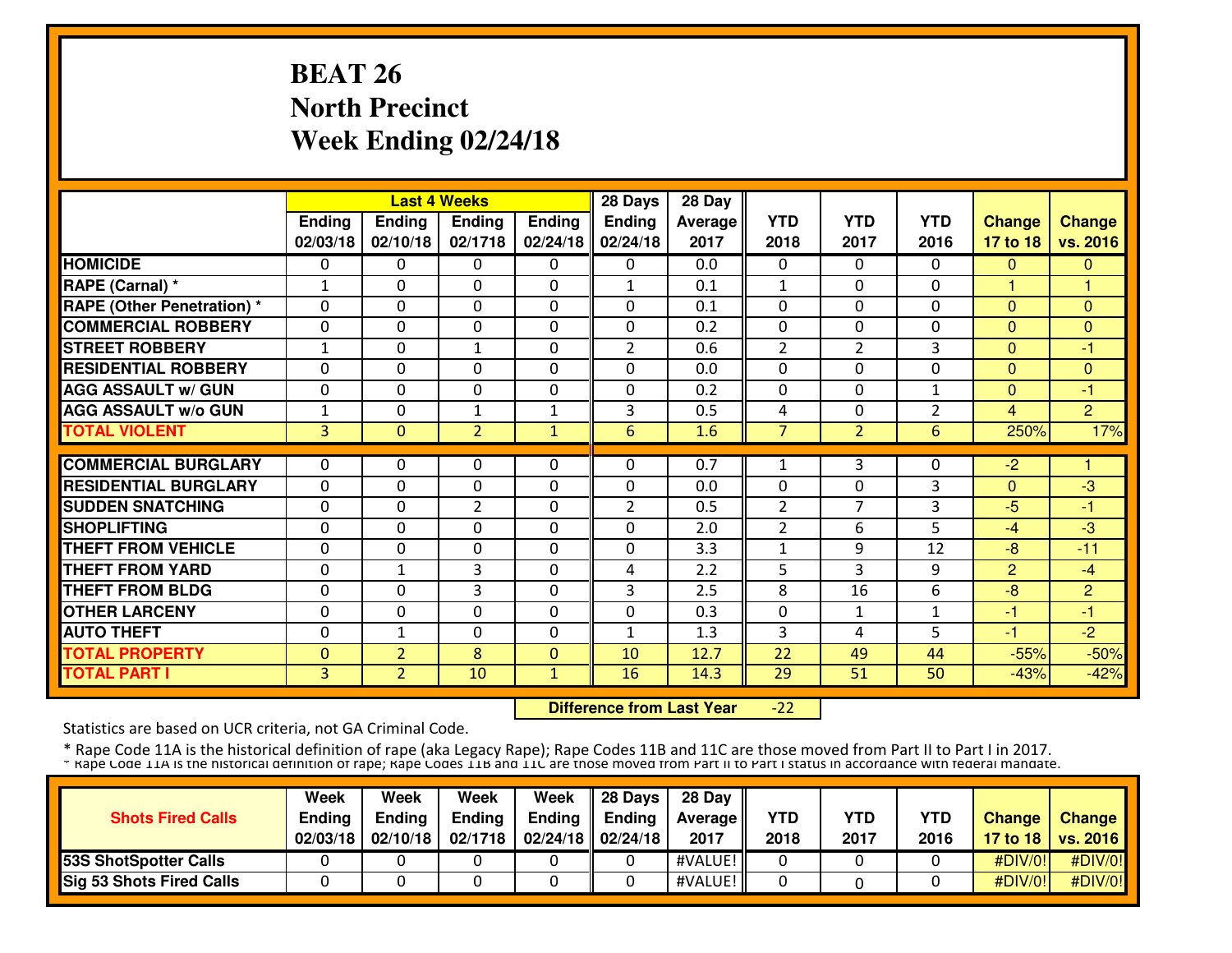# **BEAT 27 North PrecinctWeek Ending 02/24/18**

|                                   |                |                | <b>Last 4 Weeks</b> |               | 28 Days        | 28 Day  |                |                |                |                      |                |
|-----------------------------------|----------------|----------------|---------------------|---------------|----------------|---------|----------------|----------------|----------------|----------------------|----------------|
|                                   | <b>Ending</b>  | <b>Ending</b>  | <b>Ending</b>       | <b>Ending</b> | <b>Ending</b>  | Average | <b>YTD</b>     | <b>YTD</b>     | <b>YTD</b>     | <b>Change</b>        | <b>Change</b>  |
|                                   | 02/03/18       | 02/10/18       | 02/1718             | 02/24/18      | 02/24/18       | 2017    | 2018           | 2017           | 2016           | 17 to 18             | vs. 2016       |
| <b>HOMICIDE</b>                   | 0              | 0              | 0                   | 0             | $\Omega$       | 0.2     | 0              | $\overline{2}$ | 0              | $-2$                 | $\mathbf{0}$   |
| RAPE (Carnal) *                   | 0              | 0              | 0                   | 0             | $\Omega$       | 0.6     | $\mathbf{0}$   | 1              | 0              | $-1$                 | $\mathbf{0}$   |
| <b>RAPE (Other Penetration) *</b> | $\mathbf{1}$   | $\Omega$       | 0                   | 0             | $\mathbf{1}$   | 0.2     | $\mathbf{1}$   | $\mathbf{1}$   | $\Omega$       | $\mathbf{0}$         |                |
| <b>COMMERCIAL ROBBERY</b>         | 0              | $\Omega$       | $\overline{2}$      | 0             | $\overline{2}$ | 0.0     | $\overline{2}$ | 0              | $\Omega$       | 2                    | 2              |
| <b>STREET ROBBERY</b>             | 0              | $\mathbf{1}$   | 0                   | 0             | $\mathbf{1}$   | 1.0     | $\mathbf{1}$   | $\overline{2}$ | $\overline{2}$ | $-1$                 | -1             |
| <b>IRESIDENTIAL ROBBERY</b>       | 0              | $\Omega$       | 0                   | 0             | $\Omega$       | 0.0     | $\Omega$       | 0              | 0              | $\Omega$             | $\overline{0}$ |
| <b>AGG ASSAULT w/ GUN</b>         | $\mathbf{0}$   | $\Omega$       | 0                   | 0             | $\Omega$       | 0.5     | $\Omega$       | 0              | 0              | $\Omega$             | 0              |
| <b>AGG ASSAULT W/o GUN</b>        | $\mathbf{0}$   | $\Omega$       | 0                   | 0             | $\Omega$       | 2.1     | 0              | $\overline{2}$ | $\overline{2}$ | $-2$                 | $-2$           |
| <b>TOTAL VIOLENT</b>              | $\mathbf{1}$   | $\mathbf{1}$   | $\overline{2}$      | $\Omega$      | 4              | 4.5     | 4              | 8              | 4              | $-50%$               | 0%             |
|                                   |                |                |                     |               |                |         |                |                |                |                      |                |
| <b>COMMERCIAL BURGLARY</b>        | 0              | 1              | 0                   | 0             | $\mathbf 1$    | 0.3     | 1              | 0              | 0              |                      |                |
| <b>RESIDENTIAL BURGLARY</b>       | $\Omega$       | $\Omega$       | 0                   | 0             | $\Omega$       | 0.5     | $\overline{2}$ | 0              | $\overline{2}$ | 2                    | $\mathbf{0}$   |
| <b>SUDDEN SNATCHING</b>           | $\mathbf{0}$   | $\Omega$       | 0                   | 0             | $\Omega$       | 2.2     | $\mathbf{1}$   | 5              | 3              | -4                   | $-2$           |
| <b>ISHOPLIFTING</b>               | 0              | 0              | 0                   | 3             | 3              | 1.6     | 5              | 5              | 5.             | $\Omega$             | $\Omega$       |
| <b>THEFT FROM VEHICLE</b>         | 0              | 1              | 0                   | 0             | $\mathbf{1}$   | 3.9     | $\overline{2}$ | 12             | 15             | $-10$                | $-13$          |
| <b>THEFT FROM YARD</b>            | 1              | $\mathbf{1}$   | 0                   | $\mathbf{1}$  | 3              | 1.5     | 3              | $\overline{2}$ | 3              | $\blacktriangleleft$ | $\Omega$       |
| <b>THEFT FROM BLDG</b>            | 0              | $\Omega$       | $\mathbf{1}$        | 0             | $\mathbf{1}$   | 4.3     | 6              | 7              | $\overline{7}$ | $-1$                 | $-1$           |
| <b>OTHER LARCENY</b>              | $\mathbf{0}$   | $\Omega$       | 0                   | 0             | $\Omega$       | 0.2     | $\mathbf{0}$   | $\mathbf{1}$   | 0              | $-1$                 | $\mathbf{0}$   |
| <b>AUTO THEFT</b>                 | $\mathbf 0$    | $\Omega$       | 0                   | 0             | $\Omega$       | 1.1     | 1              | $\overline{2}$ | 5              | $-1$                 | $-4$           |
| <b>TOTAL PROPERTY</b>             | $\mathbf{1}$   | 3              | $\mathbf{1}$        | 4             | 9              | 15.7    | 21             | 34             | 40             | $-38%$               | $-48%$         |
| <b>TOTAL PART I</b>               | $\overline{2}$ | $\overline{4}$ | 3                   | 4             | 13             | 20.3    | 25             | 42             | 44             | $-40%$               | $-43%$         |

 **Difference from Last Year**-17

Statistics are based on UCR criteria, not GA Criminal Code.

|                                 | Week     | Week          | Week          | Week          | 28 Days              | 28 Day           |            |      |            |               |                     |
|---------------------------------|----------|---------------|---------------|---------------|----------------------|------------------|------------|------|------------|---------------|---------------------|
| <b>Shots Fired Calls</b>        | Endina   | <b>Endina</b> | <b>Ending</b> | <b>Ending</b> | <b>Ending</b>        | <b>Average</b> I | <b>YTD</b> | YTD  | <b>YTD</b> | <b>Change</b> | <b>Change</b>       |
|                                 | 02/03/18 | 02/10/18      | 02/1718       |               | 02/24/18    02/24/18 | 2017             | 2018       | 2017 | 2016       |               | 17 to 18   vs. 2016 |
| <b>153S ShotSpotter Calls</b>   |          |               |               |               |                      | #VALUE!          |            |      |            | 0%            | 0%                  |
| <b>Sig 53 Shots Fired Calls</b> |          |               |               |               |                      | #VALUE!          |            |      |            | #DIV/0!       | #DIV/0!             |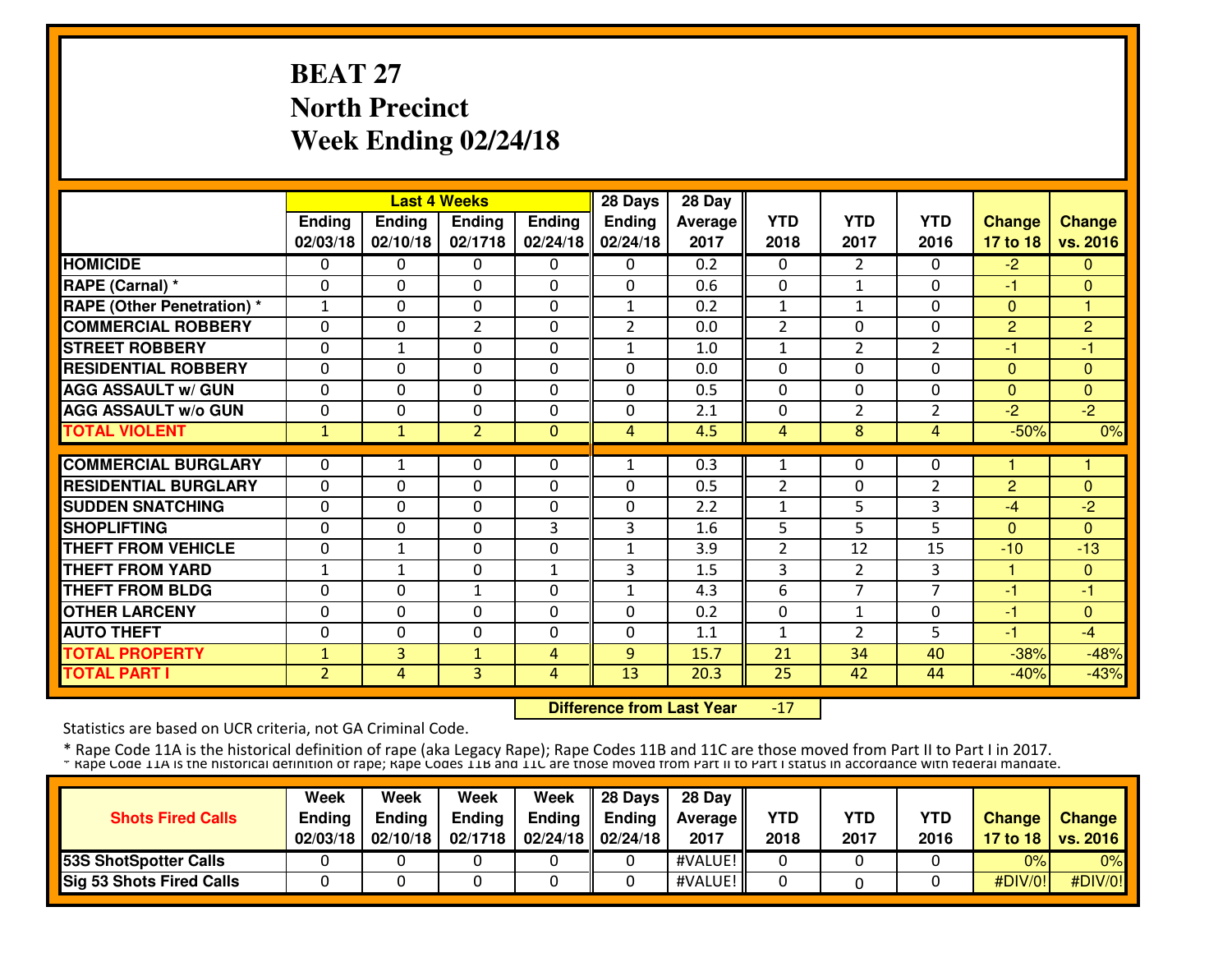

#### **COMPSTAT PRECINCT COMMANDER: CENTRAL PRECINCTWeek Ending 02/24/18**

**CAPT. BEN HERRON**



|                                                                                                  | Week<br><b>Ending</b>   | Week<br><b>Ending</b> | Weekly<br>Avg   | $28-Day$<br><b>Ending</b> | $28-Day$<br><b>Ending</b>        | Avg<br>28-Day                            | <b>YTD</b>              | YTD                                          | <b>YTD</b>      | <b>Change</b>  | Change                 |
|--------------------------------------------------------------------------------------------------|-------------------------|-----------------------|-----------------|---------------------------|----------------------------------|------------------------------------------|-------------------------|----------------------------------------------|-----------------|----------------|------------------------|
|                                                                                                  | 02/24/18                | 02/1718               | 2017            | 02/24/18                  | 01/27/18                         | 2017                                     | 2018                    | 2017                                         | 2016            | 17 to 18       | vs. 2016               |
| <b>HOMICIDE</b>                                                                                  | 0                       | $\Omega$              | $\mathbf{0}$    | 0                         | 0                                |                                          | 0                       | $\Omega$                                     | 3               | $\Omega$       | $-3$                   |
| <b>RAPE (Carnal) *</b>                                                                           | 1                       | $\mathbf 0$           | $\Omega$        | 1                         | 3                                | $\overline{1}$                           | 4                       | $\overline{2}$                               | 3               | $\overline{2}$ | $\overline{1}$         |
| <b>RAPE (Other Penetration) *</b>                                                                | $\overline{\mathbf{0}}$ | $\Omega$              | $\overline{0}$  | $\overline{2}$            | $\mathbf{1}$                     | $\overline{1}$                           | $\overline{3}$          | $\overline{\mathbf{4}}$                      | $\overline{0}$  | $-1$           | $\overline{3}$         |
| <b>COMMERCIAL ROBBERY</b>                                                                        | $\mathbf 0$             | $\Omega$              | $\Omega$        | $\mathbf{0}$              | $\Omega$                         | 2                                        | 0                       | 4                                            | 0               | $-4$           | $\Omega$               |
| <b>STREET ROBBERY</b>                                                                            | 1                       | $\Omega$              | $\mathbf{1}$    | 3                         | $\overline{5}$                   | $\overline{5}$                           | 8                       | 5                                            | 8               | 3              | $\Omega$               |
| <b>RESIDENTIAL ROBBERY</b>                                                                       | $\mathbf 0$             | $\mathbf 0$           | 0               | $\mathbf 0$               | $\mathbf{1}$                     | $\overline{1}$                           | $\mathbf{1}$            | 1                                            | 4               | $\mathbf{0}$   | $\overline{\omega}$    |
| <b>AGG ASSAULT w/ GUN</b>                                                                        | $\bf{0}$                | $\overline{1}$        | $\overline{c}$  | 4                         | 3                                | $\overline{7}$                           | $\overline{7}$          | $\overline{7}$                               | 14              | $\mathbf{0}$   | $-7$                   |
| <b>AGG ASSAULT w/o GUN</b>                                                                       | $\overline{2}$          | $\mathbf 0$           | $\overline{2}$  | 3                         | $\overline{6}$                   | 6                                        | $\overline{\mathbf{8}}$ | $\overline{8}$                               | 6               | $\Omega$       | $\overline{2}$         |
| <b>TOTAL VIOLENT</b>                                                                             | 4                       |                       | 6               | $\overline{13}$           | 19                               | 23                                       | 31                      | $\overline{31}$                              | 38              | 0%             | $-18%$                 |
| <b>COMMERCIAL BURGLARY</b>                                                                       | 1                       | $\Omega$              |                 | 5                         | $\overline{2}$                   | 4                                        | 7                       | 6                                            | 17              |                | $-10$                  |
| <b>RESIDENTIAL BURGLARY</b>                                                                      | $\overline{\mathbf{3}}$ | $\overline{4}$        | $\overline{4}$  | 14                        | 7                                | $\overline{17}$                          | $\overline{21}$         | 38                                           | 45              | $-17$          | $-24$                  |
| <b>SUDDEN SNATCHING</b>                                                                          | $\bf{0}$                | $\mathbf 0$           | $\mathbf 0$     | $\mathbf{0}$              | $\mathbf{1}$                     | $\overline{c}$                           | $\mathbf{1}$            | $\overline{\mathbf{4}}$                      | $\overline{c}$  | $\overline{3}$ | $-1$                   |
| <b>SHOPLIFTING</b>                                                                               | 3                       | $\overline{2}$        | $\overline{5}$  | 11                        | 9                                | $\overline{18}$                          | $\overline{20}$         | $\overline{39}$                              | $\overline{26}$ | $-19$          | $-\sqrt{6}$            |
| <b>THEFT FROM VEHICLE</b>                                                                        | 5                       | 5                     | 8               | 19                        | $\overline{20}$                  | 32                                       | 39                      | 78                                           | $\overline{89}$ | $-39$          | $-50$                  |
| <b>THEFT FROM YARD</b>                                                                           | 3                       | $\overline{2}$        | $\overline{4}$  | 13                        | $\overline{12}$                  | $\overline{16}$                          | 23                      | 33                                           | 21              | $-10$          | $\overline{2}$         |
| <b>THEFT FROM BLDG</b>                                                                           | 4                       | $\overline{1}$        | $\overline{4}$  | 8                         | $\overline{22}$                  | 16                                       | 30                      | $\overline{22}$                              | 42              | $\overline{8}$ | $-12$                  |
| <b>OTHER LARCENY</b>                                                                             | $\bf{0}$                | $\Omega$              | $\overline{1}$  | 1                         | $\overline{2}$                   | 3                                        | $\overline{3}$          | 6                                            | 3               | $-3$           | $\Omega$               |
| <b>AUTO THEFT</b>                                                                                | $\overline{7}$          | 4                     | $\overline{4}$  | 20                        | 12                               | 16                                       | 32                      | $\overline{27}$                              | $\overline{38}$ | 5              | $-6$                   |
| <b>TOTAL PROPERTY</b>                                                                            | 26                      | $\overline{18}$       | 31              | $\overline{91}$           | $\overline{87}$                  | 124                                      | 176                     | 253                                          | 283             | $-30%$         | $-38%$                 |
| <b>TOTAL PART I</b>                                                                              | 30                      | 19                    | $\overline{37}$ | 104                       | 106                              | 147                                      | 207                     | 284                                          | 321             | $-27%$         | $-36%$                 |
| Statistics are based on UCR criteria, not GA Criminal Code, and are                              |                         |                       |                 |                           | <b>Difference from Last Year</b> |                                          | $-77$                   |                                              |                 |                | Last Week Year-to-Date |
| preliminary, based on RMS data at the time prepared, and are subject to change.                  |                         |                       |                 |                           |                                  | <b>At-Fault Police Vehicle Accidents</b> |                         |                                              |                 |                | 3                      |
| Cell Shading: white is within 0.6 standard deviation of the mean; red is above; green is below.  |                         |                       |                 |                           |                                  |                                          |                         | <b>Not At-Fault Police Vehicle Accidents</b> |                 | $\overline{0}$ | $\overline{2}$         |
| * Code 11A is the pre-2016 definition of rape; Codes 11B and 11C are by federal mandate in 2016. |                         |                       |                 |                           |                                  | <b>Total Police Vehicle Accidents</b>    |                         |                                              |                 |                | 5                      |
|                                                                                                  | Week                    | <b>Week</b>           | Weekly          | $28-Day$                  | $28-Day$                         | Avg                                      |                         |                                              |                 |                |                        |
| <b>Citizen Initiated Calls</b>                                                                   | <b>Ending</b>           | <b>Ending</b>         | Avg             | Ending                    | <b>Ending</b>                    | $28-Day$                                 | <b>YTD</b>              | <b>YTD</b>                                   | <b>YTD</b>      | <b>Change</b>  | <b>Change</b>          |
|                                                                                                  | 02/24/18                | 02/1718               | 2017            | 02/24/18                  | 02/03/18                         | 2017                                     | 2018                    | 2017                                         | 2016            | 17 to 18       | vs. 2016               |
| <b>Midnight Shift</b>                                                                            | 105                     | 85                    | 126             | 394                       | 360                              | 503                                      | 740                     | 830                                          | 843             | $-90$          | $-103$                 |
| <b>Day Shift</b>                                                                                 | 220                     | 247                   | 271             | 938                       | 924                              | 1085                                     | 1843                    | 1908                                         | 1975            | $-65$          | $-132$                 |
| <b>Afternoon Shift</b>                                                                           | 232                     | $\overline{215}$      | 294             | 849                       | 831                              | 1176                                     | 1656                    | 1911                                         | 1883            | $-255$         | $-227$                 |
| <b>TOTAL CITIZEN CFS</b>                                                                         | 557                     | 547                   | 691             | 2181                      | 2115                             | 2764                                     | 4239                    | 4649                                         | 4702            | $-8.8%$        | $-9.8%$                |
| <b>53S ShotSpotter Calls</b>                                                                     | 0                       | 0                     | #VALUE!         | 0                         | 0                                | #VALUE!                                  | 0                       | 0                                            | 0               | $\mathbf 0$    | $\mathbf 0$            |
| <b>Sig 53 Shots Fired Calls</b>                                                                  | $\Omega$                | $\Omega$              | #VALUE!         | $\Omega$                  | $\Omega$                         | #VALUE!                                  | $\Omega$                | $\Omega$                                     | 0               | $\Omega$       | $\Omega$               |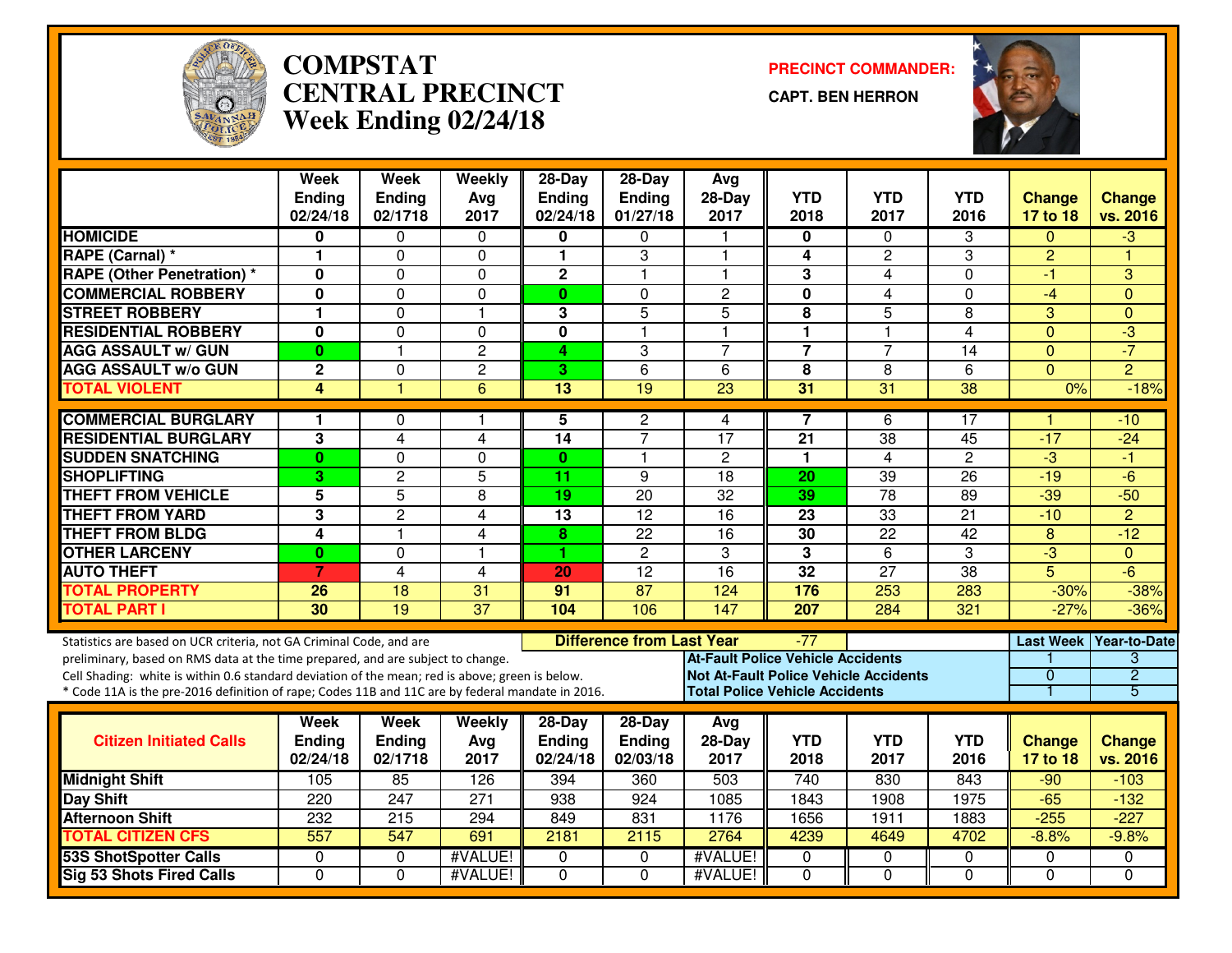# **BEAT 31 Central PrecinctWeek Ending 02/24/18**

|                                   |                | <b>Last 4 Weeks</b> |              |               | 28 Days        | 28 Day  |                |                |              |                |                |
|-----------------------------------|----------------|---------------------|--------------|---------------|----------------|---------|----------------|----------------|--------------|----------------|----------------|
|                                   | <b>Ending</b>  | Ending              | Ending       | <b>Ending</b> | <b>Ending</b>  | Average | <b>YTD</b>     | <b>YTD</b>     | <b>YTD</b>   | <b>Change</b>  | <b>Change</b>  |
|                                   | 02/03/18       | 02/10/18            | 02/1718      | 02/24/18      | 02/24/18       | 2017    | 2018           | 2017           | 2016         | 17 to 18       | vs. 2016       |
| <b>HOMICIDE</b>                   | 0              | $\Omega$            | 0            | 0             | $\Omega$       | 0.1     | 0              | 0              | 1            | $\mathbf{0}$   | $-1$           |
| RAPE (Carnal) *                   | 0              | 0                   | 0            | 0             | $\Omega$       | 0.2     | $\mathbf{0}$   | 1              | 1            | -1             | -1             |
| <b>RAPE (Other Penetration) *</b> | $\Omega$       | 0                   | 0            | 0             | $\Omega$       | 0.3     | $\mathbf{1}$   | 3              | $\Omega$     | $-2$           | 1              |
| <b>COMMERCIAL ROBBERY</b>         | $\Omega$       | 0                   | 0            | 0             | 0              | 0.0     | $\mathbf{0}$   | 0              | 0            | $\Omega$       | $\Omega$       |
| <b>STREET ROBBERY</b>             | 0              | $\mathbf{1}$        | 0            | 0             | 1              | 1.1     | 4              | 0              | $\mathbf{1}$ | $\overline{4}$ | 3              |
| <b>RESIDENTIAL ROBBERY</b>        | $\Omega$       | $\Omega$            | $\Omega$     | $\Omega$      | $\Omega$       | 0.2     | $\Omega$       | $\mathbf{1}$   | $\Omega$     | -1             | $\Omega$       |
| <b>AGG ASSAULT w/ GUN</b>         | $\Omega$       | $\mathbf{1}$        | 0            | 0             | $\mathbf{1}$   | 1.0     | $\overline{2}$ | 0              | 1            | $\overline{2}$ | и              |
| <b>AGG ASSAULT w/o GUN</b>        | $\Omega$       | 0                   | $\Omega$     | $\Omega$      | $\Omega$       | 1.1     | 3              | $\overline{2}$ | $\Omega$     |                | 3              |
| <b>TOTAL VIOLENT</b>              | $\Omega$       | $\overline{2}$      | $\Omega$     | $\mathbf{0}$  | $\overline{2}$ | 3.8     | 10             | $\overline{7}$ | 4            | 43%            | 150%           |
|                                   |                |                     |              |               |                |         |                |                |              |                |                |
| <b>COMMERCIAL BURGLARY</b>        | 0              | 2                   | 0            | 1             | 3              | 0.5     | 4              | 1              | 2            | 3              | 2              |
| <b>RESIDENTIAL BURGLARY</b>       | $\mathbf{1}$   | 0                   | 0            | 0             | $\mathbf{1}$   | 2.3     | $\overline{2}$ | 3              | 8            | -1             | $-6$           |
| <b>SUDDEN SNATCHING</b>           | 0              | 0                   | $\Omega$     | $\Omega$      | $\Omega$       | 0.4     | $\Omega$       | 0              | $\Omega$     | $\mathbf{0}$   | $\Omega$       |
| <b>SHOPLIFTING</b>                | 0              | 0                   | 0            | 0             | $\Omega$       | 1.5     | $\mathbf{0}$   | $\overline{7}$ | 4            | $-7$           | $-4$           |
| <b>THEFT FROM VEHICLE</b>         | $\Omega$       | 0                   | 0            | $\mathbf{1}$  | $\mathbf{1}$   | 7.0     | 6              | 25             | 13           | $-19$          | $-7$           |
| <b>THEFT FROM YARD</b>            | $\overline{2}$ | $\mathbf{1}$        | 0            | $\mathbf{1}$  | 4              | 4.9     | 6              | 13             | 3            | $-7$           | 3              |
| <b>THEFT FROM BLDG</b>            | 0              | $\Omega$            | $\mathbf{1}$ | $\mathbf{1}$  | $\overline{2}$ | 2.8     | 6              | $\Omega$       | 6            | 6              | $\overline{0}$ |
| <b>OTHER LARCENY</b>              | $\mathbf{0}$   | 0                   | 0            | 0             | $\Omega$       | 0.7     | $\mathbf{0}$   | 3              | 0            | -3             | $\Omega$       |
| <b>AUTO THEFT</b>                 | $\mathbf{1}$   | 0                   | 0            | $\mathbf{1}$  | $\overline{2}$ | 3.0     | $\overline{2}$ | $\mathsf{R}$   | 9            | $-6$           | $-7$           |
| <b>TOTAL PROPERTY</b>             | $\overline{4}$ | 3                   | $\mathbf{1}$ | 5             | 13             | 22.9    | 26             | 60             | 45           | $-57%$         | $-42%$         |
| <b>TOTAL PART I</b>               | 4              | 5                   | $\mathbf{1}$ | 5             | 15             | 26.8    | 36             | 67             | 49           | $-46%$         | $-27%$         |

 **Difference from Last Year**-31

Statistics are based on UCR criteria, not GA Criminal Code.

|                                 | Week          | Week          | Week          | Week                                      | $\parallel$ 28 Days | 28 Dav            |      |      |      |               |                     |
|---------------------------------|---------------|---------------|---------------|-------------------------------------------|---------------------|-------------------|------|------|------|---------------|---------------------|
| <b>Shots Fired Calls</b>        | <b>Ending</b> | <b>Ending</b> | <b>Ending</b> | Ending                                    | <b>Ending</b>       | <b>Average</b> II | YTD  | YTD  | YTD  | <b>Change</b> | <b>Change</b>       |
|                                 | 02/03/18      | 02/10/18      | 02/1718       | $\parallel$ 02/24/18 $\parallel$ 02/24/18 |                     | 2017              | 2018 | 2017 | 2016 |               | 17 to 18   vs. 2016 |
| <b>153S ShotSpotter Calls</b>   |               |               |               |                                           |                     | #VALUE!           |      |      |      | #DIV/0!       | #DIV/0!             |
| <b>Sig 53 Shots Fired Calls</b> |               |               |               |                                           |                     | #VALUE!           |      |      |      | #DIV/0!]      | #DIV/0!             |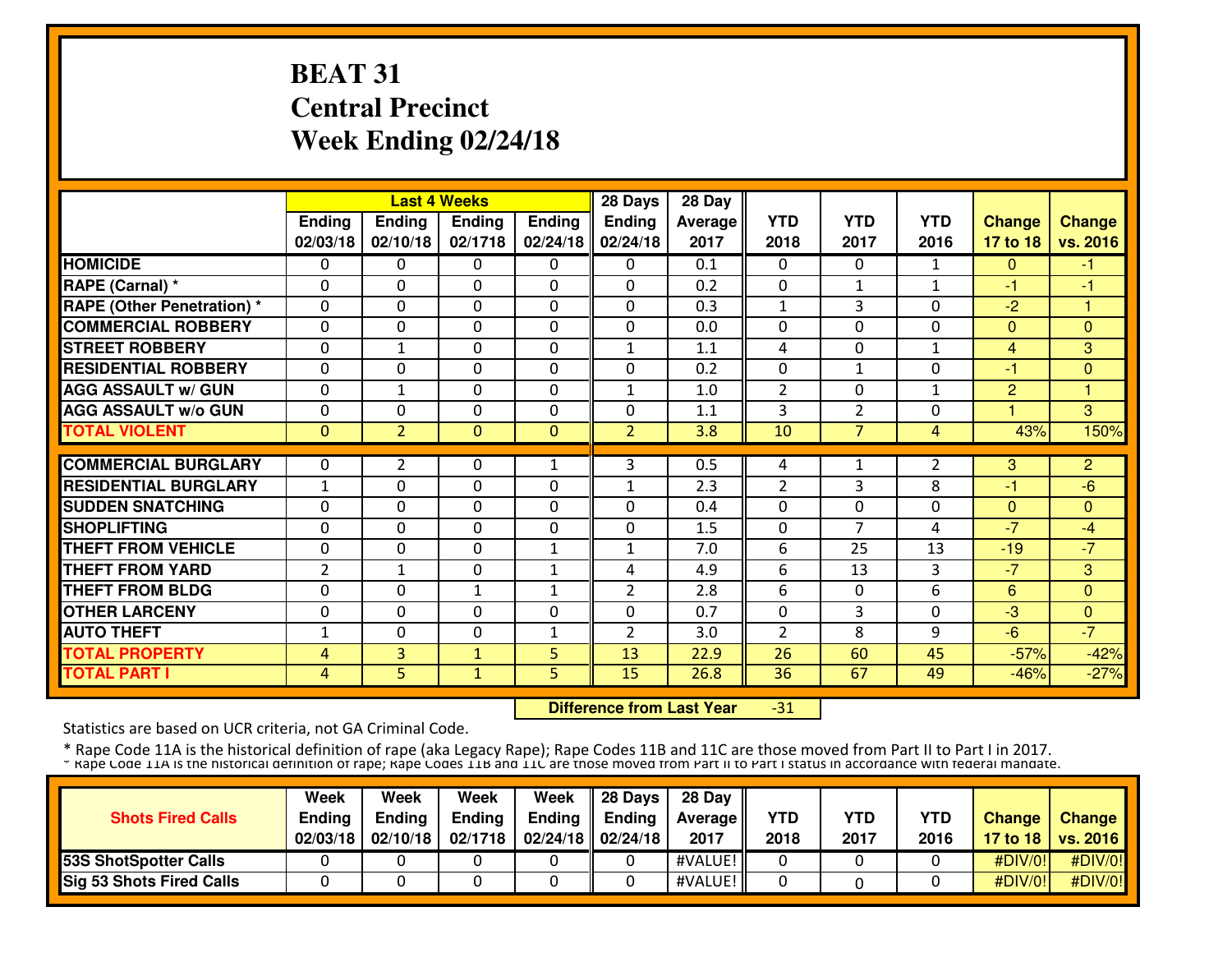# **BEAT 32 Central PrecinctWeek Ending 02/24/18**

|                                  |                    |                           | <b>Last 4 Weeks</b> |                           | 28 Days                   | 28 Day          |                    |                    |                    |                           |                           |
|----------------------------------|--------------------|---------------------------|---------------------|---------------------------|---------------------------|-----------------|--------------------|--------------------|--------------------|---------------------------|---------------------------|
|                                  | Ending<br>02/03/18 | <b>Ending</b><br>02/10/18 | Ending<br>02/1718   | <b>Ending</b><br>02/24/18 | <b>Ending</b><br>02/24/18 | Average<br>2017 | <b>YTD</b><br>2018 | <b>YTD</b><br>2017 | <b>YTD</b><br>2016 | <b>Change</b><br>17 to 18 | <b>Change</b><br>vs. 2016 |
| <b>HOMICIDE</b>                  |                    |                           |                     |                           |                           |                 |                    |                    |                    |                           |                           |
|                                  | 0                  | 0                         | 0                   | $\Omega$                  | $\Omega$                  | 0.0             | 0                  | 0                  | 0                  | $\mathbf{0}$              | $\mathbf{0}$              |
| RAPE (Carnal) *                  | 0                  | $\Omega$                  | 0                   | 0                         | $\Omega$                  | 0.4             | 0                  | 0                  | $\Omega$           | $\Omega$                  | $\Omega$                  |
| <b>RAPE (Other Penetration)*</b> | $\mathbf{0}$       | $\Omega$                  | 0                   | 0                         | $\Omega$                  | 0.2             | 0                  | $\mathbf{1}$       | 0                  | $-1$                      | $\Omega$                  |
| <b>COMMERCIAL ROBBERY</b>        | 0                  | 0                         | 0                   | 0                         | $\Omega$                  | 0.5             | 0                  | $\overline{2}$     | 0                  | $-2$                      | 0                         |
| <b>STREET ROBBERY</b>            | $\mathbf{1}$       | 0                         | 0                   | 0                         | $\mathbf{1}$              | 0.5             | 1                  | 0                  | 0                  |                           |                           |
| <b>RESIDENTIAL ROBBERY</b>       | $\Omega$           | $\Omega$                  | $\Omega$            | $\Omega$                  | $\Omega$                  | 0.0             | $\Omega$           | 0                  | 0                  | $\Omega$                  | $\overline{0}$            |
| <b>AGG ASSAULT w/ GUN</b>        | $\Omega$           | 0                         | $\Omega$            | 0                         | $\Omega$                  | 0.4             | 0                  | 0                  | 0                  | $\Omega$                  | $\mathbf{0}$              |
| <b>AGG ASSAULT w/o GUN</b>       | 0                  | 0                         | $\Omega$            | 1                         | $\mathbf{1}$              | 0.5             | 1                  | 0                  | $\overline{2}$     |                           | -1                        |
| <b>TOTAL VIOLENT</b>             | $\mathbf{1}$       | $\Omega$                  | $\mathbf{0}$        | $\mathbf{1}$              | $\overline{2}$            | 2.5             | $\overline{2}$     | 3                  | $\overline{2}$     | $-33%$                    | 0%                        |
|                                  |                    |                           |                     |                           |                           |                 |                    |                    |                    |                           |                           |
| <b>COMMERCIAL BURGLARY</b>       | 0                  | 0                         | 0                   | 0                         | $\Omega$                  | 0.3             | 0                  | 0                  | 2                  | $\mathbf{0}$              | $-2$                      |
| <b>RESIDENTIAL BURGLARY</b>      | $\mathbf{1}$       | $\mathbf{1}$              | $\mathbf{1}$        | 0                         | 3                         | 2.1             | 4                  | $\overline{2}$     | 5                  | 2                         | -1                        |
| <b>SUDDEN SNATCHING</b>          | 0                  | 0                         | $\Omega$            | 0                         | $\Omega$                  | 0.2             | $\Omega$           | 1                  | 0                  | -1                        | $\mathbf{0}$              |
| <b>SHOPLIFTING</b>               | $\overline{2}$     | $\Omega$                  | 2                   | 2                         | 6                         | 3.8             | 10                 | 8                  | 3                  | 2                         | $\overline{7}$            |
| <b>THEFT FROM VEHICLE</b>        | $\overline{2}$     | $\overline{2}$            | $\mathbf{1}$        | $\mathbf{1}$              | 6                         | 8.7             | 11                 | 12                 | 20                 | $-1$                      | -9                        |
| <b>THEFT FROM YARD</b>           | $\mathbf{1}$       | $\mathbf{1}$              | 0                   | $\Omega$                  | $\overline{2}$            | 2.8             | 6                  | 5                  | $\overline{2}$     | 4                         | $\overline{4}$            |
| <b>THEFT FROM BLDG</b>           | $\mathbf{0}$       | $\Omega$                  | 0                   | $\mathbf{1}$              | $\mathbf{1}$              | 4.1             | $\overline{7}$     | $\overline{7}$     | 13                 | $\mathbf{0}$              | $-6$                      |
| <b>OTHER LARCENY</b>             | $\mathbf{0}$       | 0                         | 0                   | 0                         | $\Omega$                  | 1.0             | 1                  | $\mathbf{0}$       | 0                  | 1                         | $\overline{1}$            |
| <b>AUTO THEFT</b>                | $\mathbf{1}$       | $\Omega$                  | $\mathbf{1}$        | $\overline{2}$            | 4                         | 2.3             | 6                  | 3                  | 6                  | 3                         | $\overline{0}$            |
| <b>TOTAL PROPERTY</b>            | $\overline{7}$     | 4                         | 5                   | 6                         | 22                        | 25.4            | 45                 | 38                 | 51                 | 18%                       | $-12%$                    |
| <b>TOTAL PART I</b>              | 8                  | 4                         | 5                   | $\overline{7}$            | 24                        | 27.8            | 47                 | 41                 | 53                 | 15%                       | $-11%$                    |

 **Difference from Last Year**<sup>6</sup>

Statistics are based on UCR criteria, not GA Criminal Code.

|                                 | Week          | Week          | Week          | Week                                      | $\parallel$ 28 Days | 28 Dav            |            |      |            |               |                     |
|---------------------------------|---------------|---------------|---------------|-------------------------------------------|---------------------|-------------------|------------|------|------------|---------------|---------------------|
| <b>Shots Fired Calls</b>        | <b>Ending</b> | <b>Ending</b> | <b>Ending</b> | Ending                                    | <b>Ending</b>       | <b>Average II</b> | <b>YTD</b> | YTD  | <b>YTD</b> | <b>Change</b> | <b>Change</b>       |
|                                 | 02/03/18      | 02/10/18      | 02/1718       | $\parallel$ 02/24/18 $\parallel$ 02/24/18 |                     | 2017              | 2018       | 2017 | 2016       |               | 17 to 18   vs. 2016 |
| <b>53S ShotSpotter Calls</b>    |               |               |               |                                           |                     | #VALUE!           |            |      |            | #DIV/0!       | $\#$ DIV/0!         |
| <b>Sig 53 Shots Fired Calls</b> |               |               |               |                                           |                     | #VALUE!           |            |      |            | #DIV/0!       | #DIV/0!             |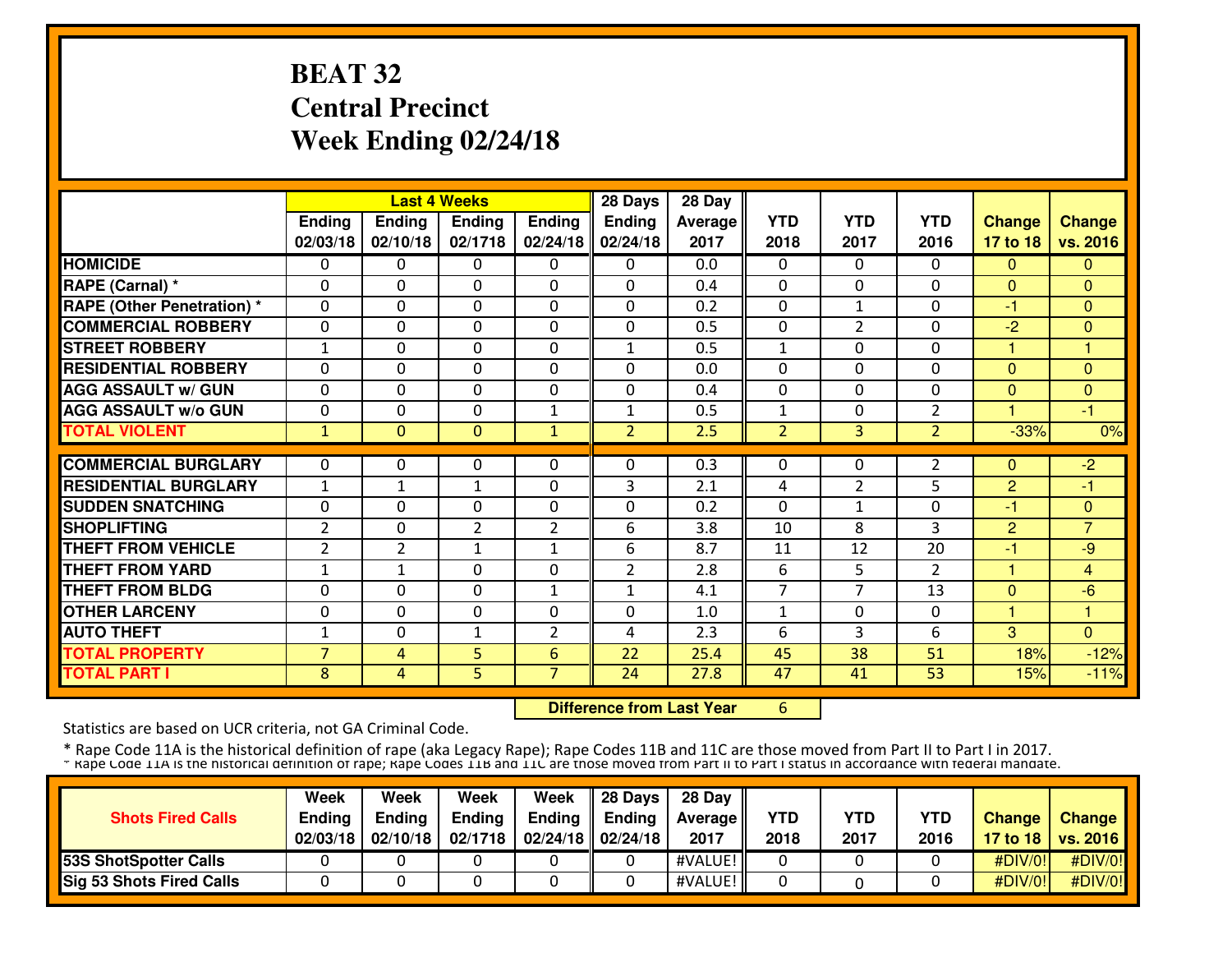# **BEAT 33 Central PrecinctWeek Ending 02/24/18**

|                                  |                | <b>Last 4 Weeks</b> |                |                | 28 Days        | 28 Day  |                |                |                |               |                |
|----------------------------------|----------------|---------------------|----------------|----------------|----------------|---------|----------------|----------------|----------------|---------------|----------------|
|                                  | Ending         | <b>Ending</b>       | Ending         | <b>Ending</b>  | <b>Ending</b>  | Average | <b>YTD</b>     | <b>YTD</b>     | <b>YTD</b>     | <b>Change</b> | <b>Change</b>  |
|                                  | 02/03/18       | 02/10/18            | 02/1718        | 02/24/18       | 02/24/18       | 2017    | 2018           | 2017           | 2016           | 17 to 18      | vs. 2016       |
| <b>HOMICIDE</b>                  | 0              | 0                   | 0              | 0              | 0              | 0.2     | 0              | 0              | 1              | $\Omega$      | -1             |
| RAPE (Carnal) *                  | $\Omega$       | 0                   | 0              | $\Omega$       | $\Omega$       | 0.2     | $\mathbf{0}$   | 0              | $\mathbf{1}$   | $\Omega$      | -1             |
| <b>RAPE (Other Penetration)*</b> | $\mathbf{1}$   | 0                   | 0              | 0              | 1              | 0.1     | $\mathbf{1}$   | $\Omega$       | 0              |               |                |
| <b>COMMERCIAL ROBBERY</b>        | 0              | 0                   | 0              | 0              | $\Omega$       | 0.5     | $\mathbf{0}$   | $\overline{2}$ | 0              | -2            | $\Omega$       |
| <b>STREET ROBBERY</b>            | 0              | 0                   | 0              | 0              | $\Omega$       | 1.5     | $\overline{2}$ | 3              | 5              | -1            | $-3$           |
| <b>RESIDENTIAL ROBBERY</b>       | $\Omega$       | 0                   | 0              | 0              | $\Omega$       | 0.1     | 0              | 0              | $\Omega$       | $\Omega$      | $\Omega$       |
| <b>AGG ASSAULT w/ GUN</b>        | $\Omega$       | $\Omega$            | $\Omega$       | $\Omega$       | $\Omega$       | 1.4     | $\mathbf{1}$   | $\mathbf{1}$   | $\overline{2}$ | $\Omega$      | -1             |
| <b>AGG ASSAULT w/o GUN</b>       | 0              | 0                   | $\Omega$       | $\Omega$       | $\Omega$       | 1.1     | 1              | 3              | 1              | $-2$          | $\Omega$       |
| <b>TOTAL VIOLENT</b>             | $\mathbf{1}$   | $\Omega$            | $\mathbf{0}$   | $\mathbf{0}$   | $\mathbf{1}$   | 4.9     | 5              | 9              | 10             | $-44%$        | $-50%$         |
| <b>COMMERCIAL BURGLARY</b>       | 1              | 0                   | 0              | $\Omega$       | $\mathbf{1}$   | 0.6     | 1              | 1              | 8              | $\mathbf{0}$  | $-7$           |
| <b>RESIDENTIAL BURGLARY</b>      | 0              | 0                   | $\Omega$       | $\Omega$       | $\Omega$       | 1.7     | $\Omega$       | 5              | 5              | -5            | $-5$           |
| <b>SUDDEN SNATCHING</b>          | $\Omega$       | $\Omega$            | $\Omega$       | $\Omega$       | $\Omega$       | 0.3     | $\Omega$       | $\mathbf{1}$   | 1              | -1            | $-1$           |
| <b>SHOPLIFTING</b>               | 1              | 0                   | 0              | 0              | 1              | 5.4     | $\mathbf{1}$   | 13             | 9              | $-12$         | -8             |
| <b>THEFT FROM VEHICLE</b>        | $\mathbf{1}$   | 0                   | $\overline{2}$ | $\overline{2}$ | 5              | 5.6     | 8              | 19             | 20             | $-11$         | $-12$          |
| <b>THEFT FROM YARD</b>           | 0              | $\mathbf{1}$        | 0              | $\overline{2}$ | 3              | 3.2     | 4              | 6              | 8              | $-2$          | $-4$           |
| <b>THEFT FROM BLDG</b>           | $\mathbf{1}$   | $\mathbf{1}$        | 0              | 0              | $\overline{2}$ | 2.5     | $\overline{7}$ | 4              | $\overline{7}$ | 3             | $\overline{0}$ |
| <b>OTHER LARCENY</b>             | 0              | 0                   | 0              | 0              | $\Omega$       | 0.8     | $\mathbf{0}$   | $\overline{2}$ | $\mathbf{1}$   | $-2$          | -1             |
| <b>AUTO THEFT</b>                | $\mathbf{0}$   | $\mathbf{1}$        | $\mathbf{1}$   | $\mathbf{1}$   | 3              | 3.0     | 5              | 4              | 11             | 1             | $-6$           |
|                                  |                |                     |                |                |                |         | 26             |                | 70             | $-53%$        |                |
| <b>TOTAL PROPERTY</b>            | $\overline{4}$ | 3                   | 3              | 5              | 15             | 23.1    |                | 55             |                |               | $-63%$         |
| <b>TOTAL PART I</b>              | 5              | 3                   | 3              | 5              | 16             | 28.0    | 31             | 64             | 80             | $-52%$        | $-61%$         |

 **Difference from Last Year**-33

Statistics are based on UCR criteria, not GA Criminal Code.

|                                 | Week          | Week          | Week          | Week                                      | $\parallel$ 28 Days | 28 Dav            |            |      |      |               |                     |
|---------------------------------|---------------|---------------|---------------|-------------------------------------------|---------------------|-------------------|------------|------|------|---------------|---------------------|
| <b>Shots Fired Calls</b>        | <b>Ending</b> | <b>Ending</b> | <b>Ending</b> | Ending                                    | <b>Ending</b>       | <b>Average</b> II | <b>YTD</b> | YTD  | YTD  | <b>Change</b> | <b>Change</b>       |
|                                 | 02/03/18      | 02/10/18      | 02/1718       | $\parallel$ 02/24/18 $\parallel$ 02/24/18 |                     | 2017              | 2018       | 2017 | 2016 |               | 17 to 18   vs. 2016 |
| <b>53S ShotSpotter Calls</b>    |               |               |               |                                           |                     | #VALUE!           |            |      |      | #DIV/0!       | $\#$ DIV/0!         |
| <b>Sig 53 Shots Fired Calls</b> |               |               |               |                                           |                     | #VALUE!           |            |      |      | #DIV/0!]      | #DIV/0!             |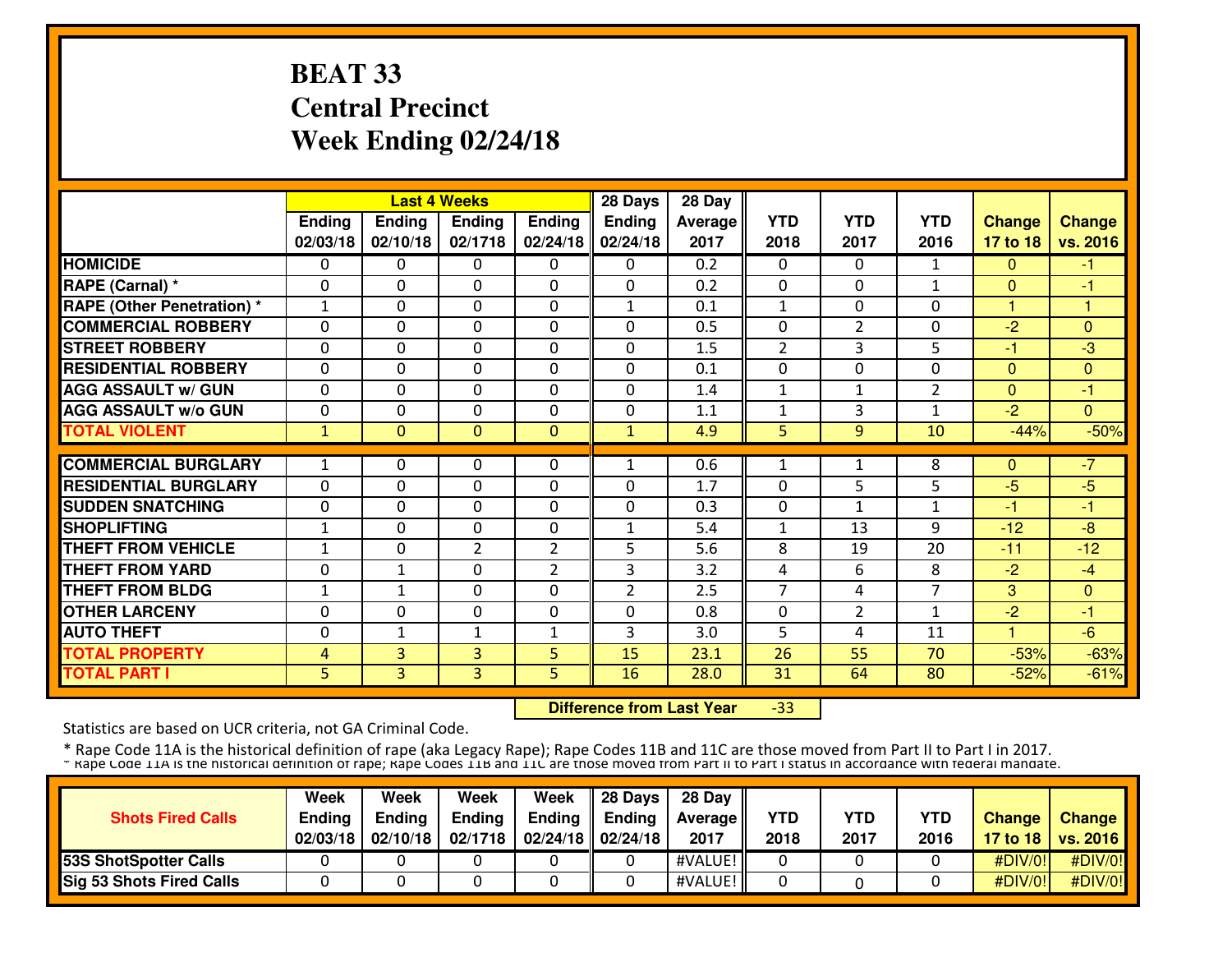# **BEAT 34 Central PrecinctWeek Ending 02/24/18**

|                                   |                | <b>Last 4 Weeks</b> |                |               | 28 Days        | 28 Day  |                |                |                |                |                |
|-----------------------------------|----------------|---------------------|----------------|---------------|----------------|---------|----------------|----------------|----------------|----------------|----------------|
|                                   | Ending         | Ending              | Ending         | <b>Ending</b> | <b>Ending</b>  | Average | <b>YTD</b>     | <b>YTD</b>     | <b>YTD</b>     | <b>Change</b>  | <b>Change</b>  |
|                                   | 02/03/18       | 02/10/18            | 02/1718        | 02/24/18      | 02/24/18       | 2017    | 2018           | 2017           | 2016           | 17 to 18       | vs. 2016       |
| <b>HOMICIDE</b>                   | 0              | 0                   | 0              | 0             | $\Omega$       | 0.3     | 0              | 0              | $\Omega$       | $\mathbf{0}$   | $\mathbf{0}$   |
| RAPE (Carnal) *                   | $\Omega$       | 0                   | 0              | 0             | 0              | 0.5     | $\overline{2}$ | 0              | 0              | $\overline{2}$ | $\overline{2}$ |
| <b>RAPE (Other Penetration)</b> * | $\Omega$       | 0                   | 0              | 0             | 0              | 0.0     | $\mathbf{0}$   | $\Omega$       | 0              | $\Omega$       | $\Omega$       |
| <b>COMMERCIAL ROBBERY</b>         | $\Omega$       | $\Omega$            | 0              | $\Omega$      | $\Omega$       | 0.1     | $\mathbf 0$    | $\Omega$       | $\Omega$       | $\overline{0}$ | $\overline{0}$ |
| <b>STREET ROBBERY</b>             | $\Omega$       | $\Omega$            | 0              | $\Omega$      | $\Omega$       | 0.7     | $\mathbf{0}$   | 1              | 1              | $-1$           | $-1$           |
| <b>RESIDENTIAL ROBBERY</b>        | $\Omega$       | 0                   | 0              | 0             | $\Omega$       | 0.3     | 1              | $\Omega$       | 1              |                | $\Omega$       |
| <b>AGG ASSAULT w/ GUN</b>         | $\Omega$       | $\mathbf{1}$        | 0              | 0             | $\mathbf{1}$   | 2.4     | $\mathbf{1}$   | 5              | 5              | $-4$           | $-4$           |
| <b>AGG ASSAULT w/o GUN</b>        | 1              | 0                   | $\Omega$       | $\mathbf{1}$  | $\overline{2}$ | 1.8     | 3              | $\mathfrak{p}$ | 1              |                | $\overline{2}$ |
| <b>TOTAL VIOLENT</b>              | 1              | $\mathbf{1}$        | $\mathbf{0}$   | $\mathbf{1}$  | 3              | 6.1     | $\overline{7}$ | 8              | 8              | $-13%$         | $-13%$         |
| <b>COMMERCIAL BURGLARY</b>        | 0              | 0                   | 0              | 0             | $\Omega$       | 0.4     | $\Omega$       | 0              | 0              | $\mathbf{0}$   | $\mathbf{0}$   |
| <b>RESIDENTIAL BURGLARY</b>       | $\overline{2}$ | 0                   | 1              | 3             | 6              | 5.4     | 8              | 12             | 9              | -4             | $-1$           |
| <b>SUDDEN SNATCHING</b>           | 0              | 0                   | $\Omega$       | 0             | $\Omega$       | 0.5     | $\mathbf{0}$   | 1              | $\Omega$       | -1             | $\Omega$       |
| <b>SHOPLIFTING</b>                | $\mathbf{1}$   | 0                   | 0              | $\mathbf{1}$  | 2              | 2.8     | 3              | $\Omega$       | $\mathbf{1}$   | 3              | 2              |
| <b>THEFT FROM VEHICLE</b>         | $\Omega$       | 0                   | 0              | 0             | $\mathbf{0}$   | 3.3     | 3              | 11             | 6              | $-8$           | -3             |
| <b>THEFT FROM YARD</b>            | 1              | $\mathbf{1}$        | 0              | 0             | $\overline{2}$ | 1.6     | $\overline{2}$ | 1              | $\overline{2}$ | 1              | $\Omega$       |
| <b>THEFT FROM BLDG</b>            | $\mathbf{1}$   | 0                   | 0              | $\mathbf{1}$  | $\overline{2}$ | 2.3     | 5              | $\overline{2}$ | 3              | 3              | $\overline{2}$ |
| <b>OTHER LARCENY</b>              | $\mathbf 0$    | 0                   | 0              | 0             | $\Omega$       | 0.2     | $\mathbf{0}$   | $\Omega$       | 0              | $\mathbf{0}$   | $\Omega$       |
| <b>AUTO THEFT</b>                 | $\mathbf{1}$   | 0                   | $\overline{2}$ | 0             | 3              | 3.2     | 6              | 6              | 4              | $\overline{0}$ | $\overline{2}$ |
| <b>TOTAL PROPERTY</b>             | 6              |                     | 3              | 5             | 15             |         | 27             | 33             | 25             | $-18%$         | 8%             |
|                                   |                | $\mathbf{1}$        |                |               |                | 19.7    |                |                |                |                |                |
| <b>TOTAL PART I</b>               | $\overline{7}$ | $\overline{2}$      | 3              | 6             | 18             | 25.8    | 34             | 41             | 33             | $-17%$         | 3%             |

 **Difference from Last Year**-7

Statistics are based on UCR criteria, not GA Criminal Code.

|                                 | Week          | Week          | Week          | Week                                      | $\parallel$ 28 Days | 28 Dav            |            |      |            |               |                     |
|---------------------------------|---------------|---------------|---------------|-------------------------------------------|---------------------|-------------------|------------|------|------------|---------------|---------------------|
| <b>Shots Fired Calls</b>        | <b>Ending</b> | <b>Ending</b> | <b>Ending</b> | Ending                                    | <b>Ending</b>       | <b>Average II</b> | <b>YTD</b> | YTD  | <b>YTD</b> | <b>Change</b> | <b>Change</b>       |
|                                 | 02/03/18      | 02/10/18      | 02/1718       | $\parallel$ 02/24/18 $\parallel$ 02/24/18 |                     | 2017              | 2018       | 2017 | 2016       |               | 17 to 18   vs. 2016 |
| <b>53S ShotSpotter Calls</b>    |               |               |               |                                           |                     | #VALUE!           |            |      |            | #DIV/0!       | $\#$ DIV/0!         |
| <b>Sig 53 Shots Fired Calls</b> |               |               |               |                                           |                     | #VALUE!           |            |      |            | #DIV/0!       | #DIV/0!             |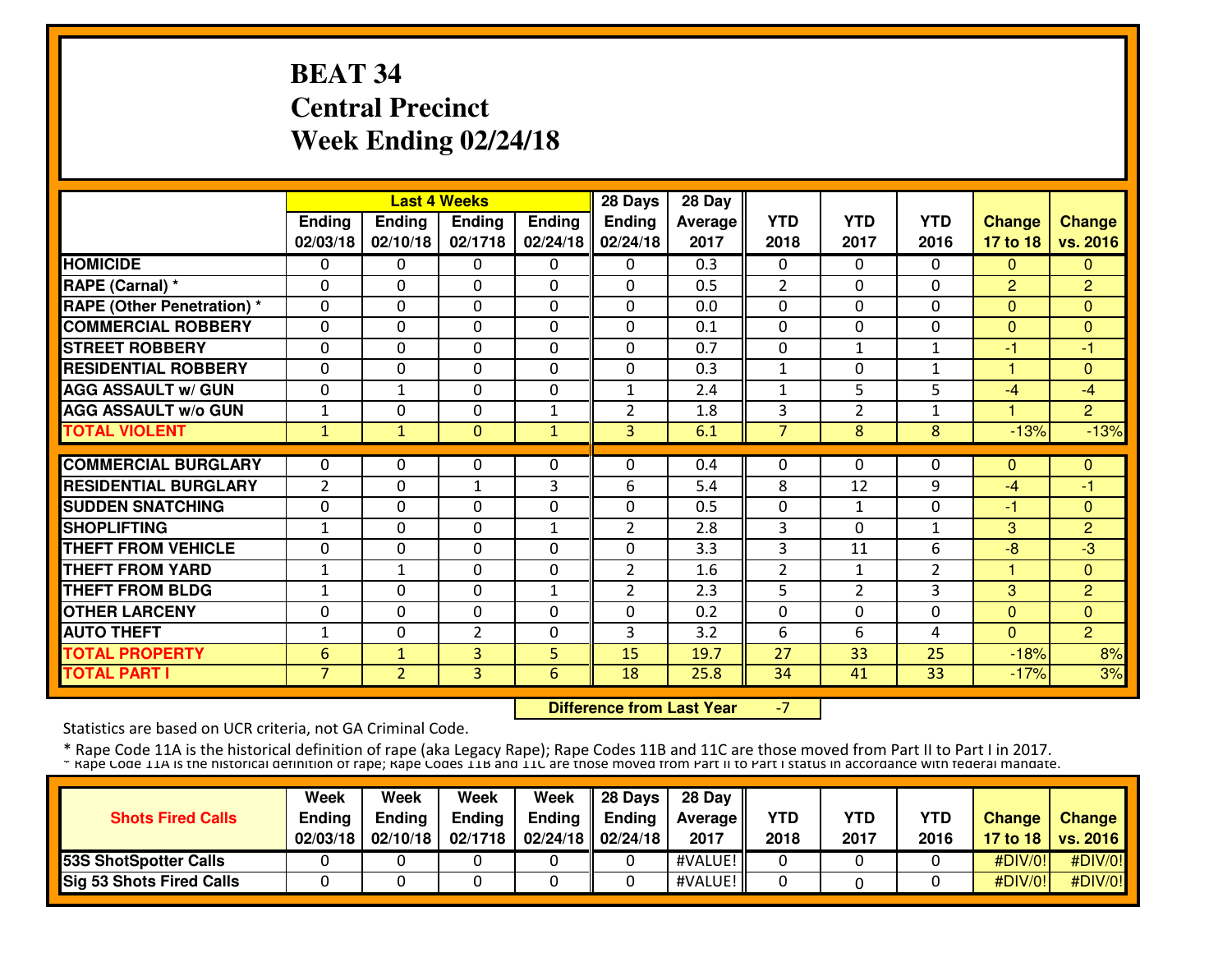# **BEAT 35 Central PrecinctWeek Ending 02/24/18**

|                                   |                | <b>Last 4 Weeks</b> |                |                | 28 Days        | 28 Day  |                |              |                |                |                 |
|-----------------------------------|----------------|---------------------|----------------|----------------|----------------|---------|----------------|--------------|----------------|----------------|-----------------|
|                                   | Ending         | Ending              | Ending         | <b>Ending</b>  | Ending         | Average | <b>YTD</b>     | <b>YTD</b>   | <b>YTD</b>     | <b>Change</b>  | <b>Change</b>   |
|                                   | 02/03/18       | 02/10/18            | 02/1718        | 02/24/18       | 02/24/18       | 2017    | 2018           | 2017         | 2016           | 17 to 18       | <b>vs. 2016</b> |
| <b>HOMICIDE</b>                   | 0              | 0                   | 0              | 0              | $\Omega$       | 0.1     | 0              | $\Omega$     | 1              | $\mathbf{0}$   | $-1$            |
| RAPE (Carnal) *                   | 0              | 0                   | 0              | $\mathbf{1}$   | 1              | 0.0     | $\mathbf{1}$   | $\Omega$     | 1              |                | $\Omega$        |
| <b>RAPE (Other Penetration)</b> * | 0              | $\mathbf{1}$        | 0              | 0              | $\mathbf{1}$   | 0.0     | $\mathbf{1}$   | $\Omega$     | $\Omega$       | н              | н               |
| <b>ICOMMERCIAL ROBBERY</b>        | 0              | 0                   | 0              | 0              | $\Omega$       | 0.4     | $\mathbf{0}$   | 0            | 0              | $\Omega$       | $\overline{0}$  |
| <b>STREET ROBBERY</b>             | $\Omega$       | $\Omega$            | 0              | $\mathbf{1}$   | 1              | 0.6     | 1              | 1            | 1              | $\Omega$       | $\mathbf 0$     |
| <b>RESIDENTIAL ROBBERY</b>        | 0              | 0                   | 0              | $\Omega$       | $\Omega$       | 0.1     | $\Omega$       | 0            | $\overline{2}$ | $\Omega$       | $-2$            |
| <b>AGG ASSAULT w/ GUN</b>         | $\mathbf{1}$   | 0                   | $\mathbf{1}$   | 0              | $\overline{2}$ | 1.3     | 3              | $\mathbf{1}$ | 4              | $\overline{2}$ | -1              |
| <b>AGG ASSAULT w/o GUN</b>        | 0              | 0                   | 0              | 0              | $\Omega$       | 1.2     | 0              | 1            | $\mathbf{1}$   | -1             | -1              |
| <b>TOTAL VIOLENT</b>              | 1              | $\mathbf{1}$        | $\mathbf{1}$   | $\overline{2}$ | 5              | 3.6     | 6              | 3            | 10             | 100%           | $-40%$          |
|                                   |                |                     |                |                |                |         |                |              |                |                |                 |
| <b>COMMERCIAL BURGLARY</b>        | 0              | 0                   | 0              | 0              | 0              | 1.0     | 1              | 1            | 4              | $\mathbf{0}$   | -3              |
| <b>RESIDENTIAL BURGLARY</b>       | $\Omega$       | $\mathbf{1}$        | 1              | 0              | $\overline{2}$ | 3.7     | 3              | 8            | 12             | -5             | -9              |
| <b>SUDDEN SNATCHING</b>           | 0              | 0                   | 0              | 0              | $\Omega$       | 0.2     | $\mathbf{1}$   | 0            | 1              |                | $\Omega$        |
| <b>SHOPLIFTING</b>                | 0              | 0                   | 0              | $\Omega$       | $\Omega$       | 2.2     | 1              | 7            | 7              | -6             | $-6$            |
| <b>THEFT FROM VEHICLE</b>         | 1              | $\mathbf{1}$        | $\overline{2}$ | 0              | 4              | 3.6     | 6              | 6            | 14             | $\mathbf{0}$   | $-8$            |
| <b>THEFT FROM YARD</b>            | $\Omega$       | $\Omega$            | $\mathbf{1}$   | 0              | $\mathbf{1}$   | 2.2     | 3              | 5            | 4              | $-2$           | $-1$            |
| <b>THEFT FROM BLDG</b>            | $\Omega$       | $\Omega$            | 0              | $\mathbf{1}$   | $\mathbf{1}$   | 2.6     | 4              | 5            | 8              | -1             | $-4$            |
| <b>OTHER LARCENY</b>              | 1              | 0                   | 0              | 0              | 1              | 0.5     | $\overline{2}$ | 1            | 1              | 1              | н               |
| <b>AUTO THEFT</b>                 | $\overline{2}$ | $\overline{2}$      | $\Omega$       | $\overline{2}$ | 6              | 2.5     | 9              | 4            | 6              | 5              | 3               |
| <b>TOTAL PROPERTY</b>             | 4              | 4                   | 4              | 3              | 15             | 18.6    | 30             | 37           | 57             | $-19%$         | $-47%$          |
| <b>TOTAL PART I</b>               | 5              | 5                   | 5              | 5              | 20             | 22.2    | 36             | 40           | 67             | $-10%$         | $-46%$          |

 **Difference from Last Year**-4

Statistics are based on UCR criteria, not GA Criminal Code.

|                                 | Week          | Week          | Week    | Week                                      | <b>28 Days</b> | 28 Day         |            |      |            |               |                     |
|---------------------------------|---------------|---------------|---------|-------------------------------------------|----------------|----------------|------------|------|------------|---------------|---------------------|
| <b>Shots Fired Calls</b>        | <b>Ending</b> | <b>Ending</b> | Ending  | Ending                                    | <b>Ending</b>  | <b>Average</b> | <b>YTD</b> | YTD  | <b>YTD</b> | <b>Change</b> | <b>Change</b>       |
|                                 | 02/03/18      | 02/10/18      | 02/1718 | $\parallel$ 02/24/18 $\parallel$ 02/24/18 |                | 2017           | 2018       | 2017 | 2016       |               | 17 to 18   vs. 2016 |
| <b>153S ShotSpotter Calls</b>   |               |               |         |                                           |                | #VALUE!        |            |      |            | #DIV/0!       | #DIV/0!             |
| <b>Sig 53 Shots Fired Calls</b> |               |               |         |                                           |                | #VALUE!        |            |      |            | #DIV/0!       | #DIV/0!             |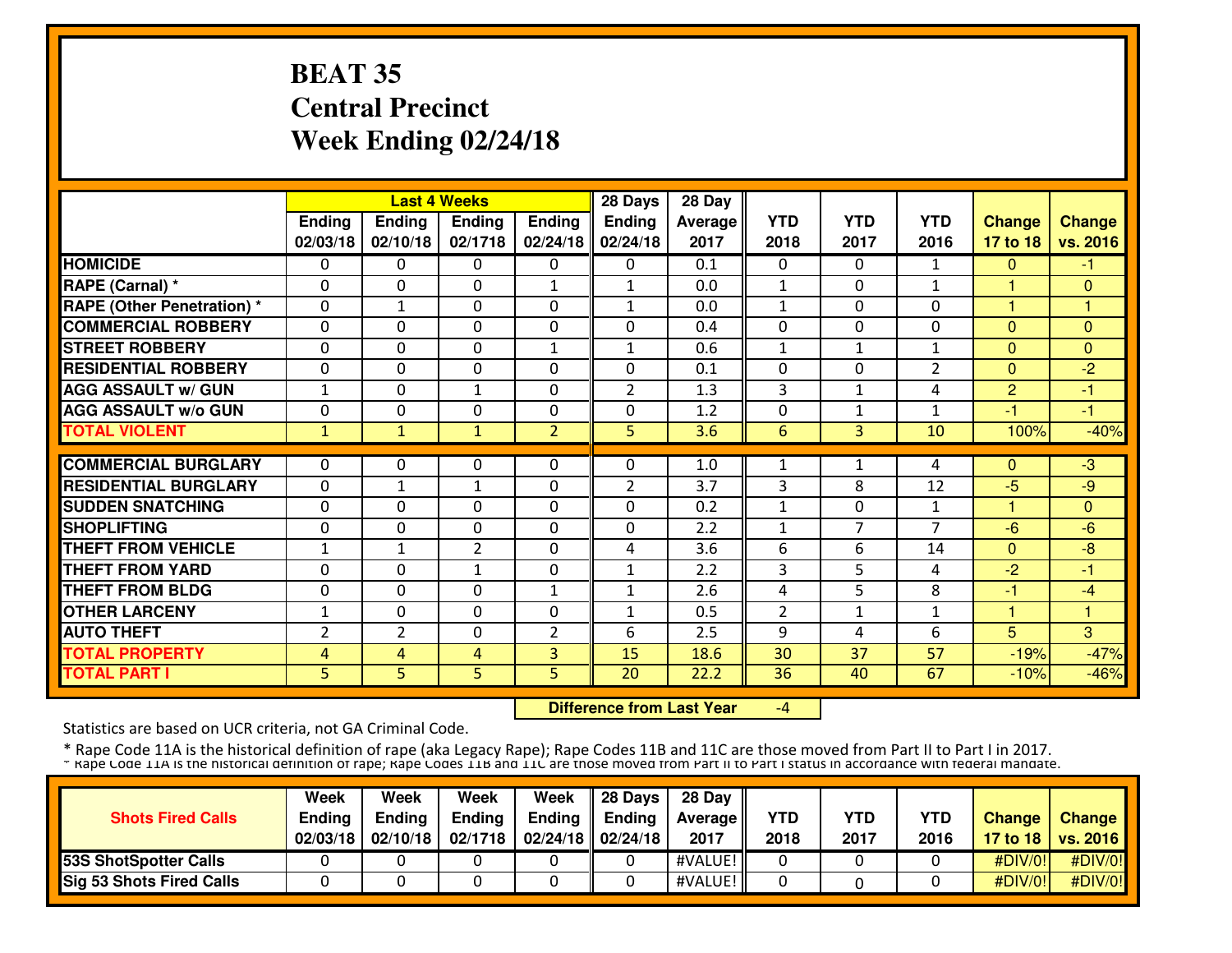# **BEAT 36 Central PrecinctWeek Ending 02/24/18**

|                                   |                | <b>Last 4 Weeks</b> |                |                | 28 Days        | 28 Day  |                |                |                |                      |                |
|-----------------------------------|----------------|---------------------|----------------|----------------|----------------|---------|----------------|----------------|----------------|----------------------|----------------|
|                                   | Ending         | Ending              | Ending         | <b>Ending</b>  | <b>Ending</b>  | Average | <b>YTD</b>     | <b>YTD</b>     | <b>YTD</b>     | <b>Change</b>        | <b>Change</b>  |
|                                   | 02/03/18       | 02/10/18            | 02/1718        | 02/24/18       | 02/24/18       | 2017    | 2018           | 2017           | 2016           | 17 to 18             | vs. 2016       |
| <b>HOMICIDE</b>                   | 0              | 0                   | 0              | 0              | $\Omega$       | 0.0     | 0              | 0              | $\Omega$       | $\mathbf{0}$         | $\mathbf{0}$   |
| RAPE (Carnal) *                   | $\Omega$       | 0                   | 0              | 0              | 0              | 0.2     | $\mathbf{1}$   | $\mathbf{1}$   | 0              | $\Omega$             |                |
| <b>RAPE (Other Penetration)</b> * | $\Omega$       | 0                   | 0              | 0              | 0              | 0.0     | $\mathbf{0}$   | $\Omega$       | 0              | $\Omega$             | $\Omega$       |
| <b>COMMERCIAL ROBBERY</b>         | $\Omega$       | $\Omega$            | 0              | $\Omega$       | $\Omega$       | 0.2     | $\mathbf 0$    | $\Omega$       | $\Omega$       | $\overline{0}$       | $\overline{0}$ |
| <b>STREET ROBBERY</b>             | $\Omega$       | $\Omega$            | 0              | $\Omega$       | $\Omega$       | 0.4     | $\mathbf{0}$   | 0              | $\Omega$       | $\Omega$             | $\Omega$       |
| <b>RESIDENTIAL ROBBERY</b>        | $\Omega$       | 0                   | 0              | 0              | $\Omega$       | 0.1     | $\Omega$       | $\Omega$       | 1              | $\Omega$             | -1             |
| <b>AGG ASSAULT w/ GUN</b>         | $\Omega$       | 0                   | 0              | 0              | $\Omega$       | 0.6     | $\mathbf{0}$   | $\Omega$       | 2              | $\mathbf{0}$         | $-2$           |
| <b>AGG ASSAULT w/o GUN</b>        | 0              | 0                   | $\Omega$       | $\Omega$       | $\Omega$       | 0.7     | $\Omega$       | 0              | 1              | $\Omega$             | -1             |
| <b>TOTAL VIOLENT</b>              | $\mathbf{0}$   | 0                   | $\mathbf{0}$   | $\mathbf 0$    | $\mathbf{0}$   | 2.1     | 1              | 1              | 4              | 0%                   | $-75%$         |
| <b>COMMERCIAL BURGLARY</b>        | 0              | $\mathbf{1}$        | 0              | 0              | $\mathbf{1}$   | 0.8     | 1              | 3              | 1              | $-2$                 | $\Omega$       |
| <b>RESIDENTIAL BURGLARY</b>       | 1              | 0                   | 1              | 0              |                | 1.7     | 4              | 8              | 6              | $-4$                 | $-2$           |
| <b>SUDDEN SNATCHING</b>           | 0              | 0                   | $\Omega$       | 0              | 2<br>$\Omega$  | 0.2     | $\mathbf{0}$   |                | $\Omega$       | -1                   | $\Omega$       |
|                                   |                |                     |                |                |                |         |                | 1              |                | $\blacktriangleleft$ |                |
| <b>SHOPLIFTING</b>                | $\overline{2}$ | 0                   | 0              | 0              | $\overline{2}$ | 2.6     | 5              | 4              | 2              |                      | 3              |
| <b>THEFT FROM VEHICLE</b>         | $\mathbf{1}$   | $\mathbf{1}$        | 0              | $\mathbf{1}$   | 3              | 3.3     | 5              | 5              | 16             | $\mathbf{0}$         | $-11$          |
| <b>THEFT FROM YARD</b>            | 0              | $\Omega$            | 1              | 0              | $\mathbf{1}$   | 1.5     | $\overline{2}$ | 3              | $\overline{2}$ | -1                   | $\Omega$       |
| <b>THEFT FROM BLDG</b>            | 0              | 0                   | 0              | 0              | $\Omega$       | 1.5     | 1              | 4              | 5              | $-3$                 | $-4$           |
| <b>OTHER LARCENY</b>              | $\mathbf{0}$   | 0                   | 0              | 0              | $\Omega$       | 0.3     | $\mathbf{0}$   | $\Omega$       | $\mathbf{1}$   | $\mathbf{0}$         | -1             |
| <b>AUTO THEFT</b>                 | $\mathbf{1}$   | 0                   | 0              | $\mathbf{1}$   | $\overline{2}$ | 2.0     | 4              | $\overline{2}$ | $\overline{2}$ | $\overline{2}$       | $\overline{2}$ |
| <b>TOTAL PROPERTY</b>             | $\overline{5}$ | $\overline{2}$      | $\overline{2}$ | $\overline{2}$ | 11             | 13.8    | 22             | 30             | 35             | $-27%$               | $-37%$         |
| <b>TOTAL PART I</b>               | 5              | $\overline{2}$      | $\overline{2}$ | $\overline{2}$ | 11             | 16.0    | 23             | 31             | 39             | $-26%$               | $-41%$         |

 **Difference from Last Year**-8

Statistics are based on UCR criteria, not GA Criminal Code.

|                                 | Week     | Week          | Week          | Week                                      | $\parallel$ 28 Days | 28 Dav            |            |      |            |               |                     |
|---------------------------------|----------|---------------|---------------|-------------------------------------------|---------------------|-------------------|------------|------|------------|---------------|---------------------|
| <b>Shots Fired Calls</b>        | Ending   | <b>Ending</b> | <b>Ending</b> | Ending                                    | <b>Ending</b>       | <b>Average II</b> | <b>YTD</b> | YTD  | <b>YTD</b> | <b>Change</b> | <b>Change</b>       |
|                                 | 02/03/18 | 02/10/18      | 02/1718       | $\parallel$ 02/24/18 $\parallel$ 02/24/18 |                     | 2017              | 2018       | 2017 | 2016       |               | 17 to 18   vs. 2016 |
| <b>53S ShotSpotter Calls</b>    |          |               |               |                                           |                     | #VALUE!           |            |      |            | #DIV/0!       | $\#$ DIV/0!         |
| <b>Sig 53 Shots Fired Calls</b> |          |               |               |                                           |                     | #VALUE!           |            |      |            | #DIV/0!       | #DIV/0!             |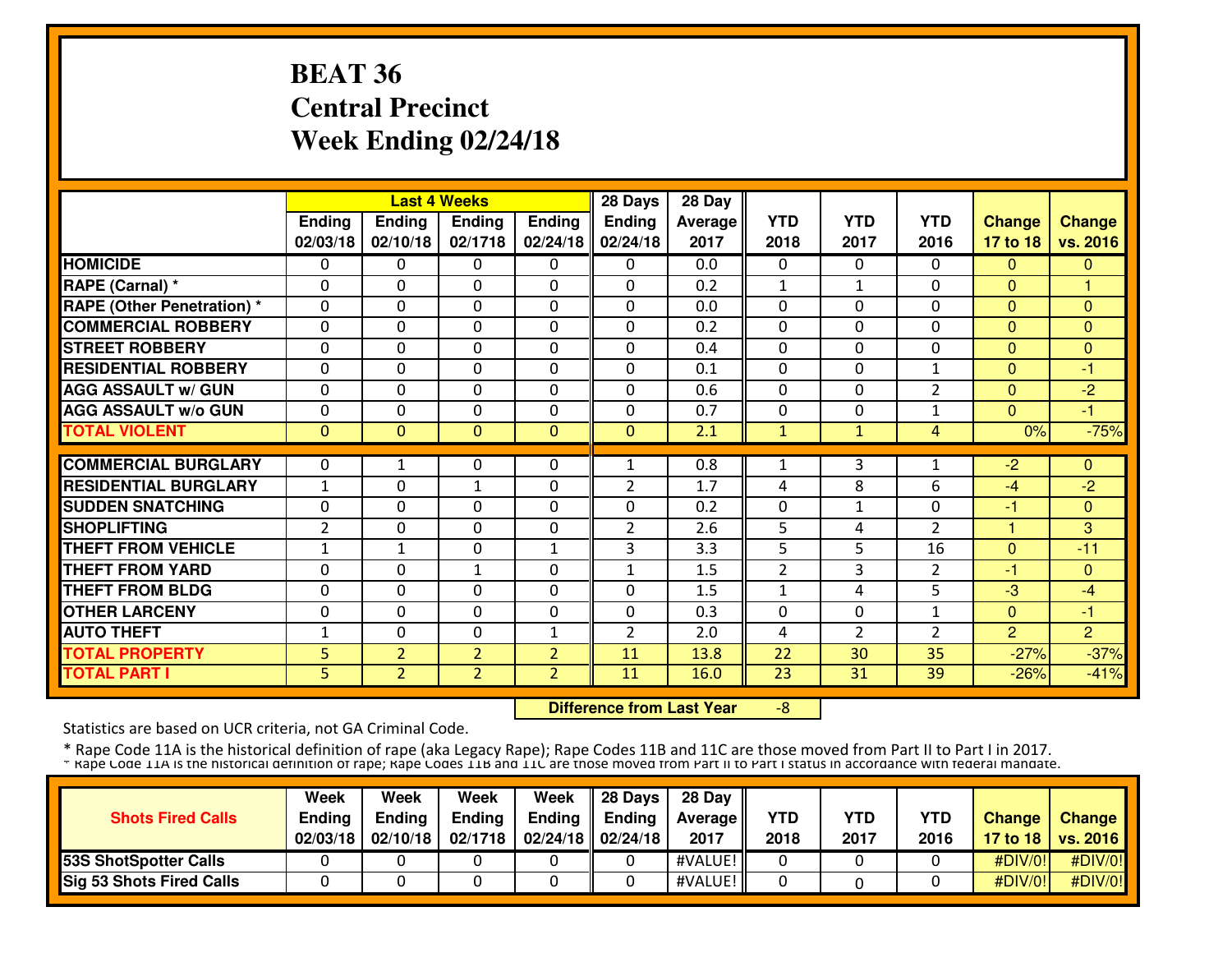

# **COMPSTAT PRECINCT COMMANDER: SOUTH PRECINCT CAPT. JOY GELLATLYWeek Ending 02/24/18**



|                                                                                                  | Week<br><b>Ending</b><br>02/24/18 | Week<br><b>Ending</b><br>02/1718 | Weekly<br>Avg<br>2017 | 28-Day<br><b>Ending</b><br>02/24/18 | $28-Day$<br>Ending<br>01/27/18   | Avg<br>$28-Day$<br>2017                       | <b>YTD</b><br>2018 | <b>YTD</b><br>2017 | <b>YTD</b><br>2016 | <b>Change</b><br>17 to 18 | <b>Change</b><br>vs. 2016 |
|--------------------------------------------------------------------------------------------------|-----------------------------------|----------------------------------|-----------------------|-------------------------------------|----------------------------------|-----------------------------------------------|--------------------|--------------------|--------------------|---------------------------|---------------------------|
| <b>HOMICIDE</b>                                                                                  | $\bf{0}$                          | 0                                | $\Omega$              | $\bf{0}$                            | $\Omega$                         | $\Omega$                                      | $\mathbf{0}$       | 1                  |                    | -1                        | -1                        |
| <b>RAPE (Carnal) *</b>                                                                           | 0                                 | 0                                | $\Omega$              | $\overline{2}$                      | $\overline{2}$                   | $\overline{\mathbf{1}}$                       | 4                  | 1                  | 3                  | 3                         | $\overline{1}$            |
| <b>RAPE (Other Penetration)</b> *                                                                | $\mathbf{0}$                      | $\Omega$                         | $\mathbf 0$           | 3                                   | $\Omega$                         | $\mathbf{0}$                                  | 3                  | $\Omega$           | $\overline{1}$     | $\overline{3}$            | $\overline{2}$            |
| <b>COMMERCIAL ROBBERY</b>                                                                        | 0                                 | $\overline{\mathbf{1}}$          | $\mathbf{1}$          | 1                                   | 3                                | 3                                             | 4                  | $\overline{7}$     | 5                  | -3                        | -1                        |
| <b>STREET ROBBERY</b>                                                                            | $\overline{2}$                    | 0                                | $\mathbf{1}$          | $\mathbf 2$                         | 3                                | 3                                             | 4                  | 4                  | 10                 | $\Omega$                  | $-6$                      |
| <b>RESIDENTIAL ROBBERY</b>                                                                       | $\bf{0}$                          | 0                                | $\Omega$              | 0                                   | $\overline{1}$                   | $\Omega$                                      | $\mathbf{1}$       | $\Omega$           | 0                  | $\overline{1}$            | 1                         |
| <b>AGG ASSAULT w/ GUN</b>                                                                        | 1                                 | 0                                | $\mathbf{1}$          | 4                                   | $\mathbf{0}$                     | 3                                             | 4                  | 4                  | $\overline{c}$     | $\mathbf{0}$              | $\overline{c}$            |
| <b>AGG ASSAULT w/o GUN</b>                                                                       | $\mathbf{1}$                      | $\Omega$                         | $\mathbf{1}$          | 1                                   | $\overline{2}$                   | 3                                             | 3                  | $\overline{1}$     | $\overline{7}$     | $\overline{2}$            | $-4$                      |
| <b>TOTAL VIOLENT</b>                                                                             | 4                                 | 1                                | 3                     | $\overline{13}$                     | 11                               | 14                                            | $\overline{23}$    | $\overline{18}$    | 29                 | 28%                       | $-21%$                    |
| <b>COMMERCIAL BURGLARY</b>                                                                       | 0                                 | 0                                | 1                     |                                     | 6                                | 5                                             | 6                  | 9                  | 3                  | -3                        | 3                         |
| <b>RESIDENTIAL BURGLARY</b>                                                                      | 4                                 | 4                                | 4                     | 16                                  | $\overline{12}$                  | $\overline{15}$                               | 28                 | $\overline{25}$    | 33                 | 3                         | $-5$                      |
| <b>SUDDEN SNATCHING</b>                                                                          | 0                                 | $\mathbf{1}$                     | $\Omega$              | $\overline{2}$                      | $\mathbf{1}$                     | $\overline{1}$                                | 3                  | $\Omega$           | 1                  | 3                         | $\overline{2}$            |
| <b>SHOPLIFTING</b>                                                                               | $\overline{13}$                   | 5                                | $\overline{14}$       | 39                                  | $\overline{43}$                  | $\overline{55}$                               | 82                 | 109                | 113                | $-27$                     | $-31$                     |
| <b>THEFT FROM VEHICLE</b>                                                                        | 6                                 | 5                                | 9                     | $\overline{23}$                     | 19                               | $\overline{35}$                               | 42                 | 69                 | 40                 | $-27$                     | $\overline{2}$            |
| <b>THEFT FROM YARD</b>                                                                           | $\mathbf{0}$                      | 0                                | $\overline{2}$        | $\overline{2}$                      | 6                                | 9                                             | $\overline{7}$     | 16                 | 14                 | $-9$                      | $-7$                      |
| <b>THEFT FROM BLDG</b>                                                                           | $\mathbf{2}$                      | 0                                | $\overline{4}$        | $\overline{7}$                      | 13                               | 16                                            | 20                 | 40                 | 20                 | $-20$                     | $\Omega$                  |
| <b>OTHER LARCENY</b>                                                                             | $\bf{0}$                          | $\overline{1}$                   | $\mathbf{1}$          | 1                                   | $\overline{2}$                   | $\overline{3}$                                | 3                  | 10                 | 1                  | $-7$                      | $\overline{2}$            |
| <b>AUTO THEFT</b>                                                                                | 5                                 | $\blacksquare$                   | $\overline{4}$        | 10                                  | 15                               | $\overline{14}$                               | 23                 | $\overline{23}$    | $\overline{26}$    | $\Omega$                  | $\overline{\cdot 3}$      |
| <b>TOTAL PROPERTY</b>                                                                            | 30                                | 17                               | 38                    | 101                                 | 117                              | 153                                           | 214                | 301                | 251                | $-29%$                    | $-15%$                    |
| <b>TOTAL PART I</b>                                                                              | 34                                | $\overline{18}$                  | 42                    | 114                                 | 128                              | 167                                           | 237                | 319                | 280                | $-26%$                    | $-15%$                    |
| Statistics are based on UCR criteria, not GA Criminal Code, and are                              |                                   |                                  |                       |                                     | <b>Difference from Last Year</b> |                                               | -82                |                    |                    |                           | Last Week   Year-to-Date  |
| preliminary, based on RMS data at the time prepared, and are subject to change.                  |                                   |                                  |                       |                                     |                                  | At-Fault Police Vehicle Accidents             |                    |                    |                    | $\Omega$                  | $\overline{2}$            |
| Cell Shading: white is within 0.6 standard deviation of the mean; red is above; green is below.  |                                   |                                  |                       |                                     |                                  | <b>INot At-Fault Police Vehicle Accidents</b> |                    |                    |                    | $\overline{0}$            | 3                         |
| * Code 11A is the pre-2016 definition of rape; Codes 11B and 11C are by federal mandate in 2016. |                                   |                                  |                       |                                     |                                  | <b>Total Police Vehicle Accidents</b>         |                    |                    |                    | $\overline{0}$            | 5                         |
|                                                                                                  | Week                              | Week                             | Weekly                | $28-Day$                            | 28-Day                           | Avg                                           |                    |                    |                    |                           |                           |
| <b>Citizen Initiated Calls</b>                                                                   | <b>Ending</b>                     | <b>Ending</b>                    | Avg                   | <b>Ending</b>                       | <b>Ending</b>                    | 28-Day                                        | <b>YTD</b>         | <b>YTD</b>         | <b>YTD</b>         | <b>Change</b>             | <b>Change</b>             |
|                                                                                                  | 02/24/18                          | 02/1718                          | 2017                  | 02/24/18                            | 02/03/18                         | 2017                                          | 2018               | 2017               | 2016               | 17 to 18                  | vs. 2016                  |
| <b>Midnight Shift</b>                                                                            | 106                               | 63                               | 91                    | 309                                 | 307                              | 364                                           | 606                | 761                | 693                | $-155$                    | $-87$                     |
| <b>Day Shift</b>                                                                                 | 246                               | 222                              | 247                   | 918                                 | 1015                             | 986                                           | 1894               | 2011               | 1975               | $-117$                    | $-81$                     |
| <b>Afternoon Shift</b>                                                                           | 254                               | 227                              | 246                   | 902                                 | 846                              | 982                                           | 1713               | 1985               | 1868               | $-272$                    | $-155$                    |
| <b>TOTAL CITIZEN CFS</b>                                                                         | 606                               | 512                              | 583                   | 2129                                | 2168                             | 2332                                          | 4213               | 4757               | 4536               | $-11.4%$                  | $-7.1%$                   |
| <b>53S ShotSpotter Calls</b>                                                                     | $\Omega$                          | 0                                | #VALUE!               | $\Omega$                            | $\Omega$                         | #VALUE!                                       | $\mathbf 0$        | $\Omega$           | 0                  | $\Omega$                  | $\Omega$                  |
| <b>Sig 53 Shots Fired Calls</b>                                                                  | $\Omega$                          | $\Omega$                         | #VALUE!               | $\Omega$                            | $\Omega$                         | #VALUE!                                       | $\Omega$           | $\Omega$           | $\Omega$           | $\Omega$                  | $\Omega$                  |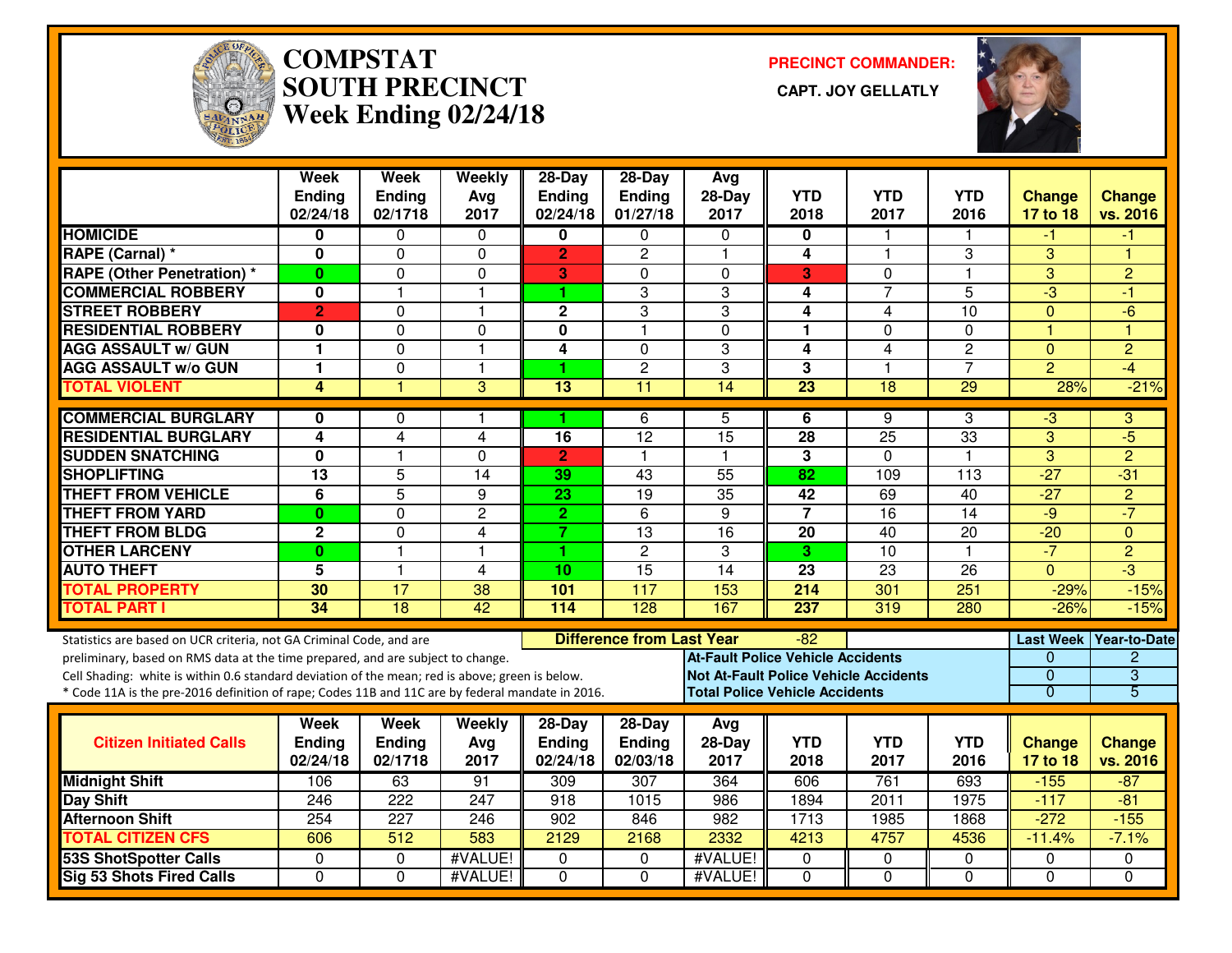# **BEAT 41 South PrecinctWeek Ending 02/24/18**

|                                   |                |               | <b>Last 4 Weeks</b> |               | 28 Days        | 28 Day  |                |                |                |                |                |
|-----------------------------------|----------------|---------------|---------------------|---------------|----------------|---------|----------------|----------------|----------------|----------------|----------------|
|                                   | <b>Ending</b>  | <b>Ending</b> | <b>Ending</b>       | <b>Ending</b> | <b>Ending</b>  | Average | <b>YTD</b>     | <b>YTD</b>     | <b>YTD</b>     | <b>Change</b>  | <b>Change</b>  |
|                                   | 02/03/18       | 02/10/18      | 02/1718             | 02/24/18      | 02/24/18       | 2017    | 2018           | 2017           | 2016           | 17 to 18       | vs. 2016       |
| <b>HOMICIDE</b>                   | 0              | 0             | 0                   | 0             | $\Omega$       | 0.0     | 0              | 0              | $\Omega$       | $\mathbf{0}$   | $\mathbf{0}$   |
| RAPE (Carnal) *                   | 0              | 0             | 0                   | 0             | $\Omega$       | 0.1     | $\mathbf{0}$   | $\Omega$       | $\overline{2}$ | $\Omega$       | $-2$           |
| <b>RAPE (Other Penetration) *</b> | 0              | $\Omega$      | 0                   | 0             | $\Omega$       | 0.0     | 0              | $\Omega$       | 0              | $\Omega$       | $\Omega$       |
| <b>COMMERCIAL ROBBERY</b>         | 0              | $\Omega$      | 0                   | 0             | $\Omega$       | 1.2     | 0              | $\overline{2}$ | 2              | $-2$           | $-2$           |
| <b>STREET ROBBERY</b>             | $\mathbf{0}$   | 0             | 0                   | 0             | $\Omega$       | 0.3     | $\mathbf{1}$   | $\Omega$       | $\overline{2}$ | 1              | $-1$           |
| <b>RESIDENTIAL ROBBERY</b>        | $\mathbf{0}$   | $\Omega$      | 0                   | 0             | $\Omega$       | 0.1     | 0              | $\Omega$       | 0              | $\Omega$       | $\Omega$       |
| <b>AGG ASSAULT w/ GUN</b>         | $\Omega$       | $\Omega$      | $\Omega$            | $\Omega$      | $\Omega$       | 0.2     | $\Omega$       | $\Omega$       | 0              | $\overline{0}$ | $\overline{0}$ |
| <b>AGG ASSAULT w/o GUN</b>        | 0              | $\Omega$      | $\Omega$            | $\Omega$      | $\Omega$       | 0.3     | $\mathbf{1}$   | $\Omega$       | 1              |                | $\Omega$       |
| <b>TOTAL VIOLENT</b>              | 0              | $\Omega$      | $\mathbf{0}$        | $\mathbf 0$   | $\mathbf{0}$   | 2.1     | $\overline{2}$ | $\overline{2}$ | $\overline{7}$ | 0%             | $-71%$         |
| <b>COMMERCIAL BURGLARY</b>        |                | $\Omega$      |                     |               | $\Omega$       |         |                |                |                |                |                |
|                                   | $\Omega$       |               | 0                   | $\Omega$      |                | 1.4     | 1              | $\overline{2}$ | 2              | -1             | -1             |
| <b>RESIDENTIAL BURGLARY</b>       | 1              | 0             | $\Omega$            | $\Omega$      | $\mathbf{1}$   | 2.1     | 3              | $\mathfrak{p}$ | 6              |                | $-3$           |
| <b>SUDDEN SNATCHING</b>           | $\Omega$       | $\Omega$      | $\mathbf{1}$        | $\Omega$      | $\mathbf{1}$   | 0.2     | $\overline{2}$ | $\Omega$       | 1              | 2              |                |
| <b>SHOPLIFTING</b>                | 1              | $\Omega$      | 0                   | 0             | $\mathbf{1}$   | 4.4     | 3              | 13             | 4              | $-10$          | $-1$           |
| <b>THEFT FROM VEHICLE</b>         | 0              | $\Omega$      | $\overline{2}$      | $\mathbf{1}$  | 3              | 3.5     | 6              | 5              | 15             | 1              | $-9$           |
| <b>THEFT FROM YARD</b>            | 0              | 0             | 0                   | $\Omega$      | $\Omega$       | 1.8     | 0              | 3              | 1              | $-3$           | $-1$           |
| <b>THEFT FROM BLDG</b>            | $\overline{2}$ | $\Omega$      | 0                   | 0             | $\overline{2}$ | 3.1     | 6              | 5              | 5              | 1              | $\overline{1}$ |
| <b>OTHER LARCENY</b>              | $\mathbf{0}$   | $\Omega$      | 0                   | 0             | $\Omega$       | 0.4     | $\Omega$       | $\mathbf{1}$   | $\mathbf{0}$   | -1             | $\Omega$       |
| <b>AUTO THEFT</b>                 | 1              | $\Omega$      | 0                   | 0             | $\mathbf{1}$   | 1.7     | 4              | $\overline{2}$ | 5              | $\overline{2}$ | -1             |
| <b>TOTAL PROPERTY</b>             | 5              | $\Omega$      | 3                   | $\mathbf{1}$  | 9              | 18.6    | 25             | 33             | 39             | $-24%$         | $-36%$         |
| <b>TOTAL PART I</b>               | 5              | $\Omega$      | 3                   | $\mathbf{1}$  | 9              | 20.8    | 27             | 35             | 46             | $-23%$         | $-41%$         |

 **Difference from Last Year**-8

Statistics are based on UCR criteria, not GA Criminal Code.

|                                 | Week     | Week          | Week          | Week                                      | $\parallel$ 28 Days | 28 Dav            |            |      |            |               |                     |
|---------------------------------|----------|---------------|---------------|-------------------------------------------|---------------------|-------------------|------------|------|------------|---------------|---------------------|
| <b>Shots Fired Calls</b>        | Ending   | <b>Ending</b> | <b>Ending</b> | Ending                                    | <b>Ending</b>       | <b>Average II</b> | <b>YTD</b> | YTD  | <b>YTD</b> | <b>Change</b> | <b>Change</b>       |
|                                 | 02/03/18 | 02/10/18      | 02/1718       | $\parallel$ 02/24/18 $\parallel$ 02/24/18 |                     | 2017              | 2018       | 2017 | 2016       |               | 17 to 18   vs. 2016 |
| <b>53S ShotSpotter Calls</b>    |          |               |               |                                           |                     | #VALUE!           |            |      |            | 0%            | 0%                  |
| <b>Sig 53 Shots Fired Calls</b> |          |               |               |                                           |                     | #VALUE!           |            |      |            | #DIV/0!       | #DIV/0!             |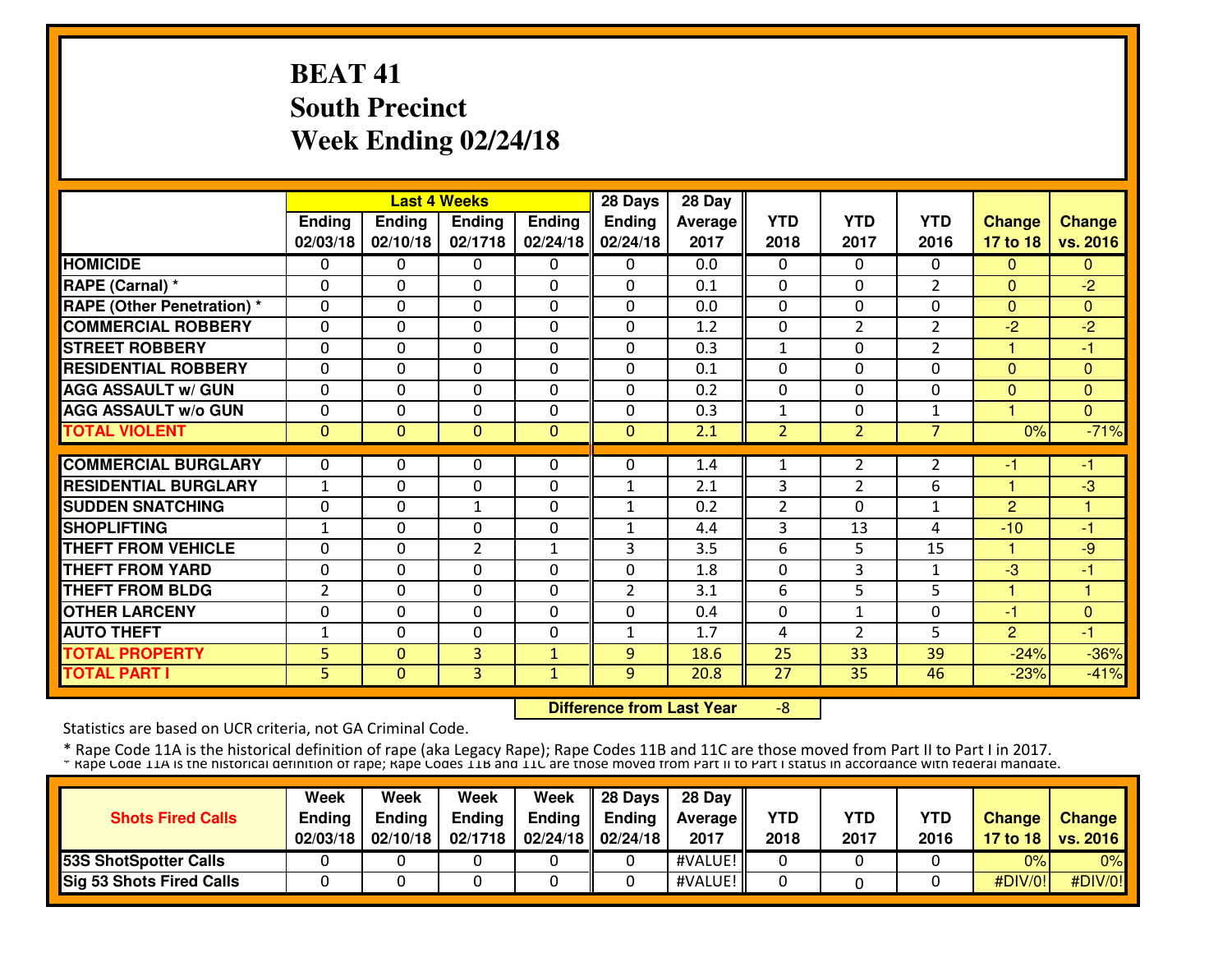# **BEAT 42 South PrecinctWeek Ending 02/24/18**

|                                   |                | <b>Last 4 Weeks</b> |              |                | 28 Days        | 28 Day  |                |                |                |               |               |
|-----------------------------------|----------------|---------------------|--------------|----------------|----------------|---------|----------------|----------------|----------------|---------------|---------------|
|                                   | <b>Ending</b>  | Ending              | Ending       | <b>Ending</b>  | <b>Ending</b>  | Average | <b>YTD</b>     | <b>YTD</b>     | <b>YTD</b>     | <b>Change</b> | <b>Change</b> |
|                                   | 02/03/18       | 02/10/18            | 02/1718      | 02/24/18       | 02/24/18       | 2017    | 2018           | 2017           | 2016           | 17 to 18      | vs. 2016      |
| <b>HOMICIDE</b>                   | 0              | $\Omega$            | 0            | 0              | $\Omega$       | 0.0     | 0              | 0              | $\Omega$       | $\mathbf{0}$  | $\mathbf{0}$  |
| RAPE (Carnal) *                   | 0              | 0                   | 0            | 0              | $\Omega$       | 0.1     | $\mathbf{0}$   | $\Omega$       | $\Omega$       | $\Omega$      | $\Omega$      |
| <b>RAPE (Other Penetration) *</b> | $\mathbf{1}$   | 0                   | 0            | 0              | $\mathbf{1}$   | 0.1     | $\mathbf{1}$   | $\Omega$       | 0              |               | 4             |
| <b>COMMERCIAL ROBBERY</b>         | 0              | 0                   | 0            | 0              | $\Omega$       | 0.4     | $\mathbf{1}$   | $\overline{2}$ | 1              | -1            | 0             |
| <b>STREET ROBBERY</b>             | 0              | 0                   | 0            | $\mathbf{1}$   | 1              | 0.4     | $\overline{2}$ | $\mathbf{1}$   | $\mathbf{1}$   |               |               |
| <b>RESIDENTIAL ROBBERY</b>        | $\Omega$       | $\Omega$            | $\Omega$     | $\Omega$       | $\Omega$       | 0.1     | $\Omega$       | $\Omega$       | $\Omega$       | $\Omega$      | $\Omega$      |
| <b>AGG ASSAULT w/ GUN</b>         | $\Omega$       | 0                   | 0            | $\mathbf{1}$   | $\mathbf{1}$   | 0.3     | $\mathbf{1}$   | 0              | $\Omega$       | 1             | ۰             |
| <b>AGG ASSAULT w/o GUN</b>        | 0              | 0                   | $\Omega$     | $\Omega$       | $\Omega$       | 0.2     | $\Omega$       | 0              | $\overline{2}$ | $\Omega$      | $-2$          |
| <b>TOTAL VIOLENT</b>              | $\mathbf{1}$   | $\Omega$            | $\Omega$     | $\overline{2}$ | 3              | 1.5     | 5              | 3              | 4              | 67%           | 25%           |
|                                   |                |                     |              |                |                |         |                |                |                |               |               |
| <b>COMMERCIAL BURGLARY</b>        | 0              | 0                   | 0            | 0              | 0              | 1.2     | 0              | 2              | 1              | $-2$          | -1            |
| <b>RESIDENTIAL BURGLARY</b>       | $\Omega$       | 0                   | 0            | 0              | $\Omega$       | 0.5     | $\mathbf{0}$   | 0              | $\Omega$       | $\Omega$      | $\Omega$      |
| <b>SUDDEN SNATCHING</b>           | 0              | 0                   | $\Omega$     | $\Omega$       | $\Omega$       | 0.3     | $\Omega$       | 0              | <sup>0</sup>   | $\Omega$      | $\Omega$      |
| <b>SHOPLIFTING</b>                | 4              | 6                   | 4            | 6              | 20             | 27.2    | 38             | 45             | 60             | $-7$          | $-22$         |
| <b>THEFT FROM VEHICLE</b>         | $\overline{2}$ | $\mathbf{1}$        | $\mathbf{1}$ | $\mathbf{1}$   | 5              | 4.6     | $\overline{7}$ | 15             | 9              | $-8$          | $-2$          |
| <b>THEFT FROM YARD</b>            | $\mathbf{1}$   | $\mathbf{1}$        | 0            | $\Omega$       | $\overline{2}$ | 1.0     | 4              | 3              | 3              | 4             | н             |
| <b>THEFT FROM BLDG</b>            | 0              | $\Omega$            | 0            | 0              | $\Omega$       | 2.9     | $\mathbf{0}$   | 13             | 5              | $-13$         | $-5$          |
| <b>OTHER LARCENY</b>              | $\mathbf{0}$   | 0                   | 0            | 0              | $\Omega$       | 0.4     | $\mathbf{0}$   | $\overline{2}$ | 0              | $-2$          | $\Omega$      |
| <b>AUTO THEFT</b>                 | $\mathbf{0}$   | $\Omega$            | 0            | 0              | $\Omega$       | 1.9     | $\overline{2}$ | 4              | 4              | $-2$          | $-2$          |
| <b>TOTAL PROPERTY</b>             | $\overline{7}$ | 8                   | 5            | $\overline{7}$ | 27             | 40.0    | 51             | 84             | 82             | $-39%$        | $-38%$        |
| <b>TOTAL PART I</b>               | 8              | 8                   | 5            | 9              | 30             | 41.6    | 56             | 87             | 86             | $-36%$        | $-35%$        |

 **Difference from Last Year**-31

Statistics are based on UCR criteria, not GA Criminal Code.

|                                 | Week     | Week          | Week          | Week          | 28 Days              | 28 Day           |            |      |            |               |                     |
|---------------------------------|----------|---------------|---------------|---------------|----------------------|------------------|------------|------|------------|---------------|---------------------|
| <b>Shots Fired Calls</b>        | Endina   | <b>Endina</b> | <b>Ending</b> | <b>Ending</b> | <b>Ending</b>        | <b>Average</b> I | <b>YTD</b> | YTD  | <b>YTD</b> | <b>Change</b> | <b>Change</b>       |
|                                 | 02/03/18 | 02/10/18      | 02/1718       |               | 02/24/18    02/24/18 | 2017             | 2018       | 2017 | 2016       |               | 17 to 18   vs. 2016 |
| <b>153S ShotSpotter Calls</b>   |          |               |               |               |                      | #VALUE!          |            |      |            | 0%            | 0%                  |
| <b>Sig 53 Shots Fired Calls</b> |          |               |               |               |                      | #VALUE!          |            |      |            | #DIV/0!       | #DIV/0!             |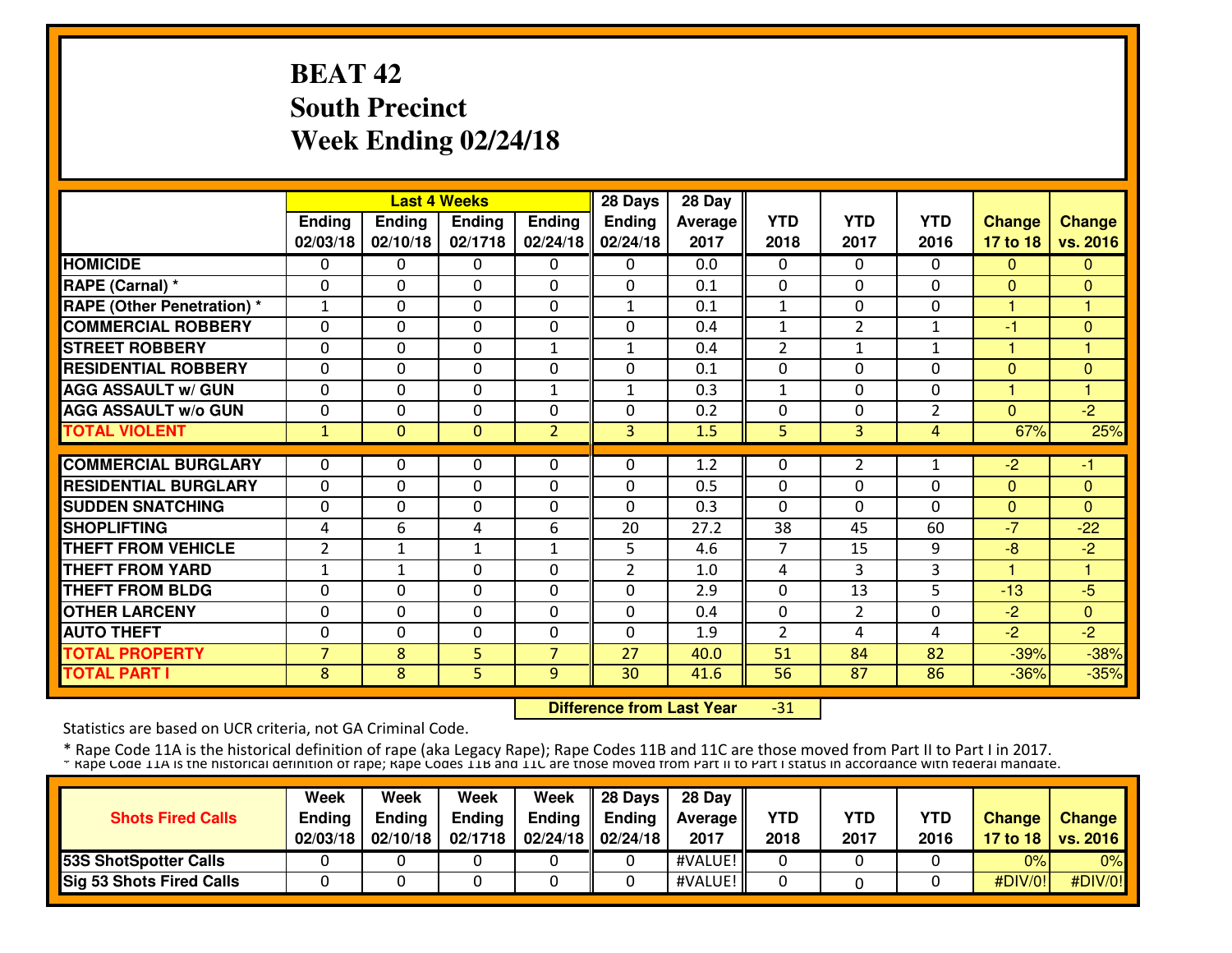# **BEAT 43 South PrecinctWeek Ending 02/24/18**

|                                  |                | <b>Last 4 Weeks</b> |              |               | 28 Days        | 28 Day  |                |                |                |                |                |
|----------------------------------|----------------|---------------------|--------------|---------------|----------------|---------|----------------|----------------|----------------|----------------|----------------|
|                                  | Ending         | <b>Ending</b>       | Ending       | <b>Ending</b> | <b>Ending</b>  | Average | <b>YTD</b>     | <b>YTD</b>     | <b>YTD</b>     | <b>Change</b>  | <b>Change</b>  |
|                                  | 02/03/18       | 02/10/18            | 02/1718      | 02/24/18      | 02/24/18       | 2017    | 2018           | 2017           | 2016           | 17 to 18       | vs. 2016       |
| <b>HOMICIDE</b>                  | 0              | $\Omega$            | 0            | $\Omega$      | $\Omega$       | 0.0     | $\Omega$       | $\Omega$       | 0              | $\Omega$       | $\Omega$       |
| RAPE (Carnal) *                  | $\mathbf{1}$   | $\Omega$            | $\Omega$     | $\Omega$      | $\mathbf{1}$   | 0.0     | $\overline{2}$ | 0              | $\Omega$       | $\overline{2}$ | $\overline{2}$ |
| <b>RAPE (Other Penetration)*</b> | $\Omega$       | 0                   | 0            | $\mathbf{0}$  | $\mathbf{0}$   | 0.1     | $\mathbf{0}$   | $\mathbf{0}$   | 0              | $\mathbf{0}$   | $\Omega$       |
| <b>COMMERCIAL ROBBERY</b>        | $\Omega$       | $\Omega$            | 0            | $\mathbf{0}$  | $\Omega$       | 0.4     | $\mathbf{0}$   | $\mathbf{1}$   | 1              | -1             | $-1$           |
| <b>STREET ROBBERY</b>            | $\Omega$       | 0                   | 0            | $\Omega$      | $\Omega$       | 0.5     | $\mathbf{0}$   | 1              | 3              | -1             | $-3$           |
| <b>RESIDENTIAL ROBBERY</b>       | $\Omega$       | $\Omega$            | $\Omega$     | $\Omega$      | 0              | 0.1     | $\Omega$       | 0              | 0              | $\mathbf{0}$   | $\Omega$       |
| <b>AGG ASSAULT w/ GUN</b>        | $\Omega$       | 0                   | 0            | 0             | $\Omega$       | 0.5     | 0              | 0              | 0              | $\overline{0}$ | $\Omega$       |
| <b>AGG ASSAULT W/o GUN</b>       | 0              | 0                   | 0            | 0             | $\Omega$       | 0.6     | 1              | $\Omega$       | 3              |                | $-2$           |
| <b>TOTAL VIOLENT</b>             | 1              | $\Omega$            | $\mathbf 0$  | $\mathbf 0$   | $\mathbf{1}$   | 2.1     | 3              | $\overline{2}$ | $\overline{7}$ | 50%            | $-57%$         |
|                                  |                |                     |              |               |                |         |                |                |                |                |                |
| <b>COMMERCIAL BURGLARY</b>       | 0              |                     | 0            | 0             | 1              | 1.2     | 3              | 2              | 0              |                | 3              |
| <b>RESIDENTIAL BURGLARY</b>      | $\mathbf{1}$   | $\mathbf{1}$        | 0            | $\Omega$      | $\overline{2}$ | 2.6     | 5              | 4              | 9              | н              | $-4$           |
| <b>ISUDDEN SNATCHING</b>         | 0              | $\Omega$            | $\Omega$     | $\Omega$      | $\Omega$       | 0.2     | 0              | 0              | 0              | $\Omega$       | $\Omega$       |
| <b>SHOPLIFTING</b>               | 3              | $\Omega$            | $\Omega$     | $\mathbf{1}$  | 4              | 3.5     | 9              | 15             | 21             | $-6$           | $-12$          |
| <b>THEFT FROM VEHICLE</b>        | $\overline{2}$ | $\Omega$            | $\Omega$     | $\Omega$      | $\mathcal{P}$  | 4.6     | $\overline{2}$ | 20             | $\mathcal{P}$  | $-18$          | $\Omega$       |
| <b>THEFT FROM YARD</b>           | 0              | 0                   | 0            | $\Omega$      | $\Omega$       | 1.2     | 1              | $\mathbf{0}$   | 5              | 1              | $-4$           |
| <b>THEFT FROM BLDG</b>           | 1              | $\mathbf{1}$        | 0            | $\mathbf{0}$  | $\overline{2}$ | 2.8     | $\overline{7}$ | $\overline{7}$ | 4              | $\mathbf{0}$   | 3              |
| <b>OTHER LARCENY</b>             | 0              | $\Omega$            | $\Omega$     | $\Omega$      | $\Omega$       | 0.2     | $\mathbf{0}$   | $\Omega$       | $\Omega$       | $\mathbf{0}$   | $\Omega$       |
| <b>AUTO THEFT</b>                | $\Omega$       | $\Omega$            | $\Omega$     | 3             | 3              | 2.1     | 4              | 4              | 4              | $\Omega$       | $\Omega$       |
| <b>TOTAL PROPERTY</b>            | $\overline{7}$ | 3                   | $\mathbf{0}$ | 4             | 14             | 18.3    | 31             | 52             | 45             | $-40%$         | $-31%$         |
| <b>TOTAL PART I</b>              | 8              | 3 <sup>1</sup>      | $\mathbf{0}$ | 4             | 15             | 20.5    | 34             | 54             | 52             | $-37%$         | $-35%$         |

 **Difference from Last Year** $-20$ 

Statistics are based on UCR criteria, not GA Criminal Code.

|                                 | Week          | Week          | Week          | Week          | 28 Days             | 28 Day           |            |      |            |               |                     |
|---------------------------------|---------------|---------------|---------------|---------------|---------------------|------------------|------------|------|------------|---------------|---------------------|
| <b>Shots Fired Calls</b>        | <b>Ending</b> | <b>Ending</b> | <b>Ending</b> | <b>Ending</b> | <b>Ending</b>       | <b>Average</b> I | <b>YTD</b> | YTD  | <b>YTD</b> | <b>Change</b> | <b>Change</b>       |
|                                 | 02/03/18      | 02/10/18      | 02/1718       |               | $02/24/18$ 02/24/18 | 2017             | 2018       | 2017 | 2016       |               | 17 to 18   vs. 2016 |
| 53S ShotSpotter Calls           |               |               |               |               |                     | #VALUE!          |            |      |            | 0%            | $0\%$               |
| <b>Sig 53 Shots Fired Calls</b> |               |               |               |               |                     | #VALUE!          |            |      |            | #DIV/0!       | #DIV/0!             |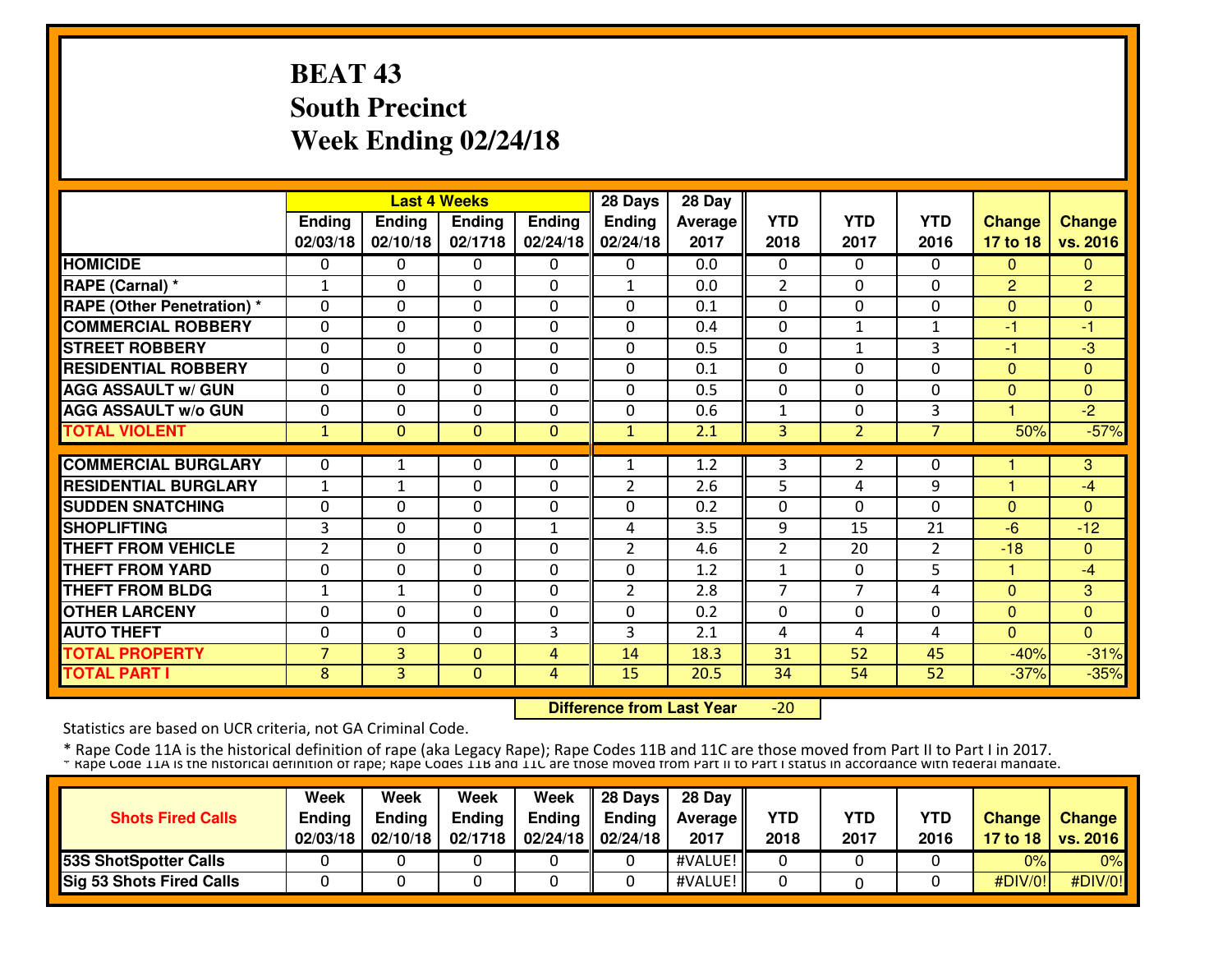# **BEAT 44 South PrecinctWeek Ending 02/24/18**

|                                   |                | <b>Last 4 Weeks</b> |                |               | 28 Days        | 28 Day  |                |                |                |               |                |
|-----------------------------------|----------------|---------------------|----------------|---------------|----------------|---------|----------------|----------------|----------------|---------------|----------------|
|                                   | Ending         | <b>Ending</b>       | Ending         | <b>Ending</b> | <b>Ending</b>  | Average | <b>YTD</b>     | <b>YTD</b>     | <b>YTD</b>     | <b>Change</b> | <b>Change</b>  |
|                                   | 02/03/18       | 02/10/18            | 02/1718        | 02/24/18      | 02/24/18       | 2017    | 2018           | 2017           | 2016           | 17 to 18      | vs. 2016       |
| <b>HOMICIDE</b>                   | 0              | 0                   | 0              | 0             | 0              | 0.1     | 0              | $\Omega$       | 1              | $\mathbf{0}$  | $-1$           |
| RAPE (Carnal) *                   | $\Omega$       | 0                   | 0              | $\Omega$      | $\Omega$       | 0.1     | $\mathbf{0}$   | $\Omega$       | $\Omega$       | $\Omega$      | $\Omega$       |
| <b>RAPE (Other Penetration)</b> * | $\mathbf{1}$   | 0                   | 0              | $\Omega$      | $\mathbf{1}$   | 0.0     | $\mathbf{1}$   | $\Omega$       | 0              | 4             | и              |
| <b>COMMERCIAL ROBBERY</b>         | $\Omega$       | 0                   | 0              | 0             | $\Omega$       | 0.2     | $\mathbf{0}$   | $\Omega$       | 0              | 0             | $\mathbf{0}$   |
| <b>STREET ROBBERY</b>             | 0              | 0                   | 0              | 0             | $\Omega$       | 0.6     | $\mathbf{0}$   | 0              | 1              | $\Omega$      | $-1$           |
| <b>RESIDENTIAL ROBBERY</b>        | $\Omega$       | 0                   | $\Omega$       | $\Omega$      | $\Omega$       | 0.0     | $\mathbf{1}$   | 0              | $\Omega$       |               | 1              |
| <b>AGG ASSAULT w/ GUN</b>         | 3              | 0                   | 0              | 0             | 3              | 0.7     | 3              | 3              | $\mathbf{1}$   | $\Omega$      | $\overline{2}$ |
| <b>AGG ASSAULT W/o GUN</b>        | $\mathbf{0}$   | 0                   | $\Omega$       | $\mathbf{1}$  | $\mathbf{1}$   | 0.5     | $\mathbf{1}$   | 1              | 1              | $\Omega$      | $\Omega$       |
| <b>TOTAL VIOLENT</b>              | 4              | $\Omega$            | $\mathbf{0}$   | $\mathbf{1}$  | 5              | 2.1     | 6              | 4              | 4              | 50%           | 50%            |
|                                   |                |                     |                |               |                |         |                |                |                |               |                |
| <b>COMMERCIAL BURGLARY</b>        | 0              | 0                   | 0              | 0             | $\Omega$       | 0.5     | 0              | 0              | 0              | $\mathbf{0}$  | $\Omega$       |
| <b>RESIDENTIAL BURGLARY</b>       | 0              | 0                   | $\mathbf{1}$   | 0             | 1              | 3.9     | $\overline{2}$ | $\overline{7}$ | 11             | -5            | $-9$           |
| <b>SUDDEN SNATCHING</b>           | 0              | 0                   | 0              | 0             | $\Omega$       | 0.0     | 0              | $\Omega$       | $\Omega$       | $\mathbf{0}$  | $\Omega$       |
| <b>SHOPLIFTING</b>                | 1              | $\mathbf{1}$        | 0              | 2             | 4              | 3.4     | 10             | $\overline{2}$ | 2              | 8             | 8              |
| <b>THEFT FROM VEHICLE</b>         | $\mathbf{1}$   | 0                   | 0              | 0             | $\mathbf{1}$   | 8.6     | $\overline{7}$ | 8              | 5              | -1            | $\overline{2}$ |
| <b>THEFT FROM YARD</b>            | 0              | $\Omega$            | 0              | 0             | $\Omega$       | 1.7     | $\mathbf{0}$   | $\mathbf{1}$   | $\overline{2}$ | -1            | $-2$           |
| <b>THEFT FROM BLDG</b>            | 0              | 0                   | 0              | $\mathbf{1}$  | $\mathbf{1}$   | 2.7     | $\overline{2}$ | 3              | 3              | -1            | $-1$           |
| <b>IOTHER LARCENY</b>             | $\mathbf{0}$   | 0                   | 0              | 0             | $\Omega$       | 0.5     | $\overline{2}$ | 3              | $\Omega$       | -1            | $\overline{2}$ |
| <b>AUTO THEFT</b>                 | $\mathbf{1}$   | 0                   | $\mathbf{1}$   | 0             | $\overline{2}$ | 3.0     | 3              | 3              | 8              | $\mathbf{0}$  | $-5$           |
| <b>TOTAL PROPERTY</b>             | $\overline{3}$ | $\mathbf{1}$        | $\overline{2}$ | 3             | 9              | 24.2    | 26             | 27             | 31             | $-4%$         | $-16%$         |
| <b>TOTAL PART I</b>               | $\overline{7}$ | $\mathbf{1}$        | $\overline{2}$ | 4             | 14             | 26.4    | 32             | 31             | 35             | 3%            | $-9%$          |

 **Difference from Last Year**

<sup>1</sup>

Statistics are based on UCR criteria, not GA Criminal Code.

|                                 | Week     | Week          | Week          | Week                                      | $\parallel$ 28 Days | 28 Dav            |      |      |            |               |                     |
|---------------------------------|----------|---------------|---------------|-------------------------------------------|---------------------|-------------------|------|------|------------|---------------|---------------------|
| <b>Shots Fired Calls</b>        | Ending   | <b>Ending</b> | <b>Ending</b> | Ending                                    | <b>Ending</b>       | <b>Average II</b> | YTD  | YTD  | <b>YTD</b> | <b>Change</b> | <b>Change</b>       |
|                                 | 02/03/18 | 02/10/18      | 02/1718       | $\parallel$ 02/24/18 $\parallel$ 02/24/18 |                     | 2017              | 2018 | 2017 | 2016       |               | 17 to 18   vs. 2016 |
| <b>53S ShotSpotter Calls</b>    |          |               |               |                                           |                     | #VALUE!           |      |      |            | 0%            | 0%                  |
| <b>Sig 53 Shots Fired Calls</b> |          |               |               |                                           |                     | #VALUE!           |      |      |            | #DIV/0!       | #DIV/0!             |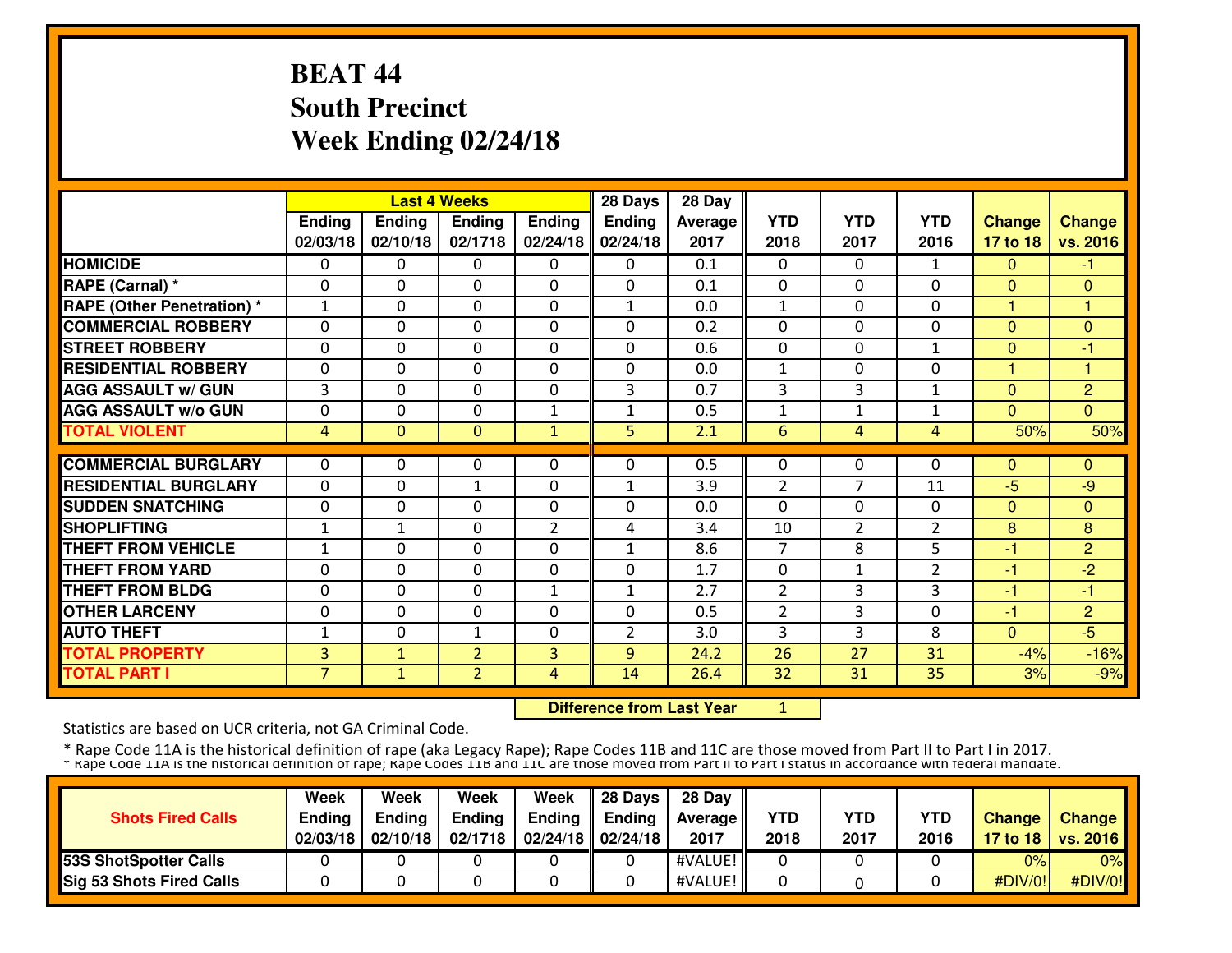# **BEAT 45 South PrecinctWeek Ending 02/24/18**

|                                   |                |               | <b>Last 4 Weeks</b> |                | 28 Days       | 28 Day         |                |                          |              |                |                |
|-----------------------------------|----------------|---------------|---------------------|----------------|---------------|----------------|----------------|--------------------------|--------------|----------------|----------------|
|                                   | Ending         | <b>Ending</b> | Ending              | <b>Ending</b>  | <b>Ending</b> | <b>Average</b> | <b>YTD</b>     | <b>YTD</b>               | <b>YTD</b>   | <b>Change</b>  | <b>Change</b>  |
|                                   | 02/03/18       | 02/10/18      | 02/1718             | 02/24/18       | 02/24/18      | 2017           | 2018           | 2017                     | 2016         | 17 to 18       | vs. 2016       |
| <b>HOMICIDE</b>                   | 0              | 0             | $\Omega$            | $\Omega$       | $\Omega$      | 0.1            | $\Omega$       | $\mathbf{1}$             | $\Omega$     | -1             | $\Omega$       |
| RAPE (Carnal) *                   | 1              | 0             | $\Omega$            | $\Omega$       | $\mathbf{1}$  | 0.1            | $\mathbf{1}$   | 0                        | $\Omega$     |                |                |
| <b>RAPE (Other Penetration) *</b> | $\Omega$       | $\Omega$      | 0                   | 0              | $\Omega$      | 0.1            | $\mathbf 0$    | $\Omega$                 | 1            | $\overline{0}$ | $-1$           |
| <b>ICOMMERCIAL ROBBERY</b>        | 0              | $\Omega$      | 0                   | 0              | $\Omega$      | 0.2            | $\mathbf{1}$   | 1                        | $\Omega$     | $\Omega$       | 1              |
| <b>STREET ROBBERY</b>             | 0              | 0             | 0                   | 0              | $\mathbf{0}$  | 0.5            | $\mathbf{0}$   | $\mathbf{1}$             | 0            | -1             | $\mathbf{0}$   |
| <b>RESIDENTIAL ROBBERY</b>        | 0              | 0             | 0                   | 0              | $\Omega$      | 0.1            | $\mathbf{0}$   | 0                        | $\Omega$     | $\Omega$       | $\Omega$       |
| <b>AGG ASSAULT w/ GUN</b>         | $\Omega$       | 0             | 0                   | 0              | $\Omega$      | 0.6            | 0              | $\Omega$                 | $\Omega$     | $\Omega$       | $\Omega$       |
| <b>AGG ASSAULT w/o GUN</b>        | $\Omega$       | 0             | $\Omega$            | $\Omega$       | $\Omega$      | 0.2            | $\Omega$       | 0                        | $\Omega$     | $\Omega$       | $\Omega$       |
| <b>TOTAL VIOLENT</b>              | 1              | 0             | $\mathbf{0}$        | $\mathbf{0}$   | $\mathbf{1}$  | 1.8            | $\overline{2}$ | 3                        | $\mathbf{1}$ | $-33%$         | 100%           |
| <b>COMMERCIAL BURGLARY</b>        | 0              | 0             | 0                   | 0              | 0             | 0.3            | 0              | 1                        | 0            | -1             | $\mathbf 0$    |
| <b>RESIDENTIAL BURGLARY</b>       | $\mathbf{1}$   | $\mathbf{1}$  | 0                   | $\overline{2}$ | 4             | 2.8            | 5              | 9                        | $\mathbf{1}$ | $-4$           | 4              |
| <b>ISUDDEN SNATCHING</b>          | $\Omega$       | 0             | $\Omega$            | 0              | $\Omega$      | 0.0            | 0              | 0                        | $\Omega$     | $\Omega$       | $\Omega$       |
| <b>SHOPLIFTING</b>                | $\Omega$       | 0             | 0                   | $\Omega$       | $\Omega$      | 5.8            | $\mathbf{1}$   | 10                       | 14           | -9             | $-13$          |
| <b>THEFT FROM VEHICLE</b>         | 1              | 2             | $\mathbf{1}$        | 0              | 4             | 4.4            | 9              | 7                        | 3            | $\overline{c}$ | 6              |
| <b>THEFT FROM YARD</b>            | 0              | 0             | 0                   | 0              | 0             | 1.1            | $\mathbf{1}$   | 4                        | 2            | -3             | -1             |
| <b>THEFT FROM BLDG</b>            | 0              | $\Omega$      | 0                   | 0              | $\Omega$      | 1.2            | $\mathbf{0}$   | $\overline{2}$           | $\mathbf{1}$ | $-2$           | $-1$           |
| <b>OTHER LARCENY</b>              | 0              | $\Omega$      | 1                   | 0              | 1             | 0.6            | 1              | 1                        | $\Omega$     | $\mathbf{0}$   | $\overline{1}$ |
| <b>AUTO THEFT</b>                 | 0              | $\Omega$      | $\Omega$            | $\mathbf{1}$   | $\mathbf{1}$  | 1.8            | $\overline{2}$ | $\overline{\phantom{a}}$ | 3            | $\Omega$       | $-1$           |
| <b>TOTAL PROPERTY</b>             | $\overline{2}$ | 3             | $\overline{2}$      | 3              | 10            | 18.0           | 19             | 36                       | 24           | $-47%$         | $-21%$         |
| <b>TOTAL PART I</b>               |                |               |                     |                |               |                |                |                          |              |                |                |
|                                   | 3              | 3             | $\overline{2}$      | 3              | 11            | 19.8           | 21             | 39                       | 25           | $-46%$         | $-16%$         |

 **Difference from Last Year** $-18$ 

Statistics are based on UCR criteria, not GA Criminal Code.

|                                 | Week     | Week          | Week          | Week                                      | $\parallel$ 28 Days | 28 Dav            |      |      |            |               |                     |
|---------------------------------|----------|---------------|---------------|-------------------------------------------|---------------------|-------------------|------|------|------------|---------------|---------------------|
| <b>Shots Fired Calls</b>        | Ending   | <b>Ending</b> | <b>Ending</b> | Ending                                    | <b>Ending</b>       | <b>Average II</b> | YTD  | YTD  | <b>YTD</b> | <b>Change</b> | <b>Change</b>       |
|                                 | 02/03/18 | 02/10/18      | 02/1718       | $\parallel$ 02/24/18 $\parallel$ 02/24/18 |                     | 2017              | 2018 | 2017 | 2016       |               | 17 to 18   vs. 2016 |
| <b>53S ShotSpotter Calls</b>    |          |               |               |                                           |                     | #VALUE!           |      |      |            | 0%            | 0%                  |
| <b>Sig 53 Shots Fired Calls</b> |          |               |               |                                           |                     | #VALUE!           |      |      |            | #DIV/0!       | #DIV/0!             |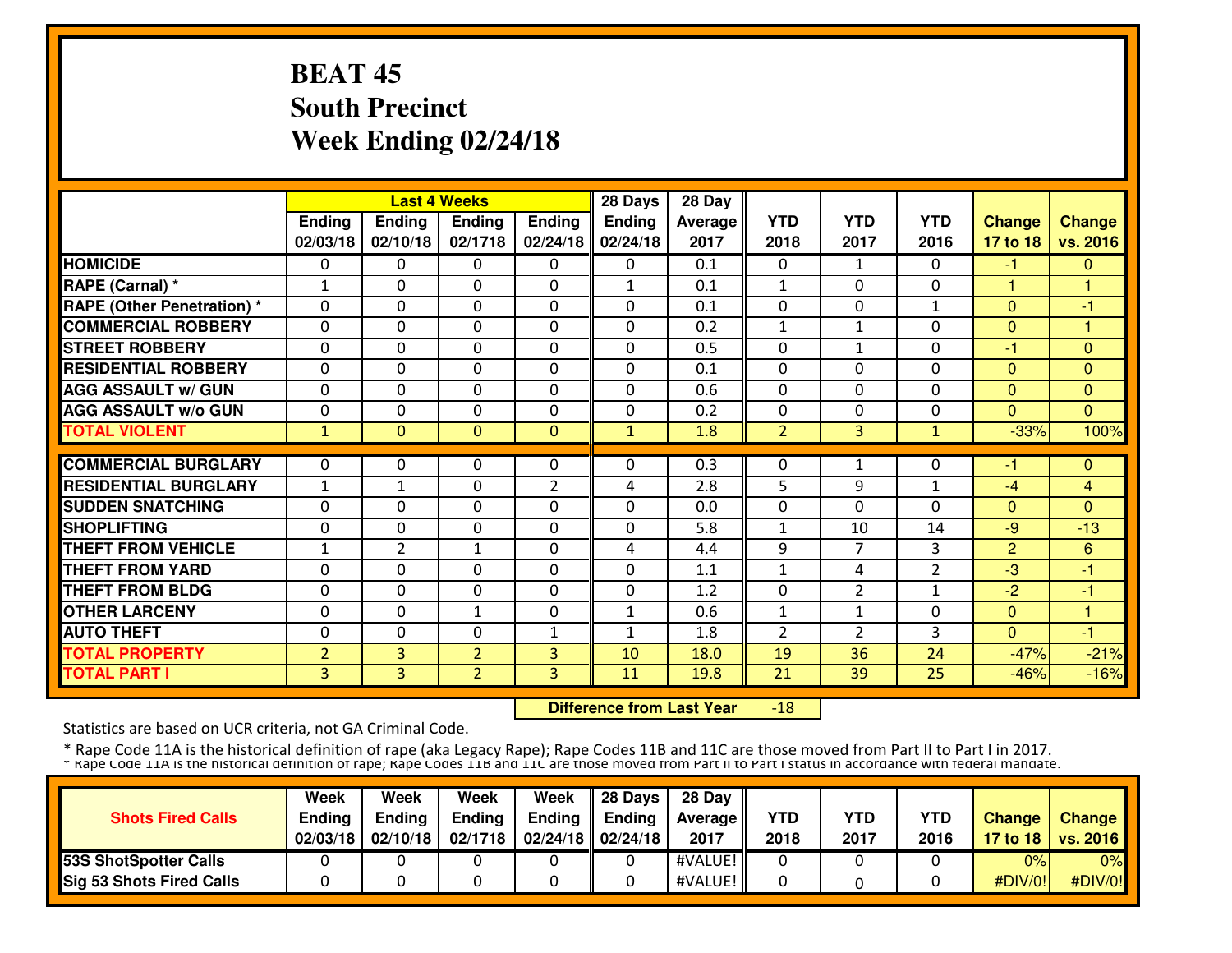# **BEAT 46 South PrecinctWeek Ending 02/24/18**

|                                   |                | <b>Last 4 Weeks</b> |                |                | 28 Days        | 28 Day         |                |                       |                |               |                |
|-----------------------------------|----------------|---------------------|----------------|----------------|----------------|----------------|----------------|-----------------------|----------------|---------------|----------------|
|                                   | Ending         | <b>Ending</b>       | <b>Ending</b>  | <b>Ending</b>  | <b>Ending</b>  | <b>Average</b> | <b>YTD</b>     | <b>YTD</b>            | <b>YTD</b>     | <b>Change</b> | <b>Change</b>  |
|                                   | 02/03/18       | 02/10/18            | 02/1718        | 02/24/18       | 02/24/18       | 2017           | 2018           | 2017                  | 2016           | 17 to 18      | vs. 2016       |
| <b>HOMICIDE</b>                   | 0              | $\Omega$            | 0              | $\Omega$       | $\Omega$       | 0.2            | 0              | $\Omega$              | 0              | $\mathbf{0}$  | $\Omega$       |
| RAPE (Carnal) *                   | $\Omega$       | $\Omega$            | 0              | $\mathbf{0}$   | $\Omega$       | 0.2            | 1              | $\mathbf{0}$          | 1              |               | $\Omega$       |
| <b>RAPE (Other Penetration) *</b> | $\Omega$       | $\mathbf{1}$        | 0              | $\mathbf 0$    | $\mathbf{1}$   | 0.2            | 1              | $\mathbf{0}$          | 0              | ٠             | 1              |
| <b>COMMERCIAL ROBBERY</b>         | $\Omega$       | $\Omega$            | $\mathbf{1}$   | 0              | 1              | 0.4            | $\overline{2}$ | $\mathbf{1}$          | 1              |               | н              |
| <b>STREET ROBBERY</b>             | $\Omega$       | 0                   | 0              | $\mathbf{1}$   | 1              | 0.5            | $\mathbf{1}$   | $\mathbf{1}$          | 3              | $\Omega$      | $-2$           |
| <b>RESIDENTIAL ROBBERY</b>        | $\Omega$       | $\Omega$            | $\Omega$       | $\Omega$       | $\Omega$       | 0.1            | $\Omega$       | $\Omega$              | $\Omega$       | $\Omega$      | $\Omega$       |
| <b>AGG ASSAULT W/ GUN</b>         | $\Omega$       | $\Omega$            | $\Omega$       | $\Omega$       | $\Omega$       | 0.5            | $\mathbf{0}$   | $\mathbf{1}$          | 1              | -1            | $-1$           |
| <b>AGG ASSAULT w/o GUN</b>        | $\Omega$       | $\Omega$            | $\Omega$       | $\Omega$       | $\Omega$       | 1.2            | $\Omega$       | 0                     | <sup>0</sup>   | $\Omega$      | $\Omega$       |
| <b>TOTAL VIOLENT</b>              | $\Omega$       | $\mathbf{1}$        | $\mathbf{1}$   | $\mathbf{1}$   | 3              | 3.2            | 5              | 3                     | 6              | 67%           | $-17%$         |
|                                   |                |                     |                |                |                |                |                |                       |                |               |                |
| <b>COMMERCIAL BURGLARY</b>        | 0              | 0                   | 0              | 0              | 0              | 0.5            | 2              | 2                     | 0              | $\Omega$      | $\overline{2}$ |
| <b>RESIDENTIAL BURGLARY</b>       | $\mathfrak{p}$ | 1                   | $\overline{2}$ | $\mathbf 1$    | 6              | 2.4            | 10             | 3                     | 1              | 7             | 9              |
| <b>SUDDEN SNATCHING</b>           | 1              | $\Omega$            | $\Omega$       | $\Omega$       | 1              | 0.2            | 1              | 0                     | 0              | ٠             | 1              |
| <b>SHOPLIFTING</b>                | $\overline{2}$ | 3                   | $\mathbf{1}$   | 4              | 10             | 10.0           | 20             | 24                    | 12             | $-4$          | 8              |
| <b>THEFT FROM VEHICLE</b>         | 0              | 0                   | $\mathbf{1}$   | $\overline{2}$ | 3              | 6.2            | 6              | 14                    | 6              | -8            | $\overline{0}$ |
| <b>THEFT FROM YARD</b>            | $\Omega$       | $\Omega$            | $\Omega$       | $\Omega$       | $\Omega$       | 1.1            | $\Omega$       | 3                     | $\mathbf{1}$   | -3            | $-1$           |
| <b>THEFT FROM BLDG</b>            | $\Omega$       | $\mathbf{1}$        | 0              | $\mathbf{1}$   | $\overline{2}$ | 2.5            | 4              | 8                     | $\overline{2}$ | $-4$          | $\overline{2}$ |
| <b>OTHER LARCENY</b>              | 0              | 0                   | 0              | $\Omega$       | $\Omega$       | 0.5            | $\mathbf{0}$   | $\overline{2}$        | 1              | $-2$          | $-1$           |
| <b>AUTO THEFT</b>                 | $\Omega$       | $\overline{2}$      | 0              | $\mathbf{1}$   | 3              | 3.0            | 8              | $\mathsf{\mathsf{R}}$ | $\overline{2}$ | $\mathbf{0}$  | 6              |
| <b>TOTAL PROPERTY</b>             | 5              | $\overline{7}$      | $\overline{4}$ | 9              | 25             | 26.3           | 51             | 64                    | 25             | $-20%$        | 104%           |
| <b>TOTAL PART I</b>               | 5              | 8                   | 5              | 10             | 28             | 29.5           | 56             | 67                    | 31             | $-16%$        | 81%            |

 **Difference from Last Year**-11

Statistics are based on UCR criteria, not GA Criminal Code.

|                                 | Week     | Week          | Week          | Week          | 28 Days              | 28 Day           |            |      |            |               |                     |
|---------------------------------|----------|---------------|---------------|---------------|----------------------|------------------|------------|------|------------|---------------|---------------------|
| <b>Shots Fired Calls</b>        | Endina   | <b>Endina</b> | <b>Ending</b> | <b>Ending</b> | <b>Ending</b>        | <b>Average</b> I | <b>YTD</b> | YTD  | <b>YTD</b> | <b>Change</b> | <b>Change</b>       |
|                                 | 02/03/18 | 02/10/18      | 02/1718       |               | 02/24/18    02/24/18 | 2017             | 2018       | 2017 | 2016       |               | 17 to 18   vs. 2016 |
| <b>153S ShotSpotter Calls</b>   |          |               |               |               |                      | #VALUE!          |            |      |            | 0%            | 0%                  |
| <b>Sig 53 Shots Fired Calls</b> |          |               |               |               |                      | #VALUE!          |            |      |            | #DIV/0!       | #DIV/0!             |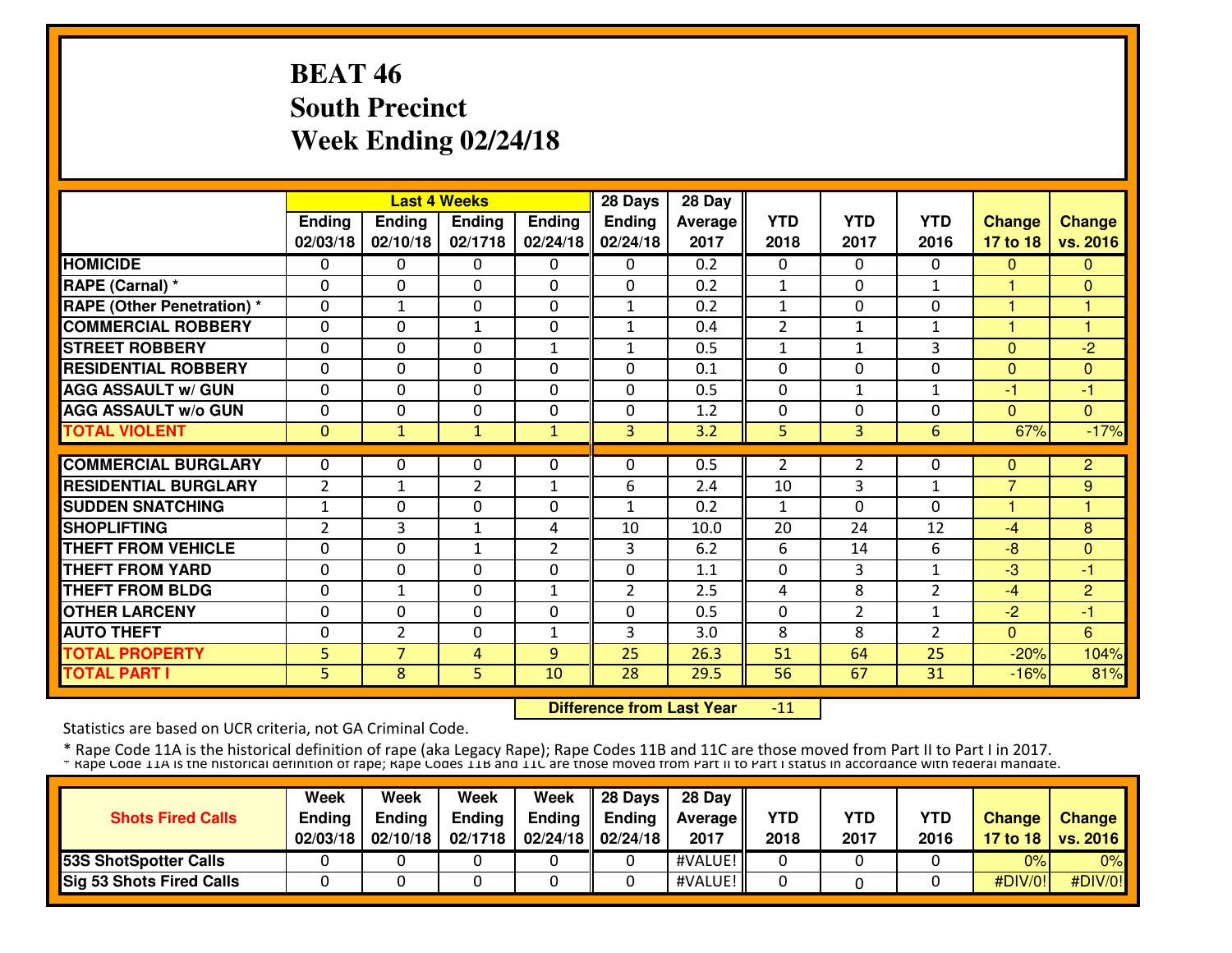# **BEAT 47 South PrecinctWeek Ending 02/24/18**

|                                   |              |               | <b>Last 4 Weeks</b> |                | 28 Days        | 28 Day  |              |                          |                |                |                |
|-----------------------------------|--------------|---------------|---------------------|----------------|----------------|---------|--------------|--------------------------|----------------|----------------|----------------|
|                                   | Ending       | <b>Ending</b> | <b>Ending</b>       | <b>Ending</b>  | <b>Ending</b>  | Average | <b>YTD</b>   | <b>YTD</b>               | <b>YTD</b>     | <b>Change</b>  | <b>Change</b>  |
|                                   | 02/03/18     | 02/10/18      | 02/1718             | 02/24/18       | 02/24/18       | 2017    | 2018         | 2017                     | 2016           | 17 to 18       | vs. 2016       |
| <b>HOMICIDE</b>                   | 0            | 0             | 0                   | $\Omega$       | $\Omega$       | 0.0     | 0            | $\Omega$                 | 0              | $\mathbf{0}$   | 0              |
| RAPE (Carnal) *                   | 0            | 0             | 0                   | $\Omega$       | $\Omega$       | 0.2     | $\mathbf{0}$ | $\mathbf{1}$             | 0              | -1             | $\mathbf{0}$   |
| <b>RAPE (Other Penetration) *</b> | 0            | $\Omega$      | 0                   | 0              | $\Omega$       | 0.0     | $\mathbf 0$  | $\Omega$                 | $\Omega$       | $\overline{0}$ | $\overline{0}$ |
| <b>COMMERCIAL ROBBERY</b>         | $\mathbf{0}$ | $\Omega$      | 0                   | 0              | $\Omega$       | 0.1     | $\mathbf{0}$ | 0                        | 0              | $\Omega$       | $\mathbf{0}$   |
| <b>STREET ROBBERY</b>             | 0            | $\Omega$      | 0                   | 0              | $\Omega$       | 0.0     | $\Omega$     | 0                        | 0              | $\Omega$       | $\mathbf{0}$   |
| <b>RESIDENTIAL ROBBERY</b>        | 0            | $\Omega$      | 0                   | 0              | $\Omega$       | 0.0     | 0            | 0                        | 0              | $\overline{0}$ | $\overline{0}$ |
| <b>AGG ASSAULT w/ GUN</b>         | $\Omega$     | 0             | 0                   | 0              | $\Omega$       | 0.2     | 0            | 0                        | 0              | $\Omega$       | 0              |
| <b>AGG ASSAULT W/o GUN</b>        | $\mathbf{0}$ | 0             | 0                   | 0              | $\Omega$       | 0.3     | 0            | 0                        | 0              | $\Omega$       | $\Omega$       |
| <b>TOTAL VIOLENT</b>              | $\Omega$     | $\Omega$      | $\mathbf{0}$        | $\mathbf{0}$   | $\mathbf{0}$   | 0.7     | $\Omega$     | $\mathbf{1}$             | $\Omega$       | $-100%$        | #DIV/0!        |
|                                   |              |               |                     |                |                |         |              |                          |                |                |                |
| <b>COMMERCIAL BURGLARY</b>        | $\Omega$     | 0             | 0                   | 0              | $\Omega$       | 0.3     | 0            | 0                        | 0              | $\Omega$       | $\Omega$       |
| <b>RESIDENTIAL BURGLARY</b>       | $\Omega$     | 0             | $\mathbf{1}$        | $\mathbf{1}$   | $\overline{2}$ | 0.7     | 3            | 0                        | 5              | 3              | $-2$           |
| <b>SUDDEN SNATCHING</b>           | 0            | 0             | $\Omega$            | $\Omega$       | $\Omega$       | 0.0     | $\Omega$     | 0                        | 0              | $\Omega$       | $\mathbf{0}$   |
| <b>ISHOPLIFTING</b>               | 0            | 0             | $\Omega$            | $\Omega$       | $\Omega$       | 0.9     | 1            | 0                        | 0              | 1              |                |
| <b>THEFT FROM VEHICLE</b>         | 0            | 3             | 0                   | $\overline{2}$ | 5              | 2.7     | 5            | 0                        | 0              | 5              | 5              |
| <b>THEFT FROM YARD</b>            | 0            | $\Omega$      | 0                   | 0              | $\Omega$       | 0.7     | $\mathbf{1}$ | $\overline{2}$           | $\Omega$       | $-1$           | 1              |
| <b>THEFT FROM BLDG</b>            | $\mathbf{0}$ | $\Omega$      | 0                   | 0              | $\Omega$       | 0.9     | $\mathbf{1}$ | $\overline{\phantom{a}}$ | $\Omega$       | $-1$           | $\mathbf 1$    |
| <b>OTHER LARCENY</b>              | $\mathbf{0}$ | 0             | 0                   | 0              | $\Omega$       | 0.3     | 0            | $\mathbf{1}$             | 0              | $-1$           | $\overline{0}$ |
| <b>AUTO THEFT</b>                 | $\mathbf{0}$ | $\Omega$      | 0                   | 0              | $\Omega$       | 0.9     | 0            | 0                        | 0              | $\overline{0}$ | $\Omega$       |
| <b>TOTAL PROPERTY</b>             | $\mathbf{0}$ | 3             | $\mathbf{1}$        | 3              | $\overline{7}$ | 7.4     | 11           | 5                        | 5 <sup>1</sup> | 120%           | 120%           |
| <b>TOTAL PART I</b>               | $\mathbf{0}$ | 3             | $\mathbf{1}$        | 3              | $\overline{7}$ | 8.1     | 11           | 6                        | 5              | 83%            | 120%           |

 **Difference from Last Year**<sup>5</sup>

Statistics are based on UCR criteria, not GA Criminal Code.

|                                 | Week          | Week          | Week          | Week                                      | $\parallel$ 28 Days | 28 Dav            |      |      |            |               |                     |
|---------------------------------|---------------|---------------|---------------|-------------------------------------------|---------------------|-------------------|------|------|------------|---------------|---------------------|
| <b>Shots Fired Calls</b>        | <b>Ending</b> | <b>Ending</b> | <b>Ending</b> | Ending                                    | <b>Ending</b>       | <b>Average II</b> | YTD  | YTD  | <b>YTD</b> | <b>Change</b> | <b>Change</b>       |
|                                 | 02/03/18      | 02/10/18      | 02/1718       | $\parallel$ 02/24/18 $\parallel$ 02/24/18 |                     | 2017              | 2018 | 2017 | 2016       |               | 17 to 18   vs. 2016 |
| <b>53S ShotSpotter Calls</b>    |               |               |               |                                           |                     | #VALUE!           |      |      |            | 0%            | 0%                  |
| <b>Sig 53 Shots Fired Calls</b> |               |               |               |                                           |                     | #VALUE!           |      |      |            | #DIV/0!       | #DIV/0!             |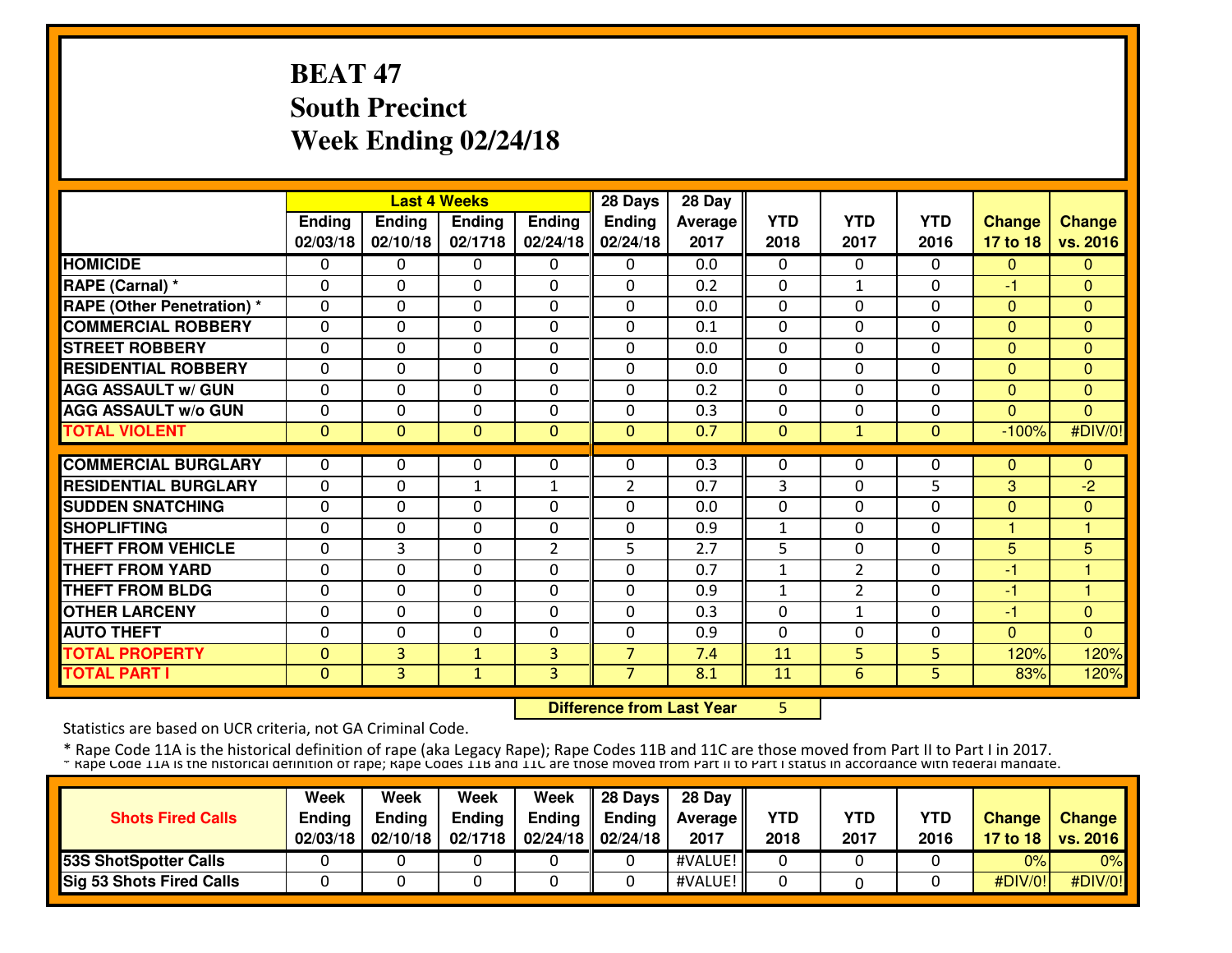

#### **COMPSTATEAST PRECINCTWeek Ending 02/24/18**

**PRECINCT COMMANDER:**

**CAPT. ASHLEY BROWN**



|                                                                                                                                                        | <b>Week</b><br><b>Ending</b><br>02/24/18 | <b>Week</b><br><b>Ending</b><br>02/1718 | Weekly<br>Avg<br>2017   | $28-Day$<br><b>Ending</b><br>02/24/18 | $28$ -Day<br><b>Ending</b><br>01/27/18 | Avg<br>28-Day<br>2017                        | <b>YTD</b><br>2018 | <b>YTD</b><br>2017 | <b>YTD</b><br>2016 | <b>Change</b><br>17 to 18 | <b>Change</b><br>vs. 2016                  |
|--------------------------------------------------------------------------------------------------------------------------------------------------------|------------------------------------------|-----------------------------------------|-------------------------|---------------------------------------|----------------------------------------|----------------------------------------------|--------------------|--------------------|--------------------|---------------------------|--------------------------------------------|
| <b>HOMICIDE</b>                                                                                                                                        | 0                                        | 1                                       | $\mathbf{0}$            | 3.                                    | $\Omega$                               | $\mathbf{1}$                                 | 3                  | 2                  | 1                  | 1                         | $\overline{2}$                             |
| RAPE (Carnal) *                                                                                                                                        | 0                                        | 0                                       | $\Omega$                | 0                                     | 1                                      | 1                                            | $\mathbf{1}$       | $\Omega$           | 1                  | 1                         | $\Omega$                                   |
| <b>RAPE (Other Penetration) *</b>                                                                                                                      | $\bf{0}$                                 | 0                                       | $\mathbf 0$             | $\mathbf{0}$                          | $\mathbf{1}$                           | $\mathbf{1}$                                 | $\mathbf{1}$       | 3                  | $\mathbf 0$        | $-2$                      | $\overline{1}$                             |
| <b>COMMERCIAL ROBBERY</b>                                                                                                                              | 0                                        | $\blacksquare$                          | $\overline{\mathbf{1}}$ | 1.                                    | 1                                      | $\overline{c}$                               | $\mathbf{2}$       | 6                  | $\mathbf 0$        | $-4$                      | $\overline{2}$                             |
| <b>STREET ROBBERY</b>                                                                                                                                  | $\mathbf 0$                              | 0                                       | $\overline{1}$          | $\bf{0}$                              | 1                                      | 4                                            | $\mathbf{1}$       | 5                  | 15                 | $-4$                      | $-14$                                      |
| <b>RESIDENTIAL ROBBERY</b>                                                                                                                             | 0                                        | 0                                       | $\mathbf 0$             | $\mathbf 0$                           | $\Omega$                               | $\overline{1}$                               | $\mathbf 0$        | $\overline{2}$     | 0                  | $-2$                      | $\Omega$                                   |
| <b>AGG ASSAULT w/ GUN</b>                                                                                                                              | $\bf{0}$                                 | $\overline{2}$                          | $\overline{\mathbf{1}}$ | 4                                     | 5                                      | 5                                            | 9                  | 15                 | $\overline{13}$    | $-6$                      | $-4$                                       |
| <b>AGG ASSAULT w/o GUN</b>                                                                                                                             | 1                                        | $\blacksquare$                          | $\overline{1}$          | 4                                     | $\overline{4}$                         | 6                                            | 8                  | 8                  | 8                  | $\overline{0}$            | $\Omega$                                   |
| <b>TOTAL VIOLENT</b>                                                                                                                                   | $\overline{\mathbf{1}}$                  | $\overline{5}$                          | $\overline{5}$          | $\overline{12}$                       | $\overline{13}$                        | $\overline{20}$                              | $\overline{25}$    | 41                 | 38                 | $-39%$                    | $-34%$                                     |
| <b>COMMERCIAL BURGLARY</b>                                                                                                                             | $\bf{0}$                                 | 1                                       | -1                      | 3                                     | $\mathbf{1}$                           | $\overline{2}$                               | 4                  | 1                  | 10                 | $\overline{3}$            | $-\sqrt{6}$                                |
| <b>RESIDENTIAL BURGLARY</b>                                                                                                                            | $\overline{5}$                           | $\blacksquare$                          | $\overline{5}$          | $\overline{16}$                       | $\overline{21}$                        | $\overline{21}$                              | $\overline{37}$    | $\overline{51}$    | 65                 | $-14$                     | $\overline{-28}$                           |
| <b>SUDDEN SNATCHING</b>                                                                                                                                | 1                                        | 0                                       | $\mathbf 0$             | $\blacksquare$                        | $\overline{2}$                         | $\overline{1}$                               | $\overline{3}$     | 3                  | $\Omega$           | $\mathbf{0}$              | $\overline{3}$                             |
| <b>SHOPLIFTING</b>                                                                                                                                     | 4                                        | $\overline{5}$                          | 6                       | $\overline{24}$                       | $\overline{22}$                        | 24                                           | $\overline{46}$    | 49                 | $\overline{46}$    | $\overline{\cdot 3}$      | $\Omega$                                   |
| <b>THEFT FROM VEHICLE</b>                                                                                                                              | $\overline{6}$                           | $\overline{2}$                          | $\overline{7}$          | 17                                    | $\overline{21}$                        | $\overline{30}$                              | $\overline{37}$    | 64                 | 51                 | $-27$                     | $-14$                                      |
| <b>THEFT FROM YARD</b>                                                                                                                                 | 1                                        | $\overline{2}$                          | 3                       | 6                                     | 10                                     | $\overline{12}$                              | $\overline{14}$    | $\overline{12}$    | $\overline{12}$    | $\overline{2}$            | $\overline{2}$                             |
| <b>THEFT FROM BLDG</b>                                                                                                                                 | $\overline{\mathbf{5}}$                  | $\overline{2}$                          | $\overline{4}$          | $\overline{16}$                       | 12                                     | $\overline{14}$                              | $\overline{28}$    | $\overline{20}$    | $\overline{29}$    | 8                         | -1                                         |
| <b>OTHER LARCENY</b>                                                                                                                                   | 5                                        | 3                                       | $\overline{1}$          | 11                                    | $\mathbf{1}$                           | 3                                            | $\overline{12}$    | 6                  | $\overline{2}$     | $6\phantom{1}$            | 10                                         |
| <b>AUTO THEFT</b>                                                                                                                                      | 4                                        | 4                                       | 3                       | $\overline{13}$                       | $\overline{17}$                        | $\overline{13}$                              | $\overline{28}$    | $\overline{29}$    | $\overline{21}$    | $-1$                      | $\overline{7}$                             |
| <b>TOTAL PROPERTY</b>                                                                                                                                  | $\overline{31}$                          | $\overline{20}$                         | 30                      | 107                                   | 107                                    | 121                                          | 209                | 235                | 236                | $-11%$                    | $-11%$                                     |
| <b>TOTAL PART I</b>                                                                                                                                    | 32                                       | $\overline{25}$                         | $\overline{35}$         | 119                                   | 120                                    | 141                                          | 234                | 276                | 274                | $-15%$                    | $-15%$                                     |
|                                                                                                                                                        |                                          |                                         |                         |                                       |                                        |                                              |                    |                    |                    |                           |                                            |
| Statistics are based on UCR criteria, not GA Criminal Code, and are<br>preliminary, based on RMS data at the time prepared, and are subject to change. |                                          |                                         |                         |                                       | <b>Difference from Last Year</b>       | <b>At-Fault Police Vehicle Accidents</b>     | -42                |                    |                    |                           | Last Week   Year-to-Date<br>$\overline{c}$ |
| Cell Shading: white is within 0.6 standard deviation of the mean; red is above; green is below.                                                        |                                          |                                         |                         |                                       |                                        | <b>Not At-Fault Police Vehicle Accidents</b> |                    |                    |                    | 1                         | 1                                          |
| * Code 11A is the pre-2016 definition of rape; Codes 11B and 11C are by federal mandate in 2016.                                                       |                                          |                                         |                         |                                       |                                        | <b>Total Police Vehicle Accidents</b>        |                    |                    |                    | 2                         | З                                          |
|                                                                                                                                                        |                                          |                                         |                         |                                       |                                        |                                              |                    |                    |                    |                           |                                            |
|                                                                                                                                                        | Week                                     | <b>Week</b>                             | Weekly                  | 28-Day                                | $28-Day$                               | Avg                                          |                    |                    |                    |                           |                                            |
| <b>Citizen Initiated Calls</b>                                                                                                                         | Ending<br>02/24/18                       | <b>Ending</b><br>02/1718                | Avg<br>2017             | Ending<br>02/24/18                    | <b>Ending</b><br>02/03/18              | 28-Day<br>2017                               | <b>YTD</b><br>2018 | <b>YTD</b><br>2017 | <b>YTD</b><br>2016 | <b>Change</b><br>17 to 18 | <b>Change</b><br>vs. 2016                  |
| <b>Midnight Shift</b>                                                                                                                                  | 96                                       | 91                                      | 114                     | 346                                   | 354                                    | 455                                          | 681                | 838                | 781                | $-157$                    | $-100$                                     |
| <b>Day Shift</b>                                                                                                                                       | 236                                      | 274                                     | 282                     | 959                                   | $\overline{927}$                       | 1127                                         | 1859               | 1969               | 1910               | $-110$                    | $-51$                                      |
| <b>Afternoon Shift</b>                                                                                                                                 | 262                                      | 232                                     | 294                     | 958                                   | 939                                    | 1177                                         | 1857               | 2040               | 1971               | $-183$                    | $-114$                                     |
| <b>TOTAL CITIZEN CFS</b>                                                                                                                               | 594                                      | 594                                     | 690                     | 2263                                  | 2220                                   | 2758                                         | 4397               | 4847               | 4662               | $-9.3%$                   | $-5.7%$                                    |
| 53S ShotSpotter Calls                                                                                                                                  | $\mathbf 0$                              | 0                                       | #VALUE!                 | 0                                     | $\mathbf{0}$                           | #VALUE!                                      | 0                  | 0                  | 0                  | 0                         | $\Omega$                                   |
| <b>Sig 53 Shots Fired Calls</b>                                                                                                                        | $\overline{0}$                           | $\Omega$                                | #VALUE!                 | $\Omega$                              | $\overline{0}$                         | #VALUE!                                      | $\overline{0}$     | $\overline{0}$     | $\Omega$           | $\Omega$                  | $\Omega$                                   |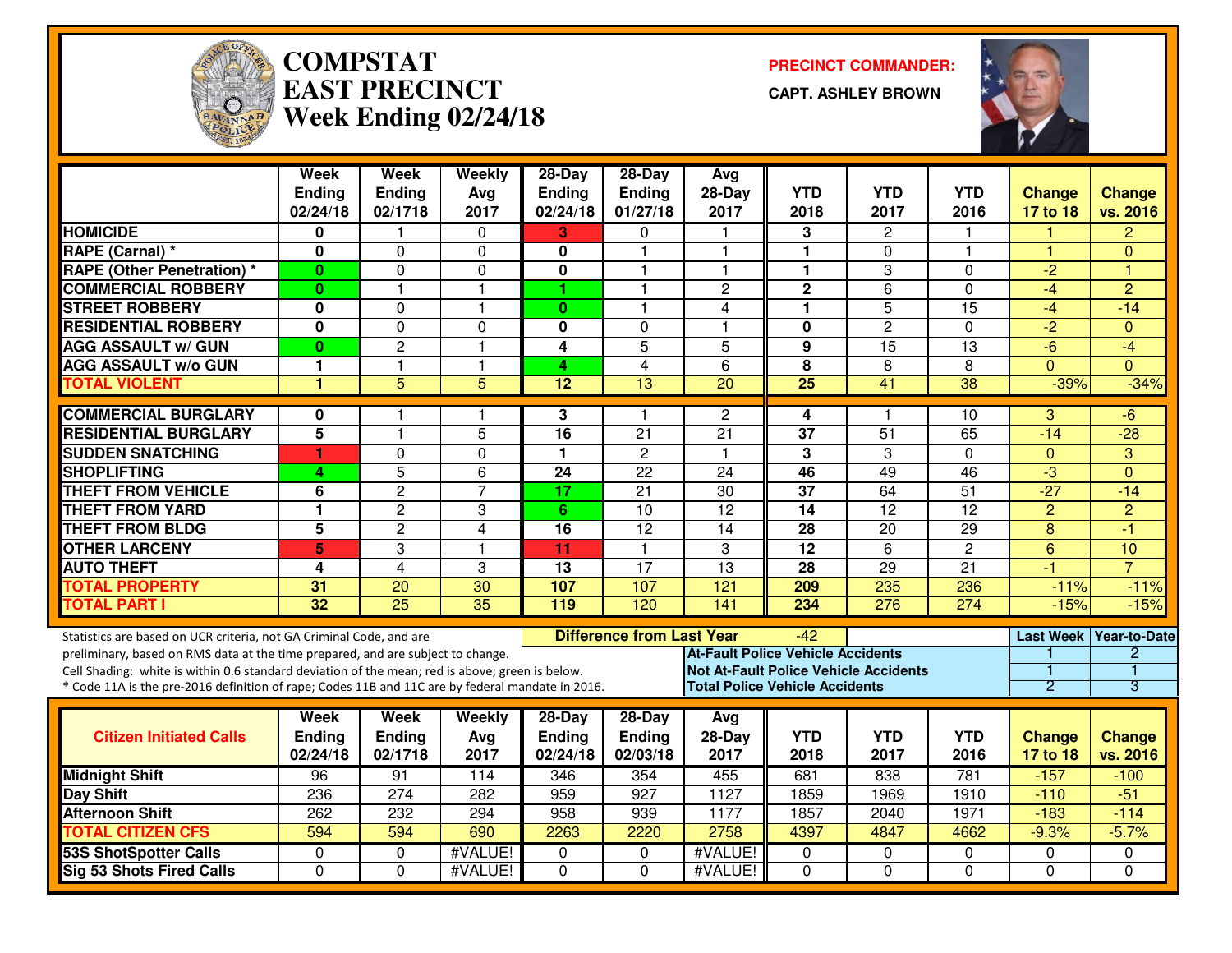## **BEAT 51 East PrecinctWeek Ending 02/24/18**

|                                  |              |              | <b>Last 4 Weeks</b> |                | 28 Days                   | 28 Day          |                    |                    |                    |                           |               |
|----------------------------------|--------------|--------------|---------------------|----------------|---------------------------|-----------------|--------------------|--------------------|--------------------|---------------------------|---------------|
|                                  | Ending       | Ending       | Ending              | <b>Ending</b>  | <b>Ending</b><br>02/24/18 | Average<br>2017 | <b>YTD</b><br>2018 | <b>YTD</b><br>2017 | <b>YTD</b><br>2016 | <b>Change</b><br>17 to 18 | <b>Change</b> |
|                                  | 02/03/18     | 02/10/18     | 02/1718             | 02/24/18       |                           |                 |                    |                    |                    |                           | vs. 2016      |
| <b>HOMICIDE</b>                  | 0            | 0            | 0                   | 0              | $\Omega$                  | 0.2             | $\mathbf{0}$       | $\mathbf{1}$       | $\Omega$           | $-1$                      | 0             |
| RAPE (Carnal) *                  | 0            | 0            | 0                   | 0              | $\Omega$                  | 0.2             | $\mathbf{1}$       | 0                  | 0                  |                           |               |
| <b>RAPE (Other Penetration)*</b> | 0            | $\Omega$     | 0                   | 0              | $\Omega$                  | 0.2             | 1                  | $\overline{2}$     | $\Omega$           | -1                        | H             |
| <b>COMMERCIAL ROBBERY</b>        | 0            | $\Omega$     | 0                   | 0              | $\Omega$                  | 0.2             | $\mathbf{0}$       | 1                  | 0                  | -1                        | $\mathbf{0}$  |
| <b>STREET ROBBERY</b>            | 0            | 0            | 0                   | 0              | $\Omega$                  | 0.9             | 0                  | $\overline{2}$     | 1                  | $-2$                      | -1            |
| <b>RESIDENTIAL ROBBERY</b>       | $\Omega$     | 0            | 0                   | 0              | $\Omega$                  | 0.1             | 0                  | 1                  | 0                  | -1                        | $\mathbf{0}$  |
| <b>AGG ASSAULT w/ GUN</b>        | $\Omega$     | 0            | $\mathbf{1}$        | 0              | $\mathbf{1}$              | 0.9             | $\mathbf{1}$       | 5                  | 5                  | -4                        | $-4$          |
| <b>AGG ASSAULT w/o GUN</b>       | $\Omega$     | $\mathbf{1}$ | 0                   | 0              | $\mathbf{1}$              | 1.3             | $\overline{2}$     | 4                  | 1                  | $-2$                      |               |
| <b>TOTAL VIOLENT</b>             | $\mathbf{0}$ | $\mathbf{1}$ | $\mathbf{1}$        | $\mathbf{0}$   | $\overline{2}$            | 3.8             | 5                  | 16                 | 7                  | $-69%$                    | $-29%$        |
|                                  |              |              |                     |                |                           |                 |                    |                    |                    |                           |               |
| <b>COMMERCIAL BURGLARY</b>       | 0            |              | 0                   | 0              | $\mathbf{1}$              | 0.5             | 2                  | 1                  | 2                  |                           | 0             |
| <b>RESIDENTIAL BURGLARY</b>      | $\mathbf{1}$ | $\mathbf{1}$ | 0                   | 0              | $\overline{2}$            | 3.6             | 3                  | 10                 | 6                  | $-7$                      | -3            |
| <b>ISUDDEN SNATCHING</b>         | 0            | 0            | 0                   | 1              | $\mathbf{1}$              | 0.4             | 1                  | 0                  | 0                  | 1                         |               |
| <b>SHOPLIFTING</b>               | 1            | $\mathbf{1}$ | $\mathbf{1}$        | 1              | 4                         | 2.6             | 5                  | 10                 | 10                 | -5                        | $-5$          |
| <b>THEFT FROM VEHICLE</b>        | $\Omega$     | $\Omega$     | $\mathbf{1}$        | $\Omega$       | $\mathbf{1}$              | 3.0             | 5                  | 5                  | 5.                 | $\Omega$                  | $\Omega$      |
| <b>THEFT FROM YARD</b>           | 0            | 0            | $\Omega$            | $\Omega$       | $\Omega$                  | 1.7             | $\Omega$           | 0                  | $\mathcal{P}$      | $\Omega$                  | $-2$          |
| <b>THEFT FROM BLDG</b>           | 0            | $\mathbf{1}$ | $\Omega$            | 3              | 4                         | 2.8             | 5                  | 3                  | 8                  | 2                         | $-3$          |
| <b>OTHER LARCENY</b>             | $\mathbf{1}$ | $\Omega$     | 0                   | $\mathbf{1}$   | $\overline{2}$            | 0.5             | 3                  | $\mathbf{1}$       | $\Omega$           | 2                         | 3             |
| <b>AUTO THEFT</b>                | 0            | $\Omega$     | $\mathbf{1}$        | $\mathbf{1}$   | $\overline{2}$            | 2.1             | 5                  | 3                  | $\overline{2}$     | $\overline{2}$            | 3             |
| <b>TOTAL PROPERTY</b>            | 3            | 4            | 3                   | $\overline{7}$ | 17                        | 17.2            | 29                 | 33                 | 35                 | $-12%$                    | $-17%$        |
| <b>TOTAL PART I</b>              | 3            | 5            | 4                   | $\overline{7}$ | 19                        | 21.0            | 34                 | 49                 | 42                 | $-31%$                    | $-19%$        |

 **Difference from Last Year**-15

Statistics are based on UCR criteria, not GA Criminal Code.

\* Rape Code 11A is the historical definition of rape (aka Legacy Rape); Rape Codes 11B and 11C are those moved from Part II to Part I in 2017.

\* Rape Code 11A is the historical definition of rape; Rape Codes 11B and 11C are those moved from Part II to Part I status in accordance with federal mandate.

| <b>Shots Fired Calls</b>        | Week<br><b>Ending</b><br>$02/03/18$ 02/10/18 | Week<br><b>Ending</b> | Week<br><b>Ending</b><br>02/1718 | Week<br>Endina | 28 Days<br>Ending<br>$02/24/18$ 02/24/18 | 28 Day<br>Average II<br>2017 | <b>YTD</b><br>2018 | YTD<br>2017 | YTD<br>2016 | <b>Change</b> | <b>Change</b><br>17 to 18   vs. 2016 |
|---------------------------------|----------------------------------------------|-----------------------|----------------------------------|----------------|------------------------------------------|------------------------------|--------------------|-------------|-------------|---------------|--------------------------------------|
| <b>53S ShotSpotter Calls</b>    |                                              |                       |                                  |                |                                          | #VALUE! II                   |                    |             |             | #DIV/0!       | #DIV/0!                              |
| <b>Sig 53 Shots Fired Calls</b> |                                              |                       |                                  |                |                                          | #VALUE! I                    |                    |             |             | #DIV/0!]      | #DIV/0!                              |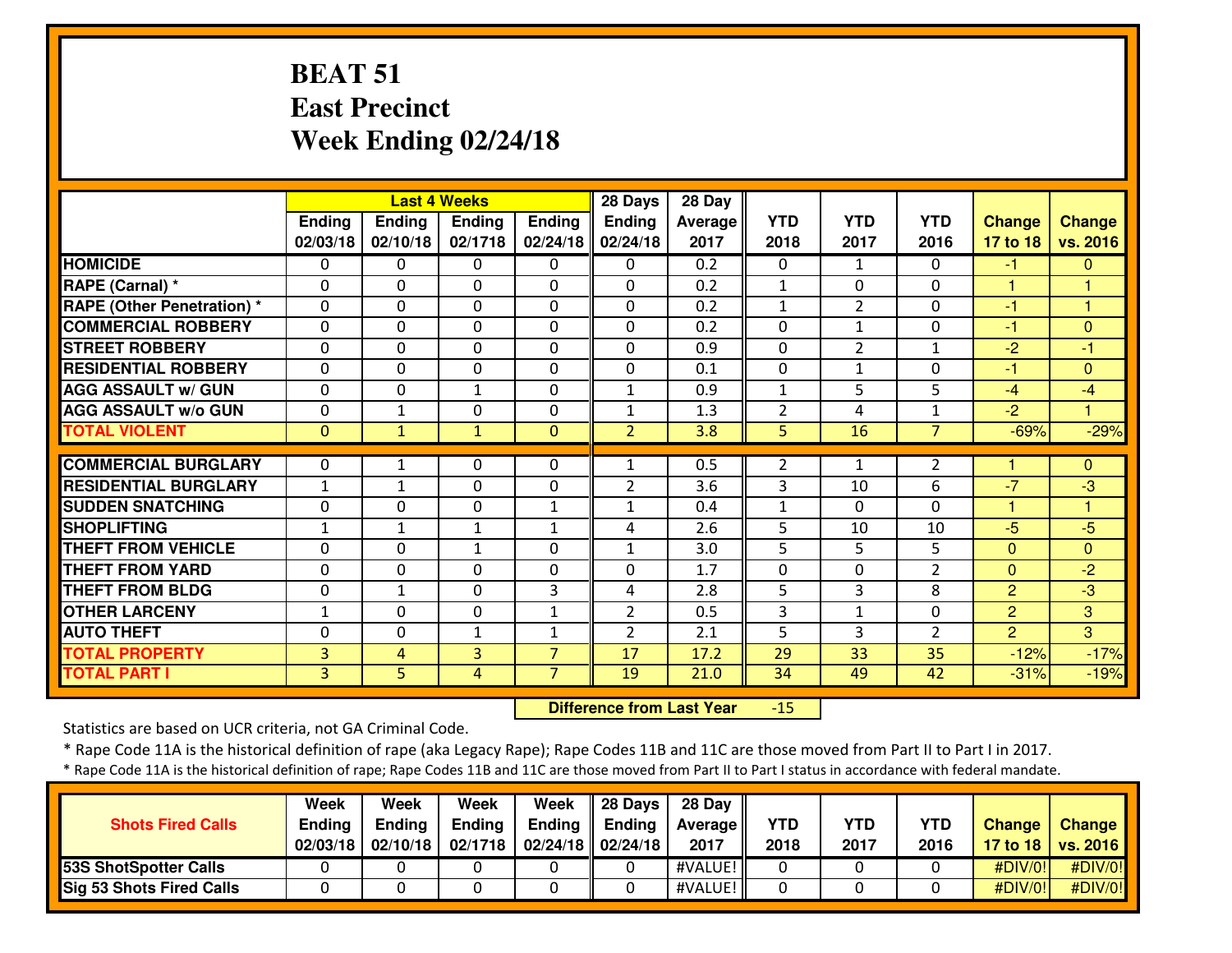#### **BEAT 52 East PrecinctWeek Ending 02/24/18**

|                                  |                | <b>Last 4 Weeks</b> |              |                | 28 Days        | 28 Day  |                |                          |                |                     |               |
|----------------------------------|----------------|---------------------|--------------|----------------|----------------|---------|----------------|--------------------------|----------------|---------------------|---------------|
|                                  | Ending         | <b>Ending</b>       | Ending       | <b>Ending</b>  | <b>Ending</b>  | Average | <b>YTD</b>     | <b>YTD</b>               | <b>YTD</b>     | <b>Change</b>       | <b>Change</b> |
|                                  | 02/03/18       | 02/10/18            | 02/1718      | 02/24/18       | 02/24/18       | 2017    | 2018           | 2017                     | 2016           | 17 to 18            | vs. 2016      |
| <b>HOMICIDE</b>                  | 0              | 0                   | 0            | 0              | 0              | 0.0     | 0              | 0                        | 1              | $\Omega$            | -1            |
| RAPE (Carnal) *                  | $\Omega$       | 0                   | 0            | $\Omega$       | $\Omega$       | 0.1     | $\mathbf{0}$   | 0                        | $\Omega$       | $\Omega$            | $\Omega$      |
| <b>RAPE (Other Penetration)*</b> | 0              | 0                   | 0            | 0              | $\mathbf{0}$   | 0.2     | 0              | $\Omega$                 | 0              | $\Omega$            | $\mathbf{0}$  |
| <b>COMMERCIAL ROBBERY</b>        | 0              | 0                   | 0            | 0              | $\Omega$       | 0.0     | $\mathbf{1}$   | 0                        | 0              |                     |               |
| <b>STREET ROBBERY</b>            | 0              | 0                   | 0            | 0              | $\Omega$       | 1.1     | 0              | 3                        | 4              | -3                  | $-4$          |
| <b>RESIDENTIAL ROBBERY</b>       | $\Omega$       | 0                   | 0            | 0              | $\Omega$       | 0.3     | 0              | 1                        | 0              | -1                  | $\Omega$      |
| <b>AGG ASSAULT w/ GUN</b>        | $\Omega$       | $\Omega$            | $\Omega$     | $\Omega$       | $\Omega$       | 0.5     | $\overline{2}$ | $\overline{\phantom{a}}$ | 3              | $\Omega$            | -1            |
| <b>AGG ASSAULT w/o GUN</b>       | 0              | $\mathbf{1}$        | $\Omega$     | $\Omega$       | $\mathbf{1}$   | 1.2     | $\overline{2}$ | $\mathfrak{p}$           | 1              | $\Omega$            |               |
| <b>TOTAL VIOLENT</b>             | $\mathbf 0$    | $\mathbf{1}$        | $\mathbf{0}$ | $\mathbf 0$    | $\mathbf{1}$   | 3.4     | 5              | 8                        | 9              | $-38%$              | $-44%$        |
| <b>COMMERCIAL BURGLARY</b>       | 0              | 0                   | 0            | 0              | $\Omega$       | 0.2     | 0              | 0                        | 0              | $\mathbf{0}$        | $\mathbf{0}$  |
| <b>RESIDENTIAL BURGLARY</b>      | $\mathbf{1}$   | 0                   | $\Omega$     | $\mathbf{1}$   | $\overline{2}$ | 2.6     | 5              | 5                        | 10             | $\Omega$            | $-5$          |
| <b>SUDDEN SNATCHING</b>          | $\Omega$       | $\Omega$            | $\Omega$     | $\Omega$       | $\Omega$       | 0.3     | $\Omega$       | $\mathbf{1}$             | $\Omega$       | -1                  | $\Omega$      |
| <b>SHOPLIFTING</b>               | 0              | 0                   | 0            | $\Omega$       | $\Omega$       | 0.3     | $\mathbf{0}$   | $\mathfrak{p}$           | $\Omega$       | $-2$                | $\Omega$      |
| <b>THEFT FROM VEHICLE</b>        | $\overline{2}$ | 0                   | 0            | 0              | $\overline{2}$ | 7.2     | 3              | 20                       | 6              | $-17$               | $-3$          |
| <b>THEFT FROM YARD</b>           | 0              | $\mathbf{1}$        | 0            | $\Omega$       | 1              | 1.8     | 3              | 1                        | $\overline{2}$ | $\overline{2}$      | н             |
| <b>THEFT FROM BLDG</b>           | $\mathbf{0}$   | 0                   | 0            | 0              | $\Omega$       | 1.3     | $\overline{2}$ | 3                        | 3              | -1                  | $-1$          |
| <b>OTHER LARCENY</b>             |                |                     |              |                |                |         |                |                          |                |                     |               |
| <b>AUTO THEFT</b>                | $\mathbf{0}$   | $\mathbf{1}$        | $\mathbf{1}$ | $\overline{2}$ | 4              | 0.5     | 4              | 0                        | $\mathbf{1}$   | $\overline{4}$<br>3 | 3             |
|                                  | $\overline{2}$ | 0                   | 0            | 0              | $\overline{2}$ | 2.5     | 6              | 3                        | $\overline{2}$ |                     | 4             |
| <b>TOTAL PROPERTY</b>            | 5              | $\overline{2}$      | $\mathbf{1}$ | 3              | 11             | 16.6    | 23             | 35                       | 24             | $-34%$              | $-4%$         |
| <b>TOTAL PART I</b>              | 5              | 3                   | $\mathbf{1}$ | 3              | 12             | 20.0    | 28             | 43                       | 33             | $-35%$              | $-15%$        |

 **Difference from Last Year**-15

Statistics are based on UCR criteria, not GA Criminal Code.

|                                 | Week          | Week          | Week    | Week                                      | <b>28 Days</b> | 28 Day         |      |      |            |               |                     |
|---------------------------------|---------------|---------------|---------|-------------------------------------------|----------------|----------------|------|------|------------|---------------|---------------------|
| <b>Shots Fired Calls</b>        | <b>Ending</b> | <b>Ending</b> | Ending  | Ending                                    | <b>Ending</b>  | <b>Average</b> | YTD  | YTD  | <b>YTD</b> | <b>Change</b> | <b>Change</b>       |
|                                 | 02/03/18      | 02/10/18      | 02/1718 | $\parallel$ 02/24/18 $\parallel$ 02/24/18 |                | 2017           | 2018 | 2017 | 2016       |               | 17 to 18   vs. 2016 |
| <b>153S ShotSpotter Calls</b>   |               |               |         |                                           |                | #VALUE!        |      |      |            | #DIV/0!       | #DIV/0!             |
| <b>Sig 53 Shots Fired Calls</b> |               |               |         |                                           |                | #VALUE!        |      |      |            | #DIV/0!       | #DIV/0!             |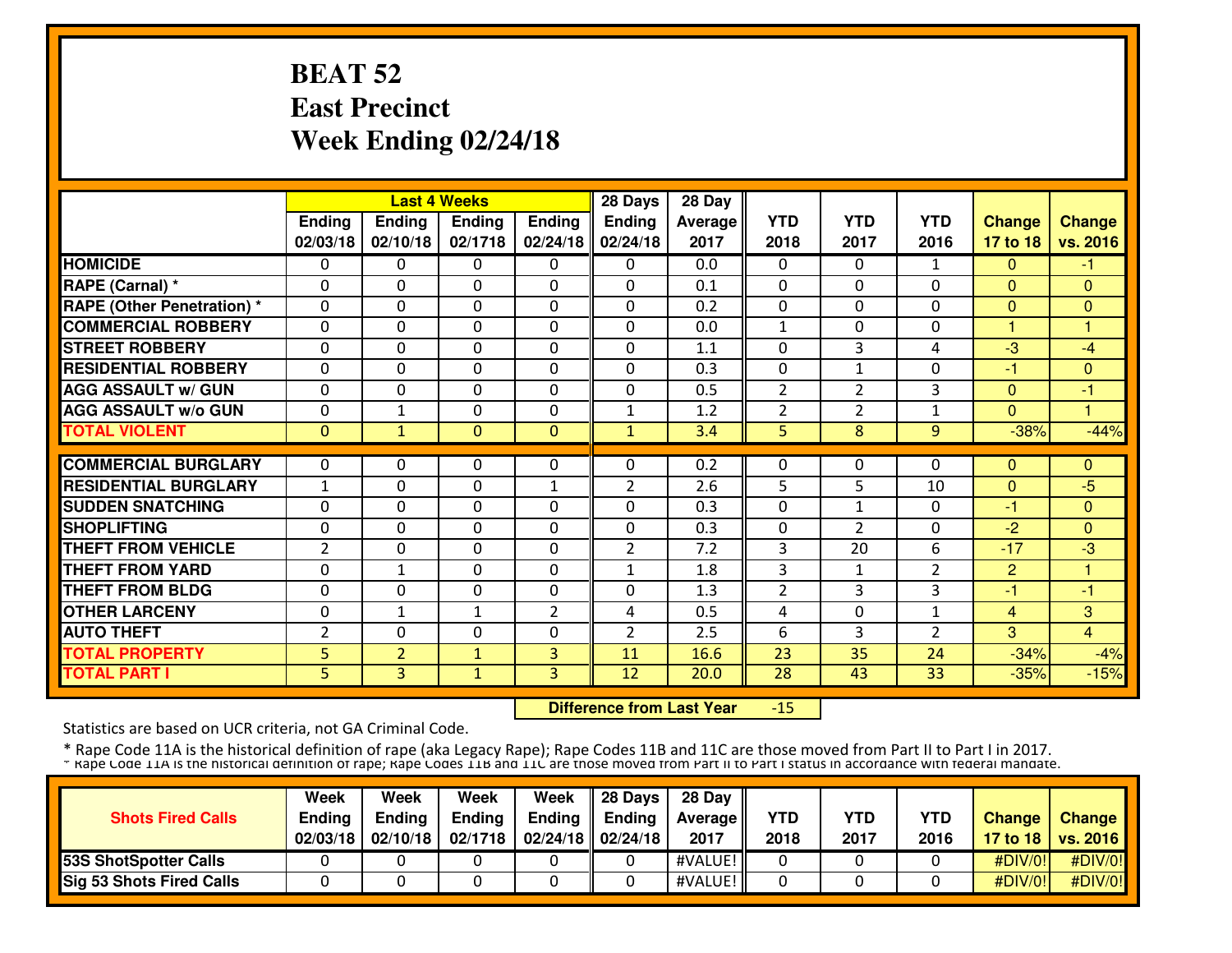#### **BEAT 53 East PrecinctWeek Ending 02/24/18**

|                                   |          | <b>Last 4 Weeks</b> |              |                | 28 Days        | 28 Day  |                |              |                |               |                 |
|-----------------------------------|----------|---------------------|--------------|----------------|----------------|---------|----------------|--------------|----------------|---------------|-----------------|
|                                   | Ending   | Ending              | Ending       | <b>Ending</b>  | <b>Ending</b>  | Average | <b>YTD</b>     | <b>YTD</b>   | <b>YTD</b>     | <b>Change</b> | <b>Change</b>   |
|                                   | 02/03/18 | 02/10/18            | 02/1718      | 02/24/18       | 02/24/18       | 2017    | 2018           | 2017         | 2016           | 17 to 18      | vs. 2016        |
| <b>HOMICIDE</b>                   | 0        | $\Omega$            | 0            | 0              | $\Omega$       | 0.5     | 0              | 0            | $\Omega$       | $\mathbf{0}$  | $\mathbf{0}$    |
| RAPE (Carnal) *                   | 0        | 0                   | 0            | 0              | $\Omega$       | 0.1     | $\mathbf{0}$   | $\Omega$     | 1              | $\Omega$      | -1              |
| <b>RAPE (Other Penetration) *</b> | $\Omega$ | 0                   | 0            | 0              | $\Omega$       | 0.2     | 0              | $\mathbf{1}$ | $\Omega$       | -1            | $\Omega$        |
| <b>COMMERCIAL ROBBERY</b>         | $\Omega$ | 0                   | 0            | 0              | 0              | 0.1     | $\mathbf{0}$   | 0            | 0              | $\mathbf{0}$  | $\Omega$        |
| <b>STREET ROBBERY</b>             | 0        | 0                   | 0            | 0              | $\Omega$       | 0.3     | $\mathbf{1}$   | $\Omega$     | 3              |               | $-2$            |
| <b>RESIDENTIAL ROBBERY</b>        | $\Omega$ | $\Omega$            | $\Omega$     | $\Omega$       | $\Omega$       | 0.2     | $\Omega$       | $\Omega$     | $\Omega$       | $\Omega$      | $\Omega$        |
| <b>AGG ASSAULT w/ GUN</b>         | $\Omega$ | 0                   | $\Omega$     | 0              | $\Omega$       | 1.7     | $\Omega$       | 3            | $\Omega$       | -3            | $\Omega$        |
| <b>AGG ASSAULT w/o GUN</b>        | $\Omega$ | 0                   | 1            | $\Omega$       | $\mathbf{1}$   | 1.2     | $\overline{2}$ | $\mathbf{1}$ | $\Omega$       |               | $\overline{2}$  |
| <b>TOTAL VIOLENT</b>              | $\Omega$ | $\Omega$            | $\mathbf{1}$ | $\mathbf{0}$   | $\mathbf{1}$   | 4.3     | 3              | 5            | 4              | $-40%$        | $-25%$          |
|                                   |          |                     |              |                |                |         |                |              |                |               |                 |
| <b>COMMERCIAL BURGLARY</b>        | 0        | 0                   | 1            | 0              | $\mathbf{1}$   | 0.1     | 1              | 0            | $\mathbf{1}$   |               | $\mathbf{0}$    |
| <b>RESIDENTIAL BURGLARY</b>       | $\Omega$ | 3                   | 0            | $\mathbf{1}$   | 4              | 2.5     | 7              | 4            | 12             | 3             | $-5$            |
| <b>SUDDEN SNATCHING</b>           | 0        | 0                   | $\Omega$     | $\Omega$       | $\Omega$       | 0.2     | $\mathbf{1}$   | $\mathbf{1}$ | 0              | $\Omega$      |                 |
| <b>SHOPLIFTING</b>                | 1        | 0                   | 0            | 0              | $\mathbf{1}$   | 0.1     | $\overline{2}$ | $\Omega$     | 1              | 2             | н               |
| <b>THEFT FROM VEHICLE</b>         | 3        | 3                   | 0            | $\mathbf{1}$   | $\overline{7}$ | 6.3     | 11             | 10           | 10             | 1             | 1               |
| <b>THEFT FROM YARD</b>            | $\Omega$ | $\mathbf{1}$        | 0            | 0              | $\mathbf{1}$   | 2.2     | 5              | 5            | $\overline{2}$ | $\mathbf{0}$  | 3               |
| <b>THEFT FROM BLDG</b>            | 1        | 0                   | $\mathbf{1}$ | $\mathbf{1}$   | 3              | 4.4     | 4              | 5            | 6              | -1            | $-2$            |
| <b>OTHER LARCENY</b>              | 0        | 0                   | 0            | $\overline{2}$ | $\overline{2}$ | 0.3     | 2              | 1            | 0              | 1             | $\overline{2}$  |
| <b>AUTO THEFT</b>                 | 0        | 0                   | $\mathbf{1}$ | 0              | $\mathbf{1}$   | 2.7     | 5              | 4            | $\overline{7}$ | 4             | $\overline{-2}$ |
| <b>TOTAL PROPERTY</b>             | 5        | $\overline{7}$      | 3            | 5              | 20             | 18.7    | 38             | 30           | 39             | 27%           | $-3%$           |
| <b>TOTAL PART I</b>               | 5        | $\overline{7}$      | 4            | 5              | 21             | 23.0    | 41             | 35           | 43             | 17%           | $-5%$           |

 **Difference from Last Year**<sup>6</sup>

Statistics are based on UCR criteria, not GA Criminal Code.

|                                 | Week          | Week          | Week    | Week                                      | <b>28 Days</b> | 28 Day         |      |      |            |               |                     |
|---------------------------------|---------------|---------------|---------|-------------------------------------------|----------------|----------------|------|------|------------|---------------|---------------------|
| <b>Shots Fired Calls</b>        | <b>Ending</b> | <b>Ending</b> | Ending  | Ending                                    | <b>Ending</b>  | <b>Average</b> | YTD  | YTD  | <b>YTD</b> | <b>Change</b> | <b>Change</b>       |
|                                 | 02/03/18      | 02/10/18      | 02/1718 | $\parallel$ 02/24/18 $\parallel$ 02/24/18 |                | 2017           | 2018 | 2017 | 2016       |               | 17 to 18   vs. 2016 |
| <b>153S ShotSpotter Calls</b>   |               |               |         |                                           |                | #VALUE!        |      |      |            | #DIV/0!       | #DIV/0!             |
| <b>Sig 53 Shots Fired Calls</b> |               |               |         |                                           |                | #VALUE!        |      |      |            | #DIV/0!       | #DIV/0!             |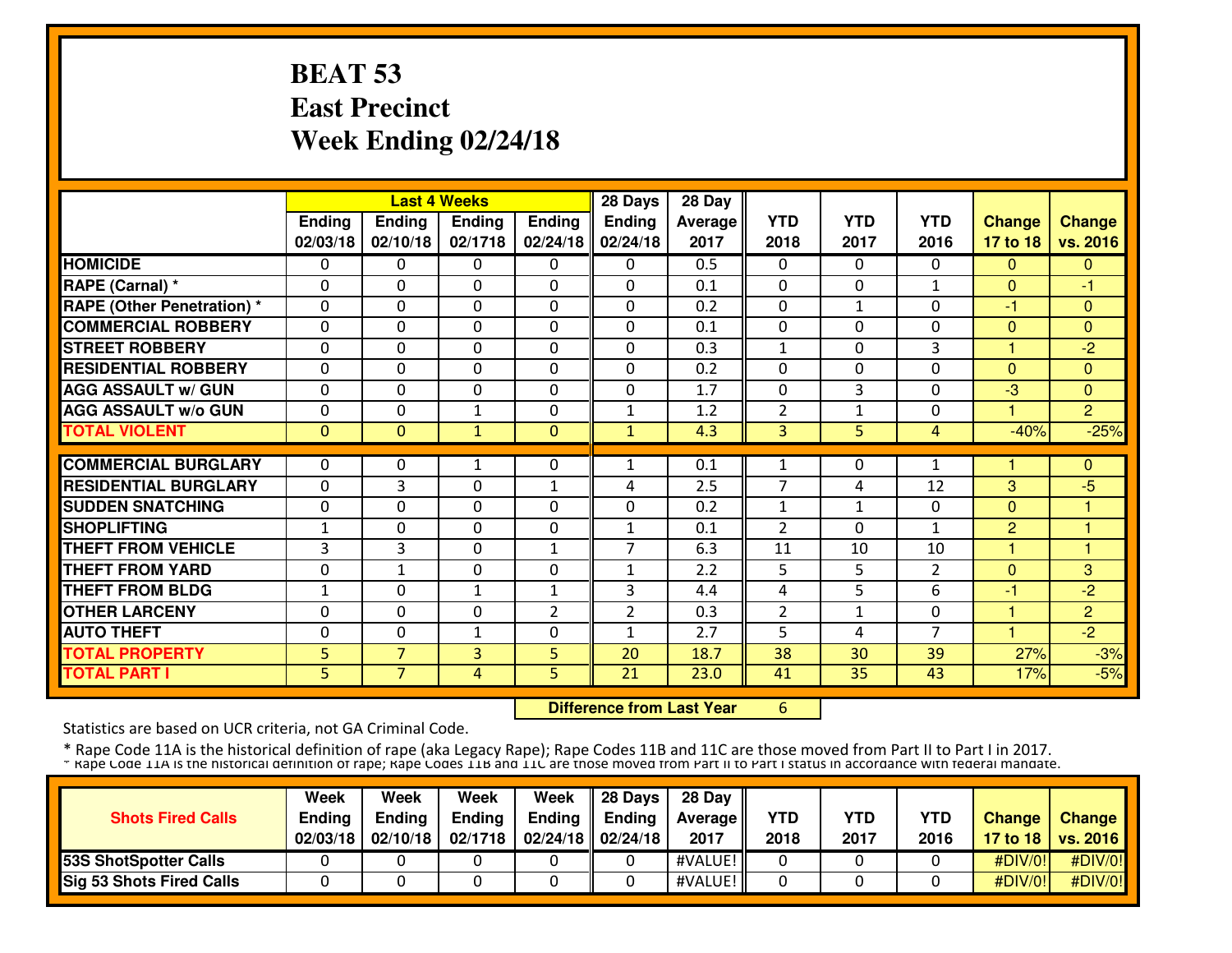#### **BEAT 54 East PrecinctWeek Ending 02/24/18**

|                                   |              | <b>Last 4 Weeks</b> |                |                | 28 Days               | 28 Day  |                |                |                |               |                |
|-----------------------------------|--------------|---------------------|----------------|----------------|-----------------------|---------|----------------|----------------|----------------|---------------|----------------|
|                                   | Ending       | <b>Ending</b>       | Ending         | <b>Ending</b>  | <b>Ending</b>         | Average | <b>YTD</b>     | <b>YTD</b>     | <b>YTD</b>     | <b>Change</b> | <b>Change</b>  |
|                                   | 02/03/18     | 02/10/18            | 02/1718        | 02/24/18       | 02/24/18              | 2017    | 2018           | 2017           | 2016           | 17 to 18      | vs. 2016       |
| <b>HOMICIDE</b>                   | 2            | $\mathbf{0}$        | 0              | 0              | $\mathbf{2}^{\prime}$ | 0.2     | $\overline{2}$ | $\mathbf{1}$   | 0              |               | $\overline{2}$ |
| RAPE (Carnal) *                   | $\Omega$     | 0                   | 0              | 0              | $\Omega$              | 0.1     | $\mathbf{0}$   | 0              | 0              | $\mathbf{0}$  | $\mathbf{0}$   |
| <b>RAPE (Other Penetration)</b> * | 0            | 0                   | 0              | 0              | $\mathbf{0}$          | 0.1     | $\mathbf{0}$   | 0              | 0              | $\Omega$      | $\Omega$       |
| <b>COMMERCIAL ROBBERY</b>         | 0            | 0                   | 1              | 0              | 1                     | 0.9     | $\mathbf{1}$   | $\overline{2}$ | 0              | -1            |                |
| <b>STREET ROBBERY</b>             | $\Omega$     | $\Omega$            | 0              | 0              | $\Omega$              | 0.8     | $\Omega$       | $\Omega$       | 4              | $\Omega$      | $-4$           |
| <b>RESIDENTIAL ROBBERY</b>        | $\Omega$     | 0                   | $\Omega$       | $\Omega$       | $\Omega$              | 0.0     | $\Omega$       | 0              | $\Omega$       | $\Omega$      | $\Omega$       |
| <b>AGG ASSAULT w/ GUN</b>         | $\mathbf{1}$ | 0                   | 0              | 0              | 1                     | 1.1     | 4              | $\mathbf{1}$   | 3              | 3             |                |
| <b>AGG ASSAULT w/o GUN</b>        | 0            | 0                   | 0              | $\mathbf{1}$   | 1                     | 0.8     | $\mathbf{1}$   | 1              | $\Omega$       | $\Omega$      | и              |
| <b>TOTAL VIOLENT</b>              | 3            | $\Omega$            | $\mathbf{1}$   | $\mathbf{1}$   | 5                     | 4.0     | 8              | 5              | $\overline{7}$ | 60%           | 14%            |
|                                   |              |                     |                |                |                       |         |                |                |                |               |                |
| <b>COMMERCIAL BURGLARY</b>        | 0            | 0                   | 0              | 0              | $\Omega$              | 0.7     | 0              | 0              | 4              | $\mathbf{0}$  | $-4$           |
| <b>RESIDENTIAL BURGLARY</b>       | 3            | 0                   | 0              | $\overline{2}$ | 5                     | 5.1     | 13             | 8              | 17             | 5             | $-4$           |
| <b>SUDDEN SNATCHING</b>           | 0            | 0                   | 0              | 0              | $\Omega$              | 0.1     | $\mathbf{0}$   | $\Omega$       | $\Omega$       | $\Omega$      | $\Omega$       |
| <b>SHOPLIFTING</b>                | $\mathbf{1}$ | $\mathbf{1}$        | $\mathbf{1}$   | $\overline{2}$ | 5                     | 5.0     | 14             | $\mathcal{P}$  | 10             | 12            | $\overline{4}$ |
| <b>THEFT FROM VEHICLE</b>         | 0            | $\mathbf{1}$        | 0              | 3              | 4                     | 5.3     | 8              | 16             | 16             | $-8$          | $-8$           |
| <b>THEFT FROM YARD</b>            | 0            | 0                   | 1              | $\mathbf{1}$   | $\overline{2}$        | 2.3     | $\overline{2}$ | $\overline{2}$ | 0              | $\mathbf{0}$  | $\overline{2}$ |
| <b>THEFT FROM BLDG</b>            | $\mathbf{1}$ | 0                   | $\mathbf{1}$   | 0              | $\overline{2}$        | 2.3     | 5              | 6              | 6              | -1            | -1             |
| <b>OTHER LARCENY</b>              | $\mathbf{1}$ | 0                   | 0              | 0              | $\mathbf{1}$          | 0.2     | $\mathbf{1}$   | 1              | $\mathbf{1}$   | $\mathbf{0}$  | $\Omega$       |
| <b>AUTO THEFT</b>                 | $\mathbf 0$  | 0                   | $\overline{2}$ | $\mathbf{1}$   | 3                     | 1.9     | 6              | 10             | 6              | $-4$          | $\overline{0}$ |
| <b>TOTAL PROPERTY</b>             | 6            | $\overline{2}$      | 5              | 9              | 22                    | 22.9    | 49             | 45             | 60             | 9%            | $-18%$         |
| <b>TOTAL PART I</b>               | 9            | $\overline{2}$      | 6              | 10             | 27                    | 26.8    | 57             | 50             | 67             | 14%           | $-15%$         |

 **Difference from Last Year**

<sup>7</sup>

Statistics are based on UCR criteria, not GA Criminal Code.

|                                 | Week     | Week          | Week          | Week                                      | $\parallel$ 28 Days | 28 Dav            |      |      |            |               |                     |
|---------------------------------|----------|---------------|---------------|-------------------------------------------|---------------------|-------------------|------|------|------------|---------------|---------------------|
| <b>Shots Fired Calls</b>        | Ending   | <b>Ending</b> | <b>Ending</b> | Ending                                    | Ending              | <b>Average II</b> | YTD  | YTD  | <b>YTD</b> | <b>Change</b> | <b>Change</b>       |
|                                 | 02/03/18 | 02/10/18      | 02/1718       | $\parallel$ 02/24/18 $\parallel$ 02/24/18 |                     | 2017              | 2018 | 2017 | 2016       |               | 17 to 18   vs. 2016 |
| <b>53S ShotSpotter Calls</b>    |          |               |               |                                           |                     | #VALUE!           |      |      |            | #DIV/0!       | $\#$ DIV/0!         |
| <b>Sig 53 Shots Fired Calls</b> |          |               |               |                                           |                     | #VALUE!           |      |      |            | #DIV/0!       | #DIV/0!             |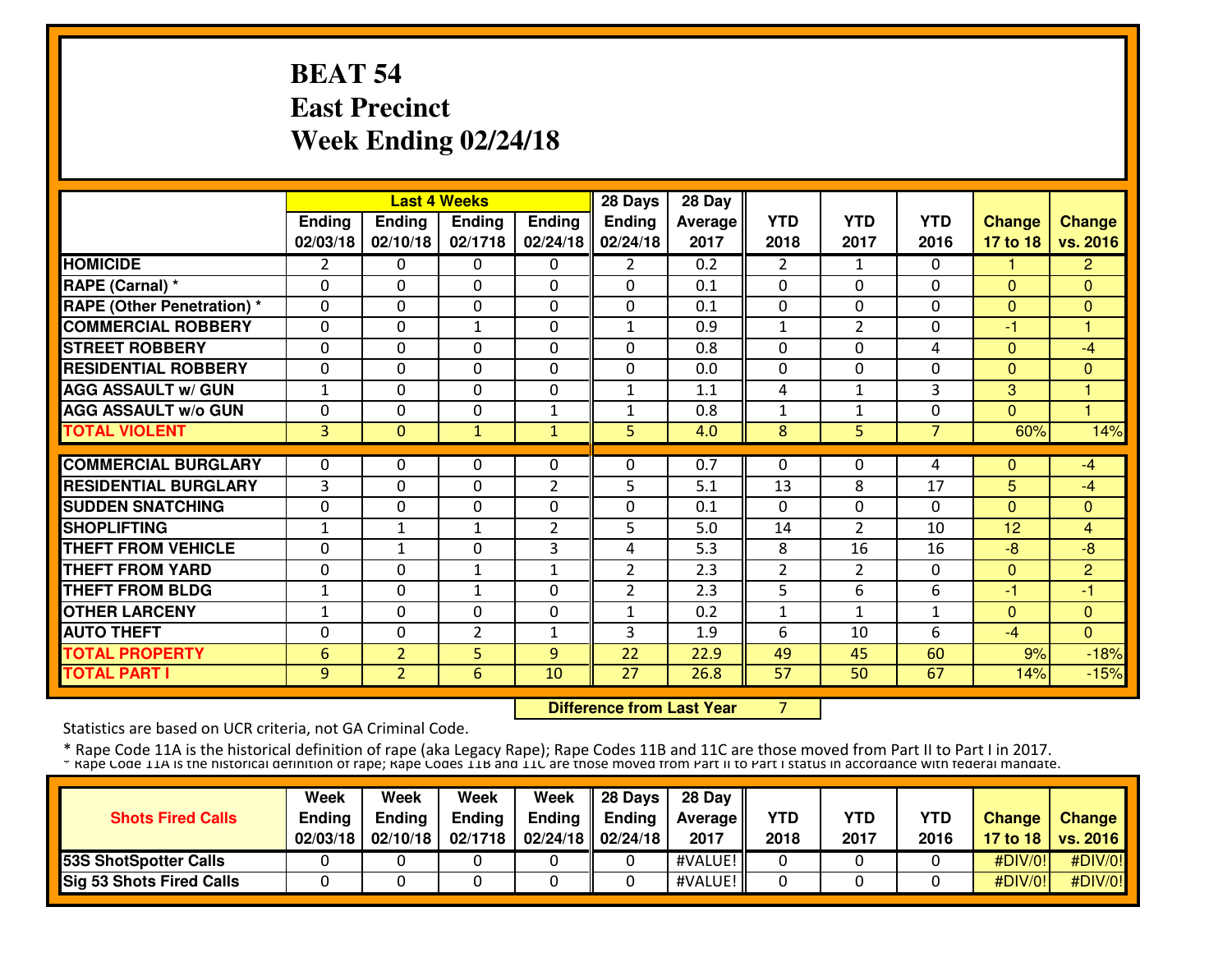#### **BEAT 55 East PrecinctWeek Ending 02/24/18**

|                                  |              | <b>Last 4 Weeks</b> |                |                | 28 Days        | $\overline{28}$ Day |              |                |                |                |                |
|----------------------------------|--------------|---------------------|----------------|----------------|----------------|---------------------|--------------|----------------|----------------|----------------|----------------|
|                                  | Ending       | <b>Ending</b>       | Ending         | <b>Ending</b>  | Ending         | Average             | <b>YTD</b>   | <b>YTD</b>     | <b>YTD</b>     | <b>Change</b>  | <b>Change</b>  |
|                                  | 02/03/18     | 02/10/18            | 02/1718        | 02/24/18       | 02/24/18       | 2017                | 2018         | 2017           | 2016           | 17 to 18       | vs. 2016       |
| <b>HOMICIDE</b>                  | 0            | $\Omega$            | 1              | 0              | 1              | 0.0                 | $\mathbf{1}$ | 0              | $\Omega$       |                |                |
| RAPE (Carnal) *                  | $\Omega$     | 0                   | 0              | $\Omega$       | $\Omega$       | 0.0                 | $\mathbf{0}$ | 0              | $\Omega$       | $\Omega$       | $\Omega$       |
| <b>RAPE (Other Penetration)*</b> | $\Omega$     | 0                   | 0              | 0              | 0              | 0.0                 | $\mathbf{0}$ | $\Omega$       | 0              | $\Omega$       | $\Omega$       |
| <b>COMMERCIAL ROBBERY</b>        | $\Omega$     | 0                   | 0              | 0              | 0              | 1.0                 | $\mathbf{0}$ | 3              | 0              | -3             | $\Omega$       |
| <b>STREET ROBBERY</b>            | 0            | 0                   | 0              | 0              | $\Omega$       | 0.2                 | $\mathbf{0}$ | 0              | 1              | $\Omega$       | -1             |
| <b>RESIDENTIAL ROBBERY</b>       | $\Omega$     | 0                   | 0              | 0              | $\Omega$       | 0.0                 | $\Omega$     | $\Omega$       | $\Omega$       | $\Omega$       | $\Omega$       |
| <b>AGG ASSAULT w/ GUN</b>        | 0            | 0                   | $\mathbf{1}$   | 0              | $\mathbf{1}$   | 0.5                 | $\mathbf{1}$ | 3              | 0              | $-2$           | H              |
| <b>AGG ASSAULT w/o GUN</b>       | 0            | 0                   | 0              | 0              | $\Omega$       | 0.5                 | $\mathbf{1}$ | $\Omega$       | 4              |                | -3             |
| <b>TOTAL VIOLENT</b>             | $\mathbf{0}$ | 0                   | $\overline{2}$ | $\mathbf 0$    | $\overline{2}$ | 2.2                 | 3            | 6              | 5.             | $-50%$         | $-40%$         |
|                                  |              |                     |                |                |                |                     |              |                |                |                |                |
| <b>COMMERCIAL BURGLARY</b>       | 0            | 1                   | 0              | 0              | 1              | 0.3                 | 1            | 0              | 3              |                | $-2$           |
| <b>RESIDENTIAL BURGLARY</b>      | $\mathbf{1}$ | 0                   | $\mathbf{1}$   | 0              | $\overline{2}$ | 3.4                 | 3            | 16             | 5              | $-13$          | $-2$           |
| <b>ISUDDEN SNATCHING</b>         | $\Omega$     | 0                   | 0              | 0              | $\Omega$       | 0.2                 | $\Omega$     | 1              | $\Omega$       | -1             | $\Omega$       |
| <b>SHOPLIFTING</b>               | 8            | $\overline{2}$      | 3              | $\mathbf{1}$   | 14             | 13.8                | 24           | 34             | 20             | $-10$          | 4              |
| <b>THEFT FROM VEHICLE</b>        | 0            | 0                   | $\Omega$       | $\overline{2}$ | $\overline{2}$ | 4.1                 | 7            | 8              | 7              | -1             | $\Omega$       |
| <b>THEFT FROM YARD</b>           | 1            | 0                   | $\mathbf{1}$   | 0              | $\overline{2}$ | 1.5                 | 3            | $\mathfrak{p}$ | 3              | 1              | $\mathbf{0}$   |
| <b>THEFT FROM BLDG</b>           | $\mathbf{1}$ | $\mathbf{1}$        | 0              | $\mathbf{1}$   | 3              | 1.5                 | 4            | $\overline{2}$ | 3              | $\overline{2}$ | H              |
| <b>OTHER LARCENY</b>             | 0            | 0                   | 0              | 0              | $\Omega$       | 0.6                 | $\mathbf{0}$ | $\mathbf{1}$   | 0              | -1             | $\Omega$       |
| <b>AUTO THEFT</b>                | $\mathbf{1}$ | $\overline{2}$      | 0              | $\mathbf{1}$   | 4              | 1.7                 | 4            | $\overline{2}$ | $\overline{2}$ | $\overline{2}$ | $\overline{2}$ |
| <b>TOTAL PROPERTY</b>            | 12           | 6                   | 5              | 5              | 28             | 27.2                | 46           | 66             | 43             | $-30%$         | 7%             |
| <b>TOTAL PART I</b>              | 12           | 6                   | $\overline{7}$ | 5              | 30             | 29.4                | 49           | 72             | 48             | $-32%$         | 2%             |

 **Difference from Last Year**-23

Statistics are based on UCR criteria, not GA Criminal Code.

|                                 | Week     | Week          | Week          | Week          | 28 Days             | 28 Day           |      |      |            |               |                     |
|---------------------------------|----------|---------------|---------------|---------------|---------------------|------------------|------|------|------------|---------------|---------------------|
| <b>Shots Fired Calls</b>        | Endina   | <b>Endina</b> | <b>Ending</b> | <b>Ending</b> | <b>Ending</b>       | <b>Average</b> I | YTD  | YTD  | <b>YTD</b> | <b>Change</b> | <b>Change</b>       |
|                                 | 02/03/18 | 02/10/18      | 02/1718       |               | $02/24/18$ 02/24/18 | 2017             | 2018 | 2017 | 2016       |               | 17 to 18   vs. 2016 |
| <b>153S ShotSpotter Calls</b>   |          |               |               |               |                     | #VALUE!          |      |      |            | #DIV/0!       | #DIV/0!             |
| <b>Sig 53 Shots Fired Calls</b> |          |               |               |               |                     | #VALUE!          |      |      |            | #DIV/0!       | #DIV/0!             |